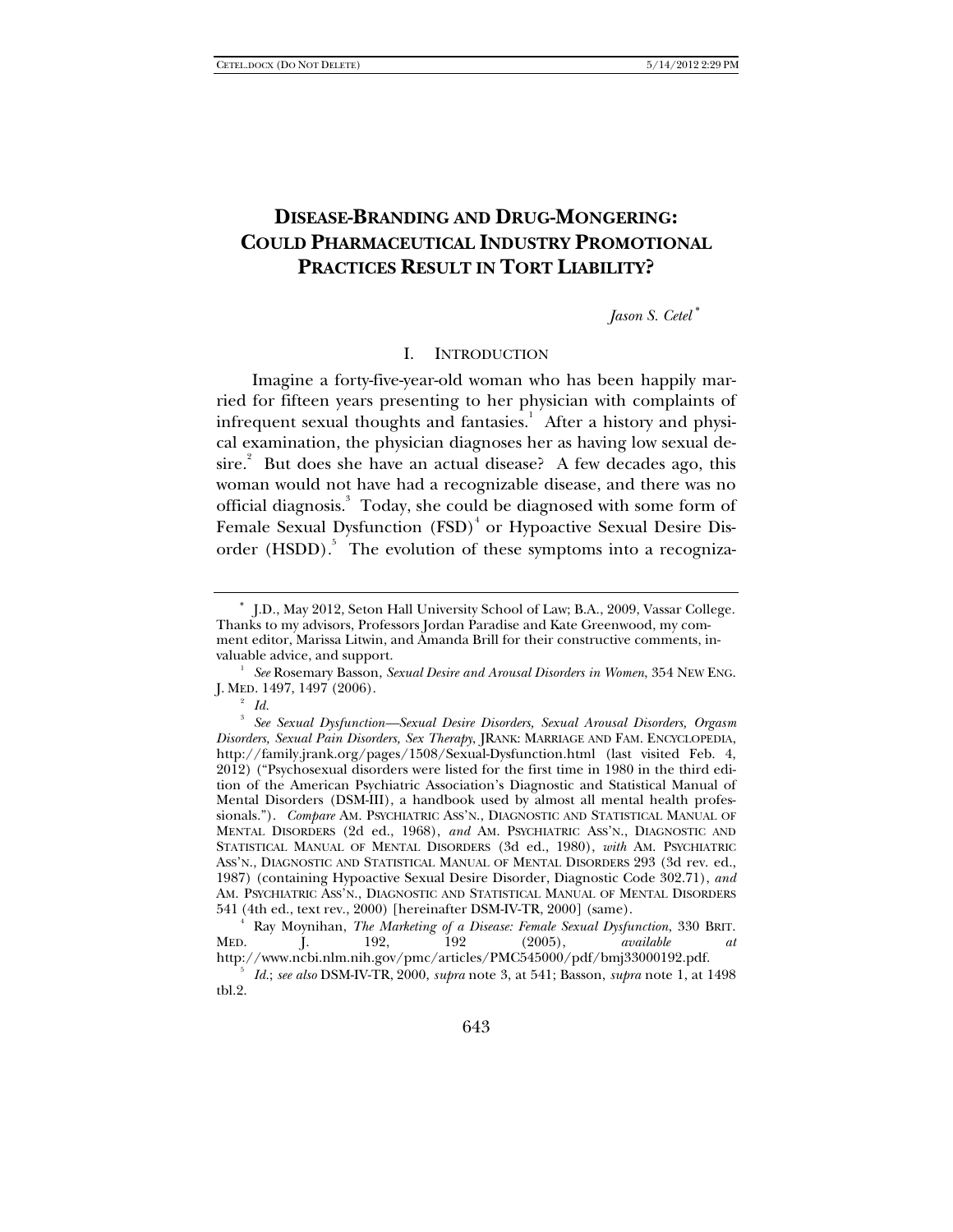ble disease occurred through a process of social construction and medicalization. It is called disease-branding, and HSDD provides a quintessential example of this practice.<sup>6</sup>

Disease-branding is the pharmaceutical advertising practice of transforming symptoms into disease-states and coining new clinical names to identify them.<sup>7</sup> This practice legitimizes diseases in the eyes of consumer-patients as a pretext to push drug treatments on them.<sup>8</sup> The concept of disease-branding has gained heightened attention in the media.<sup>9</sup> In October 2010, the New York Times' resident lexicog-

Most people may not have heard of metabolic syndrome, but that is likely to change. Once known mysteriously as Syndrome X, the condition, a precursor to heart disease and type 2 diabetes, is about to be transformed into a household name by the US pharmaceutical industry and its partners in the medical profession. A society dedicated to addressing the condition has been organized, a journal has been started, and an education campaign launched. Patients are already being tested for metabolic syndrome. As the trade publication Pharmaceutical Executive said in its January 2004 issue: "*A new disease is being born.*"

Howard Wolinsky, *Disease Mongering and Drug Marketing: Does the Pharmaceutical Industry Manufacture Diseases as Well as Drugs?*, 6 EUR. MOLECULAR BIOLOGY ORG. REP. 612, 612 (2005) (emphasis added) (internal citation omitted), *available at* http://www.nature.com/embor/journal/v6/n7/pdf/7400476.pdf.

 Ray Moynihan, *The Merging of Marketing and Medical Science*, ABC NEWS ONLINE (Aug. 30, 2010), http://www.abc.net.au/unleashed/stories/s2996546.htm. *See generally* Anne Landman, *Branding Diseases to Sell Cures*, PR WATCH BLOG (Oct. 12, 2010, 12:44 PM), http://www.prwatch.org/node/9529 ("Once people are convinced they have a new condition, they will seek treatment on their own, and new drugs will sell themselves."); Vince Parry, *Branding Disease*, PHARM. EXEC. (Oct. 15, 2007), http://pharmexec.findpharma.com/pharmexec/article/articleDetail.jsp?id=465561 &pageID=1&sk=&date=. 8

*See* Wolinsky, *supra* note 6, at 612.

 *See, e.g.*, Elizabeth Mari, *New Buzzword of 2010: "Disease Branding*,*"* BEYOND MY TWO CENTS (Oct. 14, 2010), http://www.beyondmytwocents.com/new-buzzword-of-2010-disease-branding/; Ben Schott, *Disease Branding*, SCHOTT'S VOCAB (Oct. 18, 2010, 1:30 PM), http://schott.blogs.nytimes.com/2010/10/18/disease-branding/. Comedians and pundits in the popular media have also observed this phenomenon. *See, e.g.*, *Bill Maher-Anti-Pharma Rant*, YOUTUBE (Sept. 30, 2007), http://www.youtube.com/watch?v=rHXXTCc-IVg&feature=related.

Because you see the government isn't your nanny, they're your dealer. And they subsidize illness in America. They have to; there's too much money in it. You see, there's no money in healthy people. And there's no money in dead people. The money is in the middle. People who are alive, sort of. But with one or more chronic conditions that puts them in need of Celebrex, or Nasonex, or Valtrex, or Lunesta. . . .

<sup>6</sup>  *See* Andrew Moseman, *Skeptics of "Female Viagra" Say Drug Co's Are "Disease Branding*," 80BEATS (June 18, 2010, 9:59 AM), http://blogs.discovermagazine.com/80beats/2010/06/18/skeptics-of-female-viagrasay-drug-cos-are-disease-branding/. The creation of "Metabolic Syndrome" provides another example of disease branding: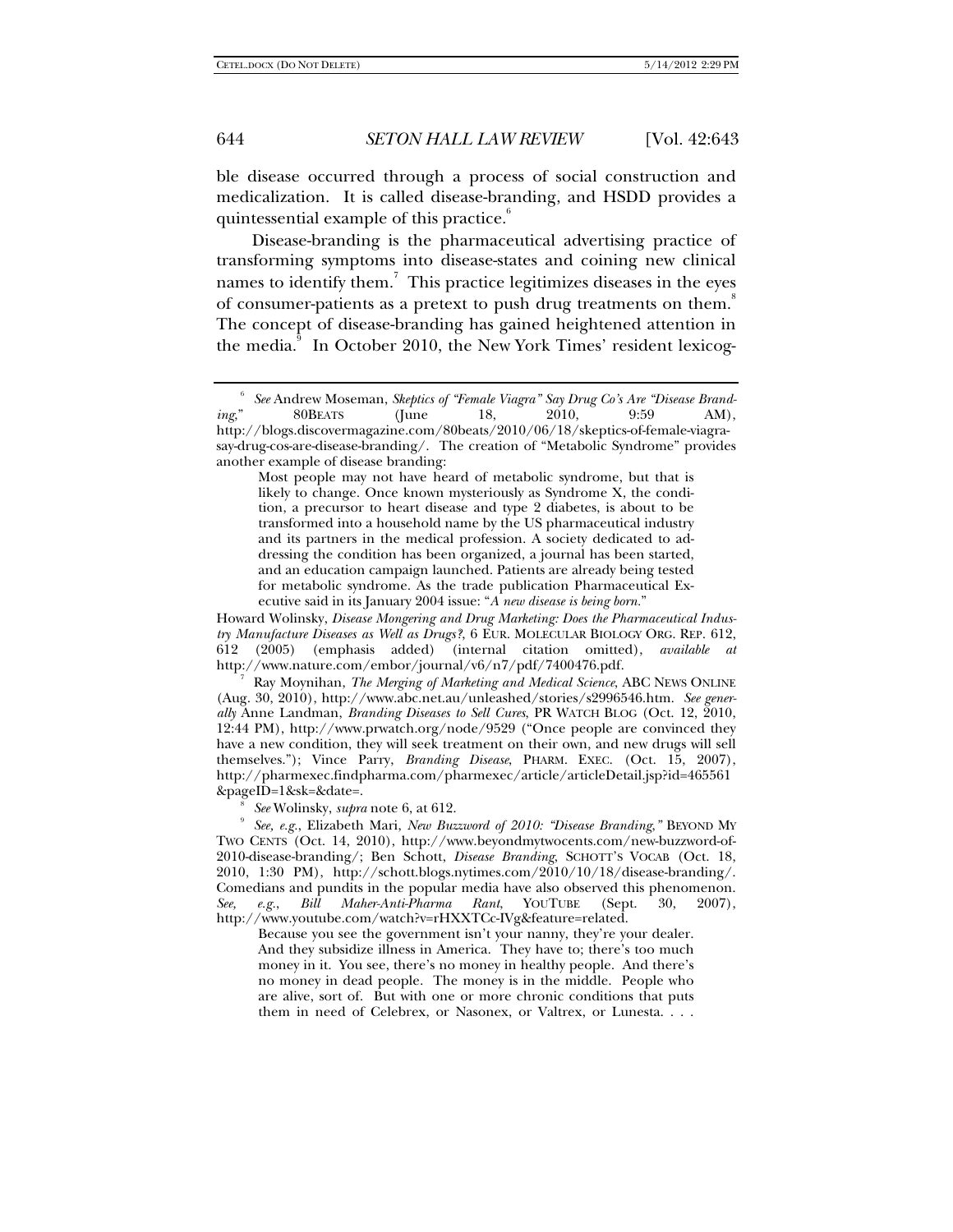rapher, blogging about the recent coinage of "disease-branding," defined it as the practice of "[h]yping the profile of a medical condition in order to sell its treatment." $\frac{10}{10}$  In its more extreme form, critics have pejoratively characterized disease-branding as the practice of "trying to convince essentially well people that they are sick, or slightly sick people that they are very ill."<sup>11</sup> Disease-branding has even been referred to as "the most insidious of the various forms that medical advertising  $\dots$  and medical diagnosis can take."<sup>12</sup>

When pharmaceutical companies attempt to push drug treatments on patients through disease-branding strategies such as directto-consumer (DTC) advertising, they are engaging in a practice called "drug-mongering."<sup>13</sup> Drug-mongering is inextricably linked to disease-branding: it refers to the practice of persuading consumers that they are afflicted with the branded disease and thus require the advertised drug treatment. Bioethicist Professor Dr. Carl Elliot explains this as a two-part process in which drug companies sell their drugs by selling the diseases they treat.<sup>14</sup> Essentially, branding a disease "is to shape its public perception in order to make it more palatable to potential patients. $n^{15}$  Once a disease is successfully branded, drug companies engage in drug-mongering by persuading consumerpatients that they need to use the company's drugs to treat the disease.<sup>16</sup> The confluence of disease-branding and drug-mongering is

<sup>[</sup>There are emerging epidemics and] a long list of ailments, which used to be rare and have now been mainstreamed.

*Id.* Bill Maher is correct that there is money in drug-mongering because treating chronic conditions is much more profitable than curing them. The suggestion that the FDA, however, as the representative agency of the government, implicitly legitimizes the mainstreaming of ailments through its approval process misconstrues the FDA's mandate, which is to approve drugs as safe and effective for their intended use, not to determine what the intended use is or should be. See infra Part II.B.

<sup>&</sup>lt;sup>10</sup> Schott, *supra* note 9.<br><sup>11</sup> Wolinsky, *supra* note 6, at 612 (internal quotation marks and citation omitted).<br><sup>12</sup> *M* 

<sup>&</sup>lt;sup>13</sup> Although the term "drug-mongering" does not seem to be used in the literature—"disease-mongering" is the preferred terminology—this Comment uses the concepts of "disease-branding" and "drug-mongering" as separate practices that are intimately related, are complementary, and act synergistically for pharmaceutical promotional practices to be effective.

<sup>&</sup>lt;sup>14</sup> Carl Elliott, *How to Brand a Disease—and Sell a Cure*, CNN.COM (Oct. 11, 2010, 2:07 PM), http://www.cnn.com/2010/OPINION/10/11/elliott.branding.disease/ index.html?iref=allsearch. 15 *Id.*

<sup>&</sup>lt;sup>16</sup> *Id.* ("Once a branded disease has achieved a degree of cultural legitimacy, there is no need to convince anyone that a drug to treat it is necessary. It will come to him as his own idea.").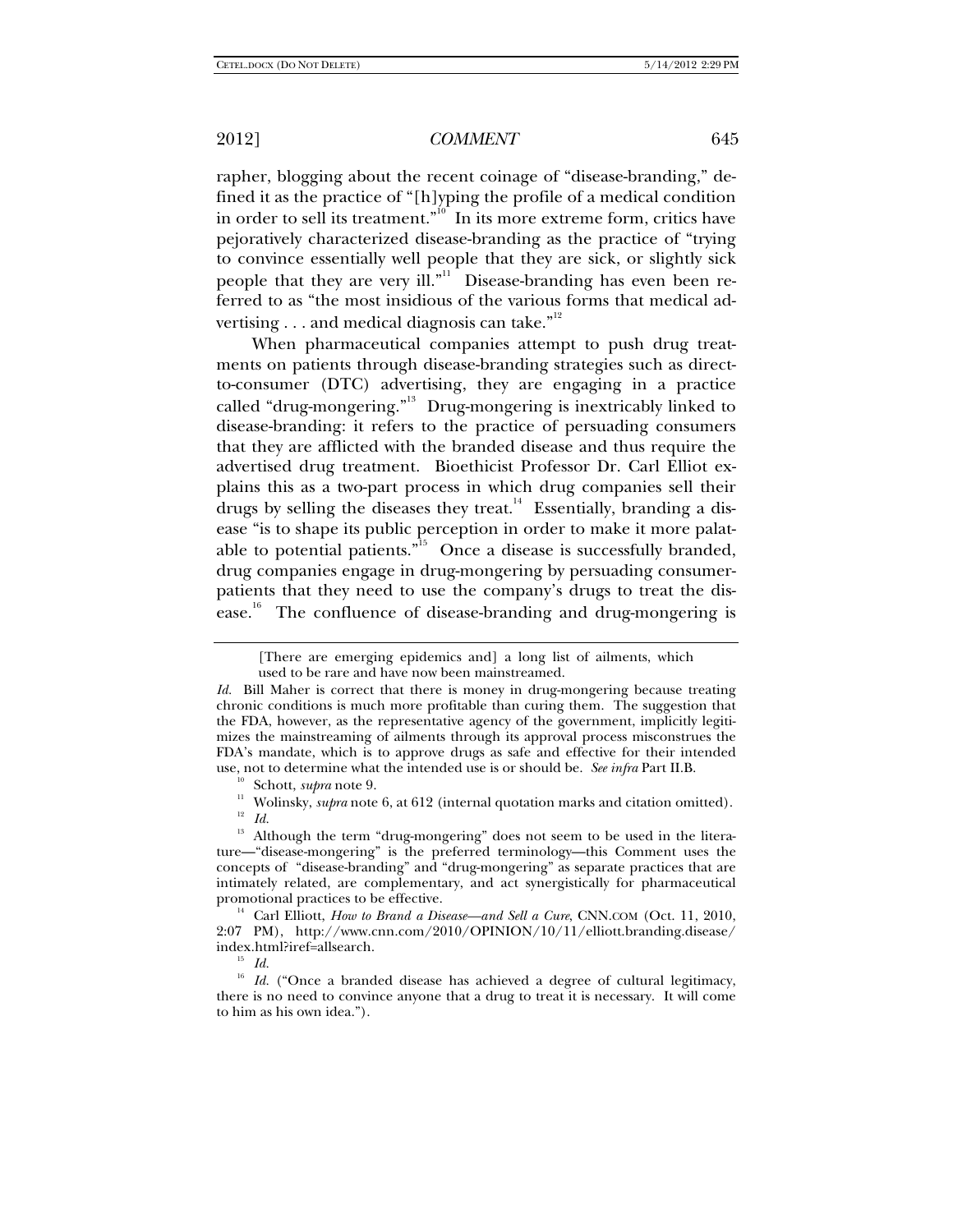the essence of pharmaceutical promotional practices, and these promotional practices provide the context and analytical framework for this Comment.

The development of HSDD demonstrates a disease-branding and drug-mongering strategy.<sup>17</sup> According to Ray Moynihan, an investigative journalist and vocal opponent of pharmaceutical promotional practices, drug companies have diligently tried to convince women that they need a drug to treat low libido.<sup>18</sup> He notes that pharmaceutical companies "have helped create the measurement and diagnostic instruments to persuade women that their sexual difficulties deserve a medical label and treatment."<sup>19</sup>

Flibanserin is a drug that was developed to treat HSDD, and the drug sponsor's briefing document, prepared for the Food and Drug Administration's (FDA) Reproductive Health Drugs Advisory Committee<sup>20</sup> meeting regarding flibanserin's New Drug Application (NDA), reported positive safety and efficacy data.<sup>21</sup> But the FDA's

Flibanserin therapy, at the recommended dosing regimen . . . resulted in statistically significant and clinically relevant improvements of the

<sup>&</sup>lt;sup>17</sup> Moseman, *supra* note 6 ("This is really a classic case of disease branding. . . . The messages are aimed at medicalizing normal conditions, and also preying on the insecurity of both the clinician and the patient." (internal quotation marks and citation omitted)). *Contra* Nancy Zielinski, *Treatments Needed to Treat Female Sexual Dysfunction Experts Say*, EXAMINER.COM (Jan. 10, 2011, 11:12 AM), http://www.examiner.com/sexual-health-in-grand-rapids/treatments-needed-totreat-female-sexual-dysfunction-experts-say?cid=parsely#parsely (noting that ninety percent of doctors surveyed accept the need for an FDA-approved treatment).

<sup>&</sup>lt;sup>18</sup> Kathleen Blanchard, *Female Sexual Dysfunction: Are Drug Companies Manufacturing a Disease?*, EXAMINER.COM (Oct. 2, 2010, 2:45 PM), http://www.examiner.com/women-s-health-in-national/female-sexual-dysfunction-

are-drug-companies-manufacturing-a-disease.<br><sup>19</sup> *Id.* (internal quotation marks omitted).<br><sup>20</sup> An advisory committee is composed of outside scientific and medical experts as well as industry, consumer, and patient representatives who provide the FDA with independent advice on regulatory decisions. *See Questions and Answers Regarding Advisory Committee Membership*, FDA, http://www.fda.gov/AdvisoryCommittees/ AboutAdvisoryCommittees/CommitteeMembership/ucm117646.htm (last visited Jan. 20, 2012); *see also* U.S. FOOD AND DRUG ADMIN., DRAFT GUIDANCE FOR THE PUBLIC AND FDA STAFF ON CONVENING ADVISORY COMMITTEE MEETINGS 3 (2008), *available at*  http://www.fda.gov/downloads/RegulatoryInformation/Guidances/UCM125651. pdf ("FDA's advisory committees provide independent expert advice to the agency on a range of complex scientific, technical, and policy issues. An advisory committee meeting also provides a forum for a public hearing on important matters. Although advisory committees provide recommendations to FDA, FDA makes the final deci-

<sup>&</sup>lt;sup>21</sup> BOEHRINGER INGELHEIM, FLIBANSERIN BRIEFING DOCUMENT 22 (2010), *available at* http://www.fda.gov/downloads/AdvisoryCommittees/CommitteesMeetingMaterials /Drugs/ReproductiveHealthDrugsAdvisoryCommittee/UCM215438.pdf.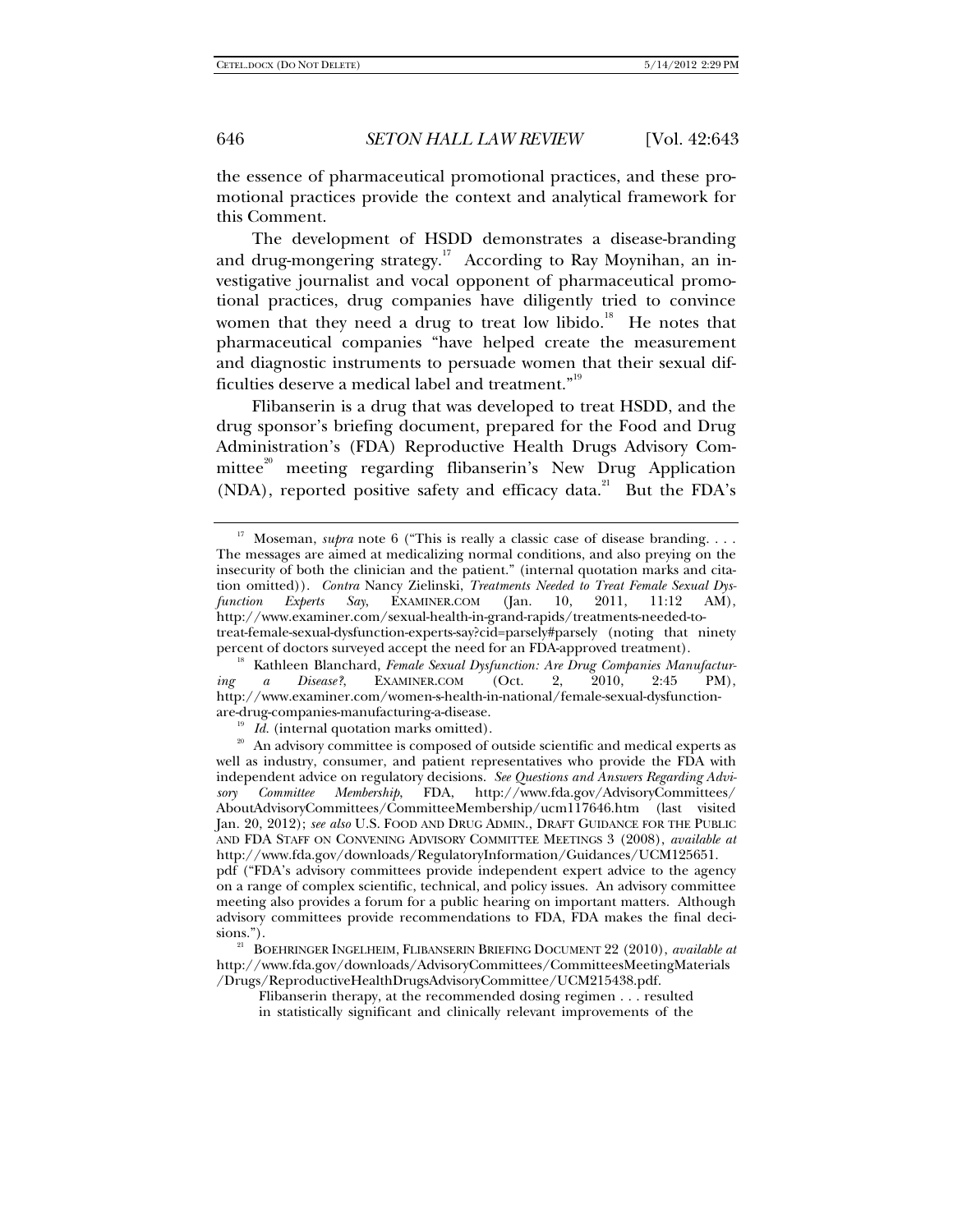Advisory Committee unanimously rejected flibanserin, $2^2$  and the sponsor discontinued seeking approval before the FDA could take final regulatory action on the NDA.<sup>23</sup> Although HSDD has evolved into a recognized disease, its treatment has failed to co-evolve—there are currently no FDA-approved pharmaceutical options available to treat this condition.<sup>24</sup> Without a drug to sell, drug companies are unable

*Id.*; *see also* Press Release, Boehringer Ingelheim, Women with Hypoactive Sexual Desire Disorder (HSDD) Report That Flibanserin Increased Their Sexual Desire and Reduced Associated Distress (May 19, 2010), *available at* http://www.boehringeringelheim.com/news/news\_releases/press\_releases/2010/19\_may\_2010.html. 22 Emily P. Walker, *Company Halts "Female Viagra" Development*, MEDPAGE TODAY

(Oct. 12, 2010), http://www.medpagetoday.com/ProductAlert/Prescriptions/22697 ("The committee also voted 11 to 0 that the company failed to demonstrate that the benefits of flibanserin outweigh the risks, which include fainting, accidental injury, insomnia, and fatigue."); *see also* Duff Wilson, *Drug for Sexual Desire Disorder Opposed by Panel*, N.Y. TIMES, June 19, 2010, at B3; *"Female Viagra" Falls Short, FDA Says*, MSNBC.COM (June 16, 2010, 2:35 PM), http://www.msnbc.msn.com/id/37727629/; David W. Freeman, *"Female Viagra" a Flop, Says FDA Panel*, CBS NEWS (June 17, 2010),

<sup>23</sup> Press Release, Boehringer Ingelheim, Following Regulatory Feedback Boehringer Ingelheim Decides to Discontinue Flibanserin Development (Oct. 8, 2010),  $available$  http://www.boehringer-2010), *available at* http://www.boehringeringelheim.com/news/news\_releases/press\_releases/2010/08\_october\_2010\_fliba.ht ml.

Boehringer Ingelheim announced today the decision to discontinue the development of its investigational compound flibanserin for the treatment of Hypoactive Sexual Desire Disorder (HSDD). The company continues to believe in the value that flibanserin would have for women suffering with HSDD, a significant and recognized medical condition which impacts the lives of many women around the world.

*Id.*; *Boehringer Pulls the Plug on "Pink Viagra*,*"* REUTERS (Oct. 8, 2010, 11:55 AM), http://www.reuters.com/article/2010/10/08/us-boehringer-flibanserin-<br>idUSTRE6970TN20101008.

Jennifer Corbett Dooren, *FDA Questions Safety of "Female Viagra*," WALL ST. J., June 17, 2010, at D2 [hereinafter Dooren, *FDA Questions*]; Jennifer Corbett Dooren, *Panel Rejects "Pink Viagra" to Boost Female Libido*, WALL ST. J (June 18, 2010, 5:50 PM), http://online.wsj.com/article/SB10001424052748704122904575315140487376022.h tml; *cf.* Basson, *supra* note 1, at 1502–03 tbl.4 (noting the absence of FDA-approved

hallmark symptoms of HSDD in premenopausal women based on patient-based assessments of sexual desire, sexual distress, sexual activity, sexual function, and overall patient benefit. In general, flibanserin is well-tolerated as the AEs reported during the development program were non-serious and mild in severity. Currently, women face extremely limited options when seeking help for HSDD. It is important that women suffering from HSDD and their health care providers have an approved treatment option available to them. As the first pharmacologic therapy for HSDD in premenopausal women, if approved, Flibanserin would appreciably expand the HSDD treatment armamentarium and the choices available to women.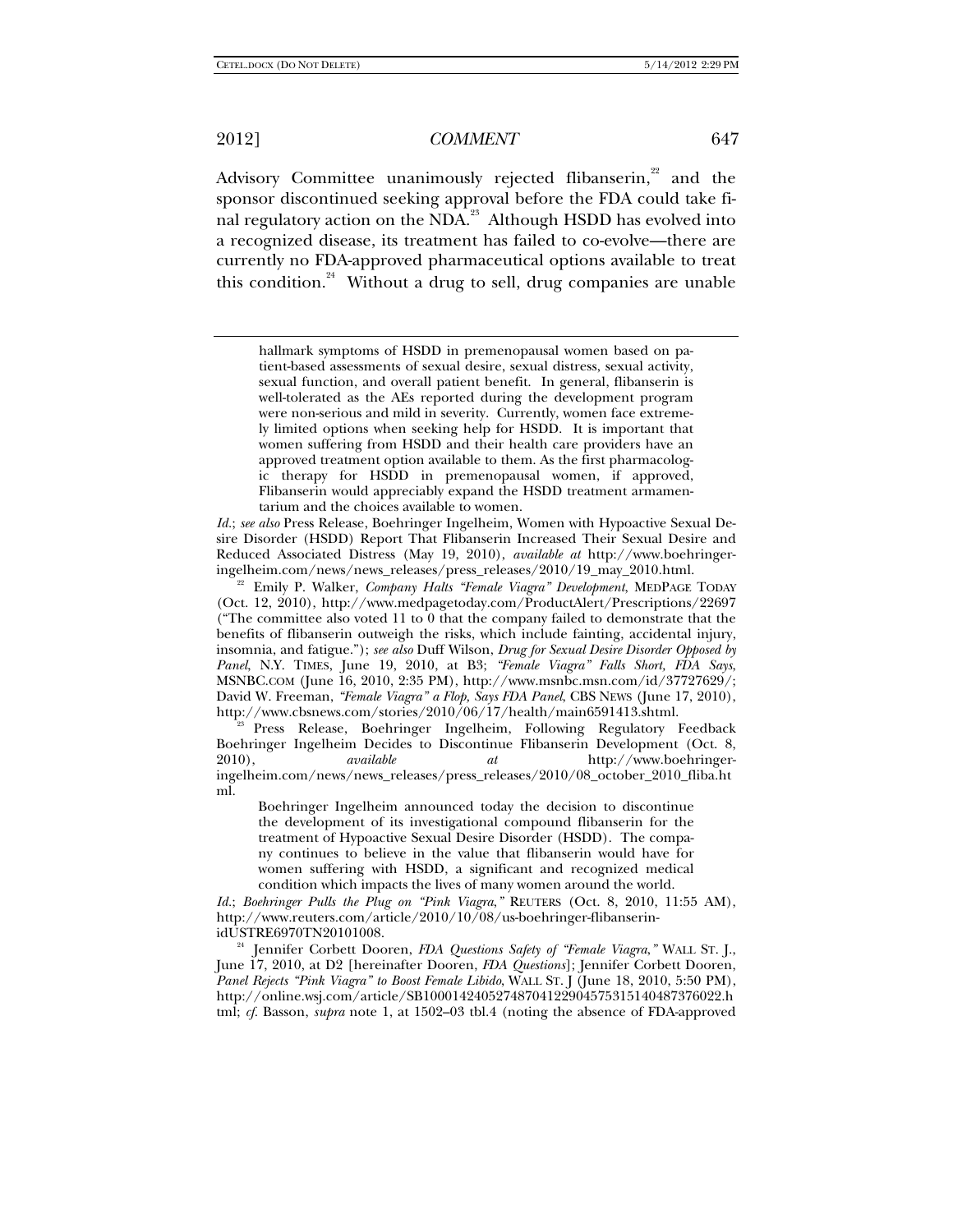to engage in drug-mongering, but flibanserin still remains one of the most recent attempts at disease-branding.<sup>25</sup> Despite the lack of an FDA-approved drug to treat HSDD, the controversy surrounding the branding of this disease remains.<sup>26</sup> Annemarie Jutel, a medical sociologist, suggests that

[i]n a society which portrays female hypersexuality as desirable, and where women's tumultuous lives don't usually result in perfectly timed and balanced sexual urges, it hasn't been hard to describe low libido as abnormal in order to sell an expensive cure *. . .* . The problem is the hidden commercial interests behind the science . . . . Sexuality is a complex expression of social, cultural, psychological, and physiological factors and many of us struggle with it, without being "sick." Don't let the pharmaceutical industry tell you otherwise.

Commenting on the controversy surrounding the definition of HSDD, Psychiatry Professor Dr. Ronald Pies notes that "in weighing this spectrum of divergent views, it's clear that much turns on our philosophical understanding of terms such as 'disease,' 'disorder,'

medications, but the possibility of off-label uses). In a hypothetical case study of a woman with low sexual desire, Dr. Basson stated that

[o]n the basis of clinical experience and limited data on outcomes, I would recommend a combination of cognitive behavioral therapy and sex therapy . . . . Any apparent interpersonal problems should be addressed before further sexual therapy is pursued. At the present time, I would not recommend any pharmacologic therapy, pending the availability of more (and longer-term) data in support of such treatment.

*Id.* at 1504–05.

<sup>25</sup> *See* Moseman, *supra* note 6; Press Release, BioSante Pharmaceuticals Reports Positive LibiGel® Safety Data Review for Phase III Program (Feb. 9, 2012), *available at*  http://www.biosantepharma.com/News-Releases.php?ID=020912 (describing LibiGel as a drug "in development for the treatment of female sexual dysfunction (FSD), specifically, hypoactive sexual desire disorder (HSDD) in menopausal women."). 26 *See, e.g.*, Moynihan, *supra* note 4; Leonore Tiefer, *Female Sexual Dysfunction: A*

*Case Study of Disease Mongering and Activist Resistance*, 3 PLOS MED. 436, 436 (2006), *available* at http://www.plosmedicine.org/article/ *at* http://www.plosmedicine.org/article/ info%3Adoi%2F10.1371%2Fjournal.pmed.0030178; Natasha Singer, *Sex and the Single Drug*, N.Y. TIMES, June 27, 2010, at BU3; Duff Wilson, *Push to Market Pill Stirs Debate on Sexual Desire*, N.Y. TIMES, June 17, 2010, at A1; Annemarie Jutel, *Why the Cure for Flagging Female Libido is Hard to Swallow*, BRISBANE TIMES (Dec. 8, 2009), http://www.brisbanetimes.com.au/lifestyle/diet-and-fitness/why-the-cure-for-

flagging-female-libido-is-hard-to-swallow-20091207-ketm.html; Ray Moynihan, *Sex Drugs for Women Don't Seem to Be Working*, ABC NEWS ONLINE (Sept. 1, 2010), http://www.abc.net.au/unleashed/stories/s2998870.htm; Susan Seligson, *Female Libido Pill Leaves Ethicist Cold*, BU TODAY ONLINE (June 25, 2010), http://www.bu.edu/today/node/11179. 27 Jutel, *supra* note 26.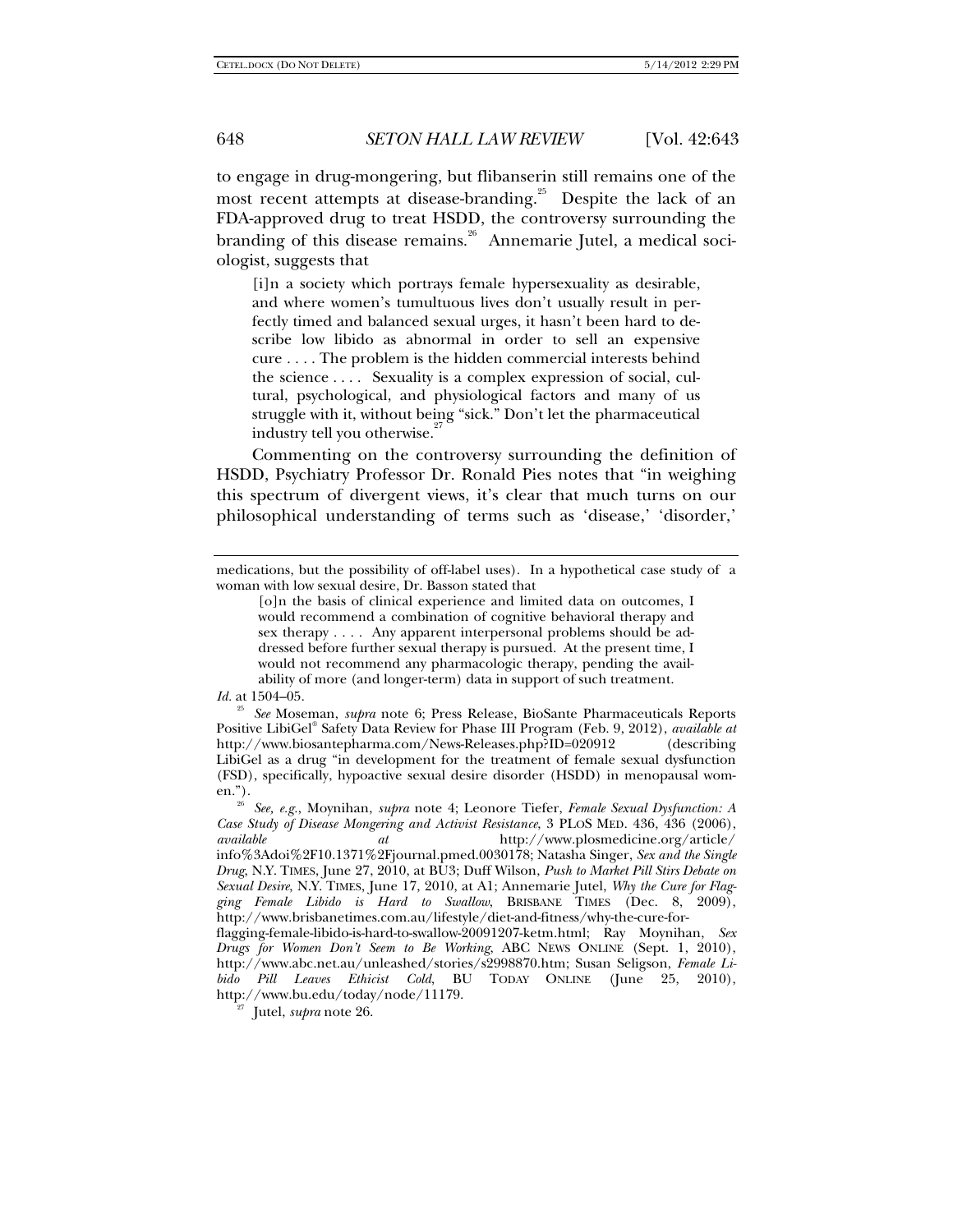'dysfunction,' and 'medical condition.'"<sup>28</sup> The controversy essentially encompasses the cultural, social, medical, and (in this Comment) legal significance of disease-branding and drug-mongering—their impact on regulatory decision-making, interaction with statutory rules, and other potential legal ramifications.

Disease-branding and drug-mongering are the pharmaceutical promotional practices of "selling sickness" by widening the boundaries of diagnosable illnesses in order to expand the market for drug treatments.<sup>29</sup> They are "a process that encourages the conversion of socially created anxiety into medical diagnoses suitable for pharmacological treatment."<sup>30</sup> Critics argue that these promotional practices "turn[] healthy people into patients, waste[] precious resources, and cause[] iatrogenic harm." $31$ 

Despite the growing attention to disease-branding and drugmongering in the public health, sociology-of-health, economic, and advertising fields, there appears to be a critical abstinence in the legal realm. There is a dearth of legal literature addressing these practices as a unique phenomenon or evaluating the regulatory issues and liability implications for the pharmaceutical industry that stem from them.<sup>32</sup> This Comment concedes that opposition to the phenomena of disease-branding and drug-mongering, which critics of the pharmaceutical industry and of the FDA have expounded, is valid from a sociology-of-health perspective. But such criticism is inappropriate

<sup>&</sup>lt;sup>28</sup> Ronald W. Pies, *FDA Lacks Desire for Flibanserin—but Does Hypoactive Sexual Desire Disorder Even Exist?*, PSYCHIATRIC TIMES (Aug. 4, 2010), http://www.psychiatrictimes.com/sexual-disorders/content/article/10168/1632801. For a discussion of how the term "disease" is defined, see *infra* Part III.B.

<sup>29</sup> Ray Moynihan & David Henry, *The Fight Against Disease Mongering: Generating Knowledge for Action*, 3 PLOS MED. 425, 425 (2006), *available at*  http://www.plosmedicine.org/article/info%3Adoi%2F10.1371%2Fjournal.pmed.00

<sup>30191. 30</sup> Tiefer, *supra* note 26, at 436. 31 Moynihan & Henry, *supra* note 29, at 425. An iatrogenic injury is one "induced inadvertently by a physician or surgeon or by medical treatment or diagnostic proce-<br>dures." *Iatrogenic Definition*, MERRIAM-WEBSTER'S MED. DICTIONARY,  $M$ ERRIAM-WEBSTER'S http://www.merriam-webster.com/medical/iatrogenic (last visited Mar. 2, 2012). 32 *See* Lars Noah, *Pigeonholing Illness: Medical Diagnosis as a Legal Construct*, 50

HASTINGS L.J. 241, 242 (1999) ("Little or no attention is paid to the ways in which medical professionals react to the external pressures emanating from, or mediated by, legal institutions with regard to defining and diagnosing disease conditions."). A LexisNexis search of the "U.S. Law Reviews and Journals, Combined" database reveals zero hits for "drug mongering," zero hits for "disease branding," and sixteen hits for "disease mongering" (the majority of which are simply quoting works by Ray Moynihan).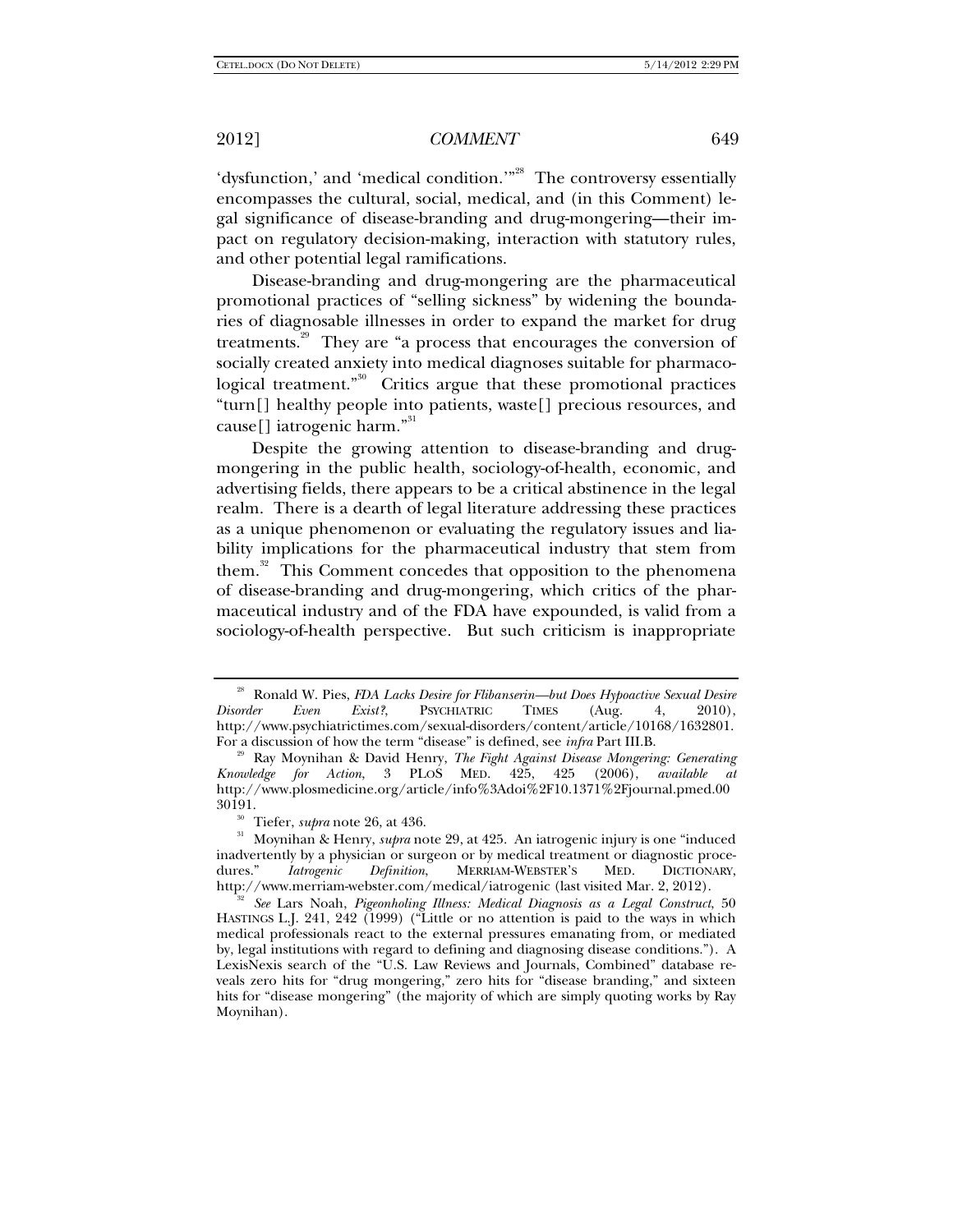from a regulatory point of view. This Comment argues that the practices of disease-branding and drug-mongering comply with the Food, Drug, and Cosmetic Act ("FD&C Act")<sup>33</sup> and its accompanying regulations addressing prescription drug advertising.<sup>34</sup> Because this Comment concludes that critics are unlikely to succeed in challenging these practices from an administrative-law perspective, it will consider the viability of a legal cause of action against such practices, using the common law torts of intentional infliction of emotional distress (IIED), negligent infliction of emotional distress (NIED), and medical malpractice. Upon analyzing these litigation strategies, the Comment concludes that a claim for IIED, NIED, or medical malpractice could possibly survive a motion to dismiss and could be decided on its merits. Nevertheless, such a claim would be unlikely to succeed and, if it did, would ultimately be ineffective as a comprehensive reform measure. Accordingly, the most successful and effective route to change these practices on a systemic level is in the legislative arena. Therefore, this Comment considers a previously introduced congressional bill, the Independent Drug Education and Outreach Act (IDEA), and proposes and evaluates possible amendments to this bill that would address the negative effects of diseasebranding and drug-mongering practices. Through medical education strategies, such as "academic detailing" of physicians, critics can combat what they perceive as pervasive and insidious pharmaceutical promotional practices.

Part II of this Comment examines the historical and legal development of the FDA's regulatory framework as well as the evolution of the federal drug approval process and DTC advertising of approved prescription drugs. Part III discusses the sociology-of-health analytical framework and considers how the social construction and medicalization of disease enables disease-branding and drug-mongering. Part IV examines potential causes of action that critics can use to challenge the pharmaceutical industry in the tort arena through claims for IIED, NIED, and medical malpractice. It then considers legislative and educational reform efforts as a prospective remedy to combat the negative effects of disease-branding and drug-mongering. Part V concludes.

<sup>33 21</sup> U.S.C. §§ 301–399d (2006).

<sup>34</sup> *See generally* 21 C.F.R. § 202.1 (2011) (prescription drug advertisements).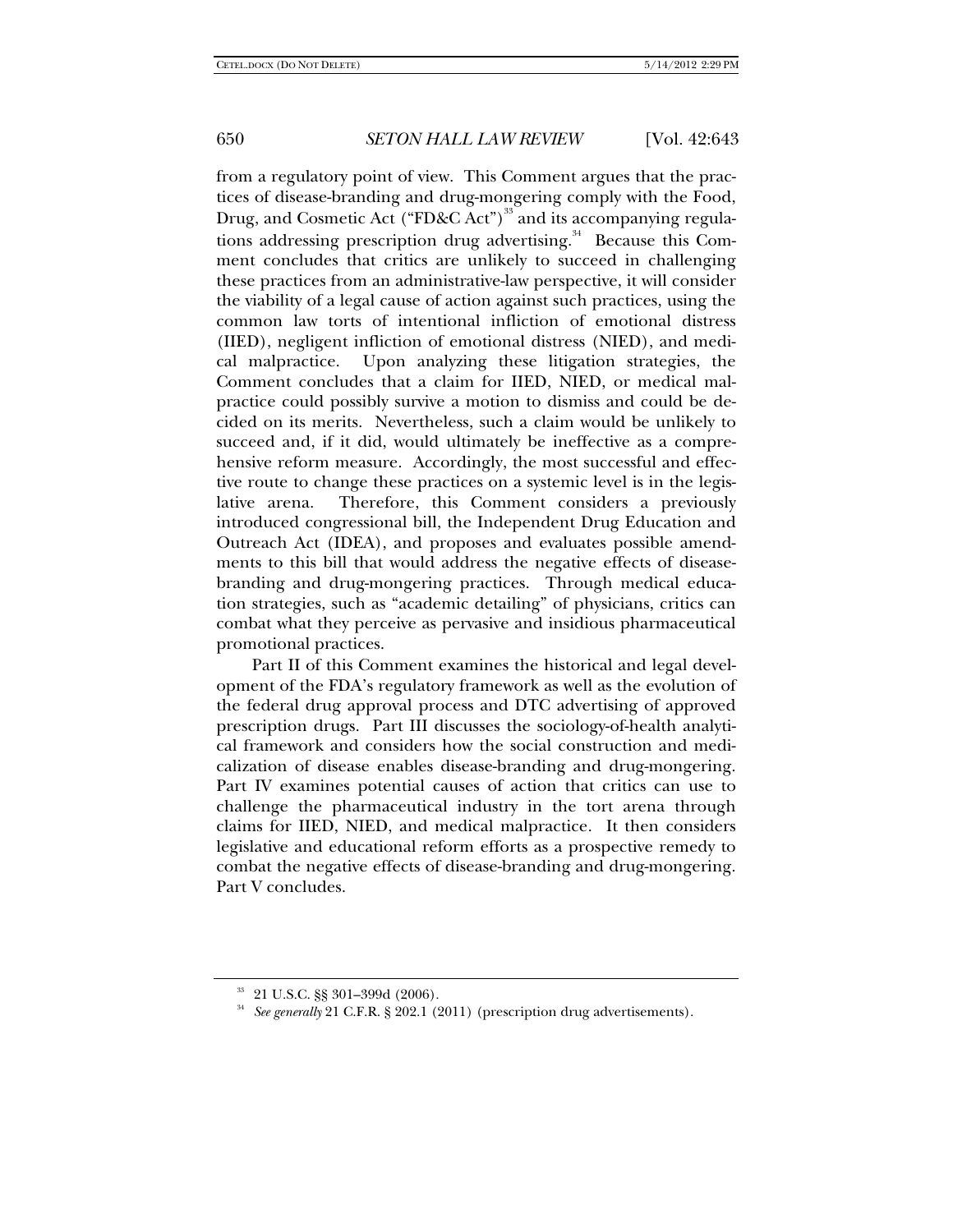## II. THE HISTORY OF DRUG REGULATION AND THE CURRENT LEGAL FRAMEWORK

### *A. Historical Development of the Statutory Definition of a "Drug"*

The development of a regulatory framework for approving drugs began in 1906, $^{35}$  but the relevant statutory definition of "drug" was first amended in 1938.<sup>36</sup> The legislative history of the FD&C Act reveals the evolution of the definition. $37$  During the congressional hearings leading up to the 1938 Act, there was growing concern about the lack of jurisdictional reach. The "definition for the term 'drug' fail[ed] to cover drugs invented to alter the structure or function of the body,"<sup>38</sup> as opposed to those "substances intended to be used for the cure, mitigation, or prevention of disease, $\frac{30}{3}$  to which the 1906 Act definition was limited. The principal way in which the 1938 amendments altered the definition of "drug" was that "[d]rugs intended for diagnosing illness or for remedying underweight or overweight or for otherwise affecting bodily structure or function [were] subjected to regulation." The 1938 amendments added  $\S$  $321(g)(3)$ ,<sup>41</sup> which defined the structure/function drugs to include all products "which are sold to correct the function and structure of the body, such as obesity preparations which were not covered by the act."<sup>42</sup> The purpose of this broadened and inclusive definition was "to reach the use of fat reducers, particularly since obesity may not be a disease*.*" 43

<sup>35</sup> *See* Pure Food and Drug Act of 1906, Pub. L. No 59-384, 34 Stat. 768 (repealed

<sup>1938).</sup>  $36\text{°}$  Federal Food, Drug, and Cosmetic Act of 1938, Pub. L. No. 75-717, § 201(g), 52 Stat. 1040, 1041 (current version at 21 U.S.C. § 321(g)(1) (2006)).

<sup>&</sup>lt;sup>37</sup> See generally LEGISLATIVE HISTORY OF THE FEDERAL FOOD, DRUG & COSMETIC ACT AND ITS AMENDMENTS (1979) [hereinafter LEGISLATIVE HISTORY FD&C ACT].

<sup>38 81</sup> CONG. REC. 1947 (1937) (statement of Rep. Edward H. Rees), *reprinted in* 5 LEGISLATIVE HISTORY FD&C ACT, *supra* note 37, at 816, 816. 39 § 7, 34 Stat. at 769.

<sup>40</sup> S. REP. NO. 75-2139, at 2 (1938), *reprinted in* 6 LEGISLATIVE HISTORY OF FD&C<br>ACT, *supra* note 37, at 300, 301.

<sup>&</sup>lt;sup>41</sup> § 201(g), 52 Stat. at 1041 (current version at 21 U.S.C. § 321(g)(1)(C) (2006)).

<sup>42</sup> *Food, Drugs, and Cosmetic*s: *Hearings on S. 5 Before the Subcomm. of the S. Comm. on Commerce*, 74th Cong. 29 (1935) (statement of Charles Wesley Dunn), *reprinted in* 3 LEGISLATIVE HISTORY FD&C ACT, *supra* note 37, at 192, 224. At this hearing, Mr. Dunn was representing the Associated Grocery Manufacturers of America, Inc., the American Pharmaceutical Manufacturers Association, the National Association of

Food, Drugs, and Cosmetics: Hearings on H.R. 6906, H.R. 8805, H.R. 8941 and S. 5 *Before the Subcomm. of the H. Comm. on Interstate and Foreign Commerce*, 74th Cong. 55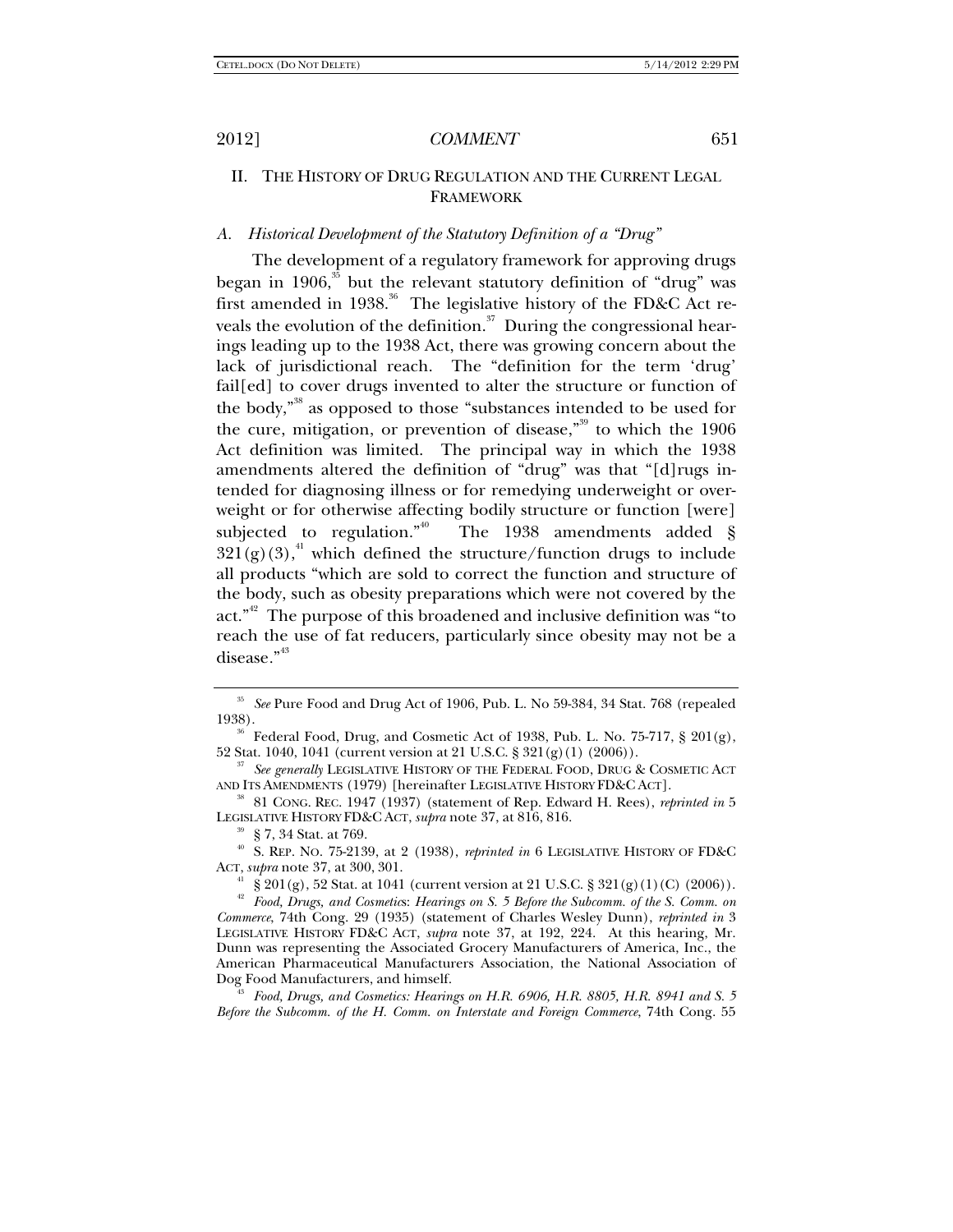One should consider the FDA's regulatory capacity over obesity drugs in order to analyze how "structure/function" drugs became subject to FDA regulation. Prior to 1938, obesity drugs were outside the FDA's jurisdictional scope, but now, especially within the past couple of years, the FDA has taken several decisive regulatory actions with respect to obesity drugs. On October 8, 2010, Abbott Labs withdrew the diet drug Meridia from the market.<sup>44</sup> A week later, the FDA "declined to approve what would have been the first new prescription diet pill in more than a decade."<sup>45</sup> Shortly thereafter, the FDA rejected another diet pill, called Qnexa.<sup>46</sup> Dr. Ken Fujioka, Director of the Center for Weight Management at the Scripps Clinic in San Diego, commented how "[i]t looks pretty bleak out there for anyone trying to get a drug approval for weight loss." $47$ 

This observation would have seemed absurd to any drug manufacturer prior to the 1938 Act, which expanded the definition of drug to include structure/function drugs specifically in order to place obesity drugs within its regulatory jurisdiction.<sup>48</sup> Prior to 1938, obesity was not considered a disease and obesity drugs could only be regulated through FDA's enforcement authority over adulteration and mis-

Pollack, *F.D.A. Panel Urges, supra*.

<sup>(1935) (</sup>statement of Walter G. Campbell, Chief, Food and Drug Administration) [hereinafter *Food, Drug, and Cosmetics*], *reprinted in* 4 LEGISLATIVE HISTORY FD&C ACT, *supra* note 37, at 312, 370; *cf.* Annemarie Jutel, *Sociology of Diagnosis, A Preliminary Review*, 31 SOC. HEALTH & ILLNESS 278, 292 (2009) ("Commercial interests have an important stake in highlighting overweight as a medical diagnosis, rather than a statisti-

<sup>&</sup>lt;sup>44</sup> Andrew Pollack, *Abbott Labs Withdraws Meridia from the Market*, N.Y. TIMES, Oct. 9, 2010, at B3.

<sup>&</sup>lt;sup>45</sup> Andrew Pollack, *No F.D.A. Approval for New Diet Pill*, N.Y. TIMES, Oct. 24, 2010, at A27; *see also* Andrew Pollack, *F.D.A Panel Urges Denial of Diet Drug*, N.Y. TIMES, Sept. 17, 2010, at B1 [hereinafter Pollack, *F.D.A. Panel Urges*]. An FDA advisory panel

recommended against approval of a new diet pill, the latest setback in efforts to develop treatments for the nation's obesity epidemic . . . . The negative vote is the second setback this year in attempts to win approval for what would be the first new prescription weight-loss drug in more than a decade.

<sup>&</sup>lt;sup>46</sup> Andrew Pollack, *F.D.A. Rejects Qnexa, a Third Weight-Loss Drug*, N.Y. TIMES, Oct. 29, 2010, at A1.

<sup>&</sup>lt;sup>47</sup> Id. But see Andrew Pollack, Advisory Panel Favors Approval for Weight-Loss Drug, N.Y. TIMES, Feb. 23, 2012, at B1 (noting that the advisory committee recommended approval of Qnexa and that the FDA is expected to decide whether to approve the drug by April 17, 2012). 48 *See supra* notes 40–43 and accompanying text.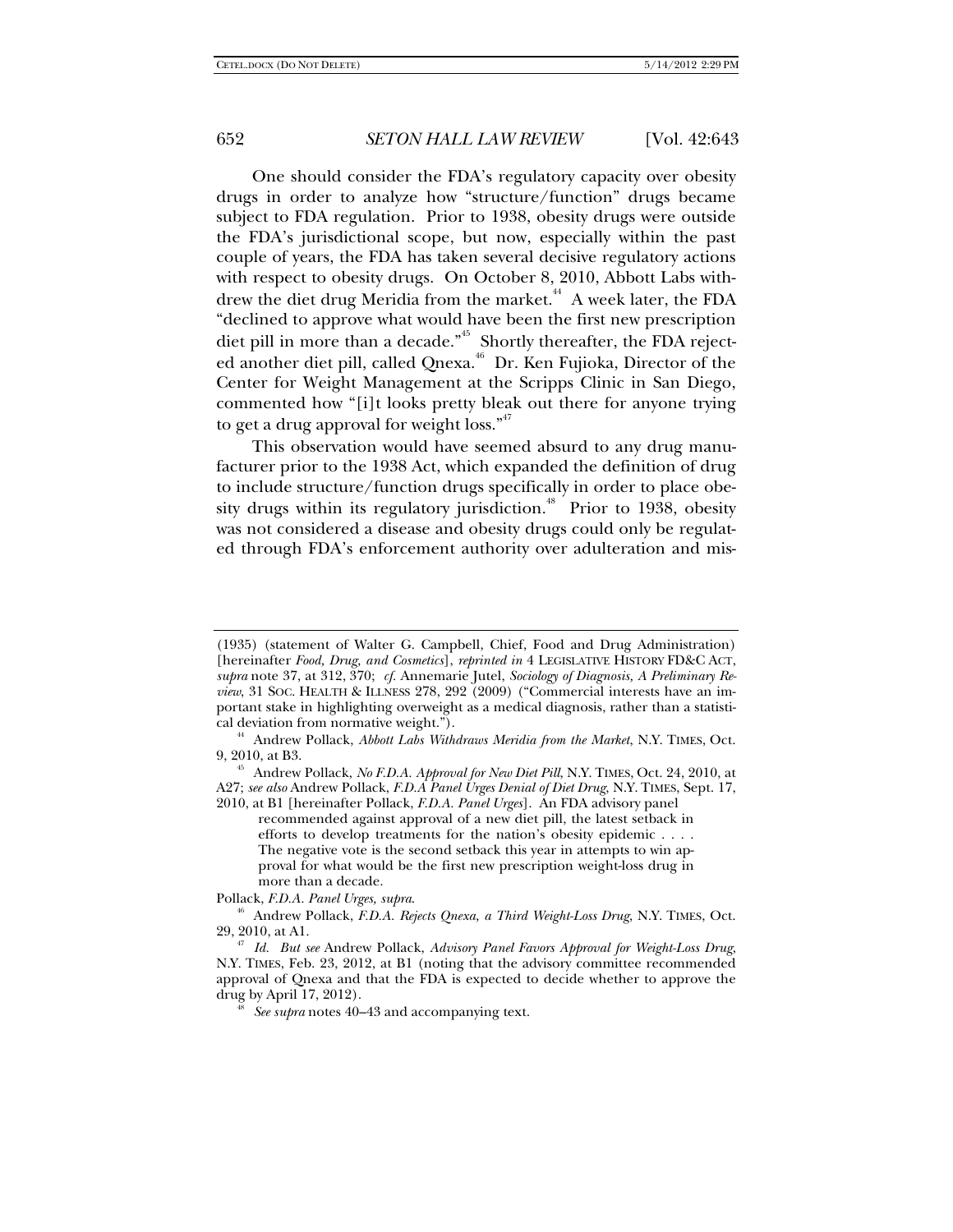branding; $\frac{49}{5}$  now, because approval is required, the FDA has taken regulatory action on three obesity drugs in a single month, and obesity is considered not only a disease, but an epidemic.<sup>50</sup>

A drug is now defined as any article intended to diagnose, cure, mitigate, treat, or prevent disease ("disease drug") or any article intended to affect the structure or function of the body ("structure/function drug").<sup>51</sup> The addition of structure/function drugs into the regulatory scheme is relevant for the discussion of diseasebranding because it rebuts the critics' argument that the FDA approves drugs to treat non-diseases or industry-invented ailments.<sup>52</sup>

### *B. Regulatory Classification and Approval of a Drug*

Drugs are classified as either "new drugs" or drugs that are "generally recognized as safe and effective" (GRASE).<sup>53</sup> Before a new drug can be marketed, the FDA requires approval of an NDA under 21 U.S.C. § 355(b)(1), of an Abbreviated New Drug Application under 21 U.S.C. § 355(j), or through the hybrid 21 U.S.C. § 355(b)(2) process.<sup>54</sup> GRASE drugs can be marketed without these approvals if they comply with an over-the-counter (OTC) drug monograph.<sup>55</sup> Whether drugs are "disease drugs" or "structure/function drugs" is largely irrelevant for regulatory purposes because both must be safe and effec-

 $\frac{52}{2}$  *See infra* Part II.B (discussing that the safety-and-efficacy standard of approval is the same for all new drugs).

<sup>&</sup>lt;sup>49</sup> For a discussion of how the FD&C Act's definition of drug was amended because obesity was not considered a disease, and thus articles intended to remedy obesity escaped classification and regulation, see Nutrilab, Inc. v. Schweiker, 713 F.2d 335 (7th Cir. 1983). For a suggestion that obesity is not a disease, see *Food, Drug, and* 

*Cosmetics*, *supra* note 43, at 370. 50 Benjamin Caballero, *The Global Epidemic of Obesity: An Overview*, 29 EPIDEMIOLOGIC REV. 1, 1 (2007), *available at* http://epirev.oxfordjournals.org/content/29/1/1.full.pdf. 51 21 U.S.C. § 321(g)(1)(B)–(C) (2006) ("[A drug includes] articles *intended* for

use in the diagnosis, cure, mitigation, treatment, or prevention of disease in man or other animals; and articles (other than food) *intended* to affect the structure or any function of the body of man or other animals . . . . " (emphasis added)).

<sup>&</sup>lt;sup>53</sup> § 321(p)(1)("[New drug is a]ny drug . . . the composition of which is such that such drug is *not generally recognized*, among experts qualified . . . to evaluate the safety and effectiveness of drugs, *as safe and effective* for use under the condition prescribed, recommended, or suggested in the labeling thereof . . . . " (emphasis added)).

<sup>&</sup>lt;sup>54</sup> Id. § 355(a).<br><sup>55</sup> 21 C.F.R. § 330.1 (2011) ("[An OTC drug] is generally recognized as safe and effective and is not misbranded if it meets . . . each of the conditions contained in any applicable monograph."). Although there are three routes to market for new drugs, this Comment will focus on brand name drugs that require an NDA.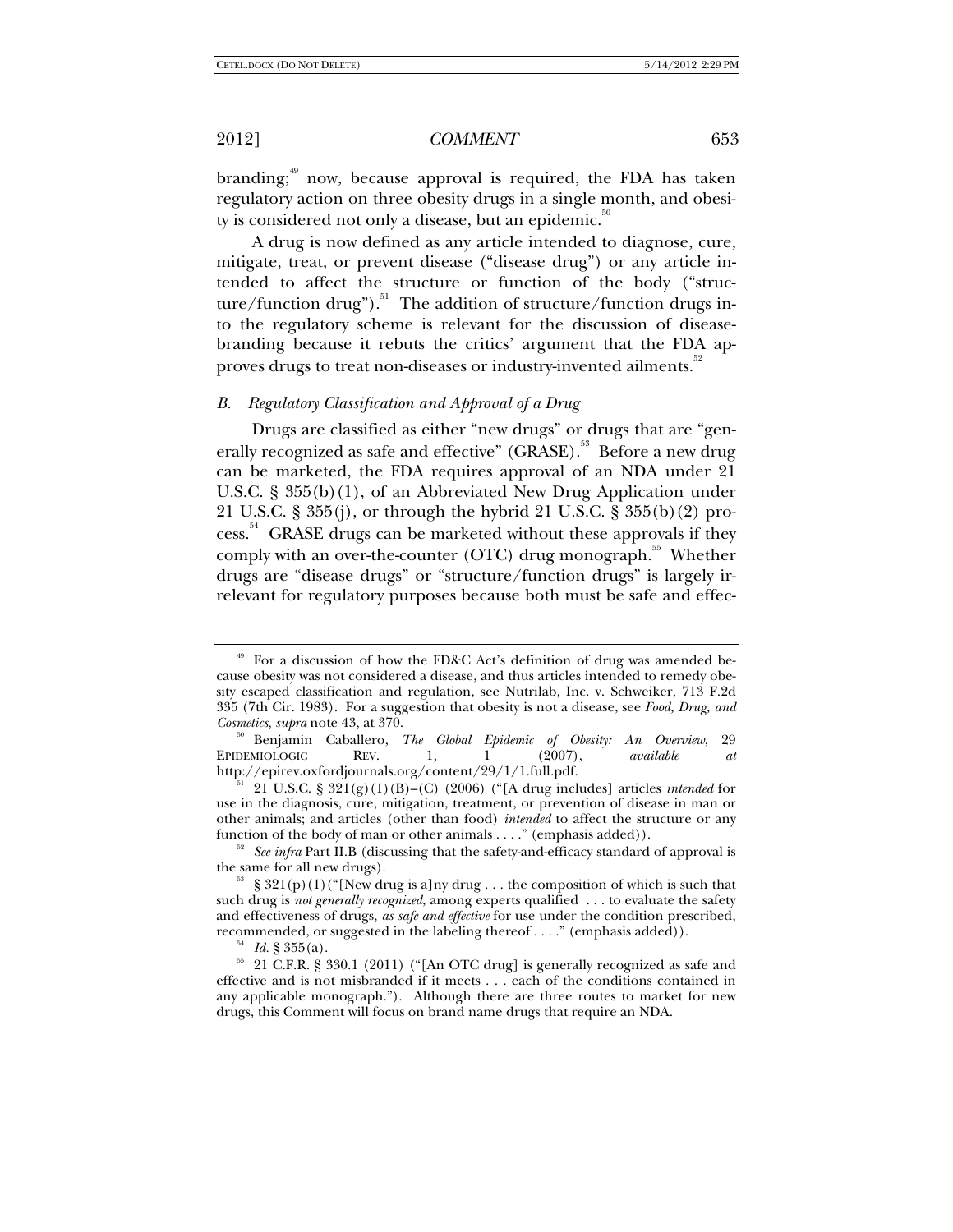tive for their intended use.<sup>56</sup> But whether the drug's intended use involves the treatment of certain diseases is relevant because "the status of a health condition as a disease potentially affects a number of [the FDA's] regulatory decisions."<sup>57</sup> For example, the FDA gives accelerated approval for certain fast-track products that are "intended for the treatment of a serious or life-threatening condition,"<sup>58</sup> priority review status for new drugs that treat tropical diseases,<sup>59</sup> and orphan drug status, which includes licensing incentives, $\frac{60}{30}$  to products intended for the treatment of rare diseases.<sup>61</sup> Outside of these specific provisions, however, classifying drugs into disease drugs or structure/function drugs is largely irrelevant because the regulatory approval process is the same. Although the concept of "disease" has important applications in federal drug regulation, it is only relevant to the initial approval.<sup>62</sup> The FDA's regulation of the subsequent advertising and promotional practices does not consider, nor do the agency's regulators monitor, the status of the disease, as long as the advertisement is not misleading and the drug remains safe and effective for its intended use, whatever that use may be.<sup>63</sup>

The FDA's decision to approve a new drug "entail[s] a riskbenefit calculation, so the perceived importance of the therapeutic benefit naturally will influence the Agency's licensing judgments."<sup>64</sup> Although this observation may be important for the initial approval process, once the drug is approved and marketed, categorizing products as disease or structure/function drugs sets up a false dichotomy

<sup>56</sup> *Compare* § 355(a) (safety and efficacy requirement for new drugs), *with* § 330.10 (safety-and-efficacy requirement for OTC drugs).<br> $^{57}$  Noah, *supra* note 32, at 259.

<sup>&</sup>lt;sup>58</sup> 21 U.S.C. § 356(a)(1) (2006).

<sup>59</sup> *Id.* § 360n. *See generally Health Topics—Tropical Diseases*, WORLD HEALTH ORG., http://www.who.int/topics/tropical\_diseases/en/ (last visited Feb. 4, 2012) ("Tropical diseases encompass all diseases that occur solely, or principally, in the tropics. In practice, the term is often taken to refer to infectious diseases that thrive in hot, humid conditions . . . .").<br><sup>60</sup> *Id*. § 360cc(a)(2) (seven-year exclusive licensing period).

<sup>&</sup>lt;sup>61</sup> *Id.* § 360bb(a)(2).  $\frac{62}{100}$  Noah, *supra* note 32, at 242 ("[The concept of disease] helps to inform . . . risk-benefit calculations performed by regulatory agencies charged with licensing

 $t<sup>63</sup>$  *See generally* 21 C.F.R. § 202.1(e)(1) (2011) (noting that the focus of regulating direct-to-consumer prescription drug advertisements is not on the disease but on ensuring that the advertisements "include information relating to the major side effects and contraindications of the advertised drugs"). 64 Noah, *supra* note 32, at 261.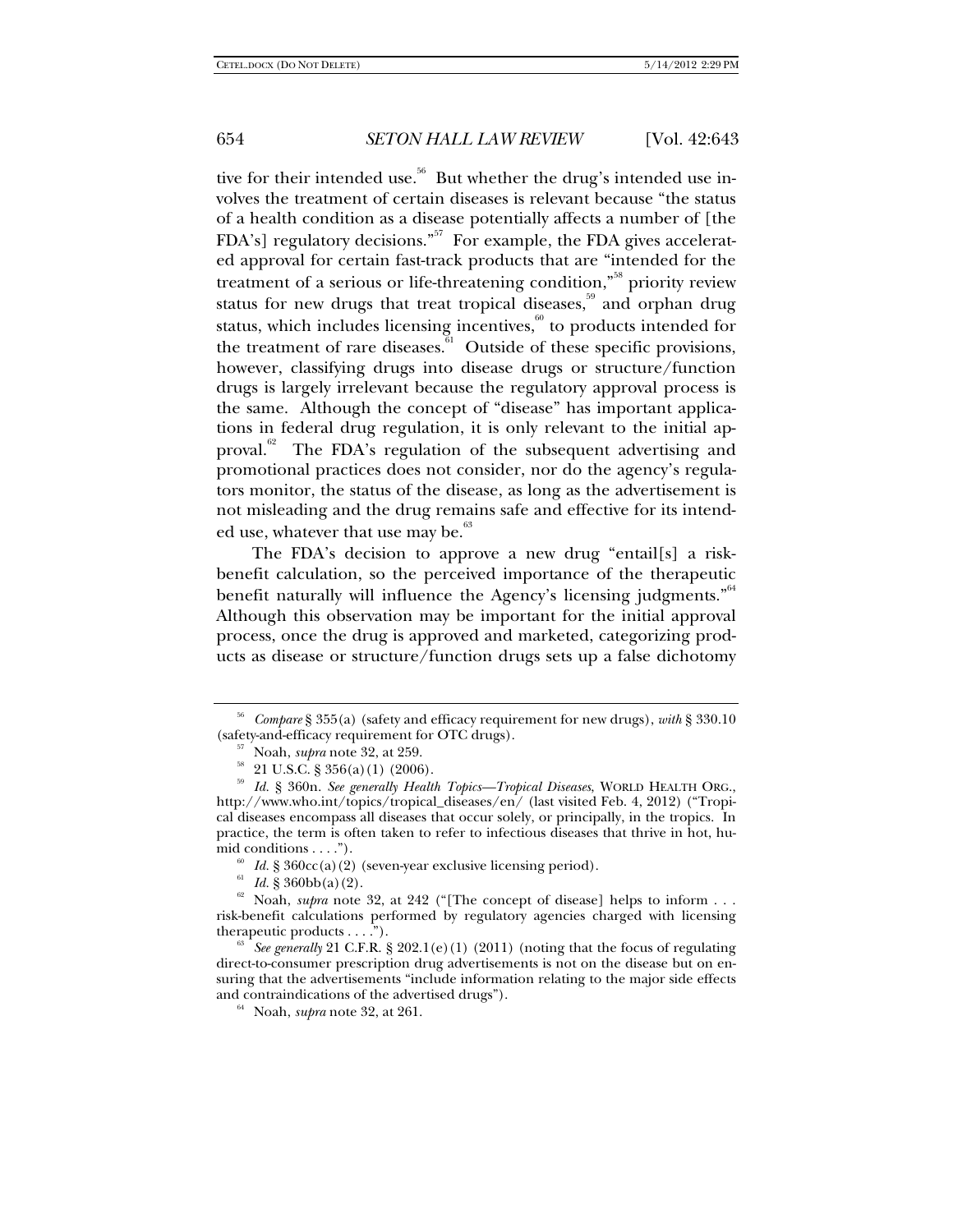because every drug must comply with the same laws and regulations. Approval is based on safety and efficacy, and although the riskcalculus might be different for drugs that treat life-threatening diseases as compared to those drugs that treat less dire lifestyle problems, the regulatory approval standard is the same.

An application for FDA approval to market a new drug requires, in part, a summary with a "statement identifying the pharmacologic class of the drug and a discussion of the scientific rationale for the drug, its intended use, and the potential clinical benefits of the drug product."65 Once the application is received, the "FDA will approve an application after it determines that the drug meets the statutory standards for safety and effectiveness, manufacturing and controls, [and] labeling."<sup>66</sup> Through the approval of an NDA, the most rigorous procedural mechanism of pharmaceutical regulation, the FDA acts as a gatekeeper by determining which drugs enter and exit the marketplace.<sup>67</sup> The FDA uses this gate-keeping authority to approve a drug company's NDA and regulate the flow of drugs to the market.<sup>68</sup>

For example, consider Nuedexta, a drug that was recently approved to treat pseudobulbar affect  $(PBA)$ ,  $\overset{\omega}{\ }$  a condition "characterized by involuntary, sudden, and frequent episodes of laughing and/or crying ... [which] typically occur out of proportion or incongruent to the underlying emotional state. $\mathbb{R}^{70}$  Critics of diseasebranding may question whether episodes of laughing and crying constitute a disease—that is, whether PBA is an industry-invented disease that the drug sponsor created in order to provide the FDA with a jurisdictional hook under  $\S 321(g)(1)(B)$  and thus approve Nuedexta as a "disease" drug. PBA, however, is classified in the International Classification of Diseases as "[o]ther specified nonpsychotic mental

<sup>&</sup>lt;sup>65</sup> 21 C.F.R. § 314.50(c)(2)(ii) (2011); see also 21 U.S.C. § 355(d) (2006).<br><sup>66</sup> Id. § 314.105(c); see also § 355(d).<br><sup>67</sup> See Daniel Carpenter, Reputation, Gatekeeping, and the Politics of Post-Marketing *Drug Regulation*, 8 VIRTUAL MENTOR: AM. MED. ASS'N J. ETHICS 403, 404 (2006), *availa-*

*ble at* http://virtualmentor.ama-assn.org/2006/06/pdf/pfor1-0606.pdf.<br>
<sup>68</sup> See Daniel Carpenter, *The Political Economy of FDA Drug Review: Processing, Politics, and Lessons for Policy*, 23 HEALTH AFF. 52, 52 (2004), *available at*  http://content.healthaffairs.org/content/23/1/52.full.pdf+html.

<sup>&</sup>lt;sup>59</sup> Letter from Russell Katz, Dir., Div. of Neurology Prods., Office of Drug Evaluation I, Ctr. for Drug Evaluation & Research, to Randall Kaye, Vice President, Clinical<br>& Med. Affairs, Avanir Pharm. (Oct. 29, 2010), available at & Med. Affairs, Avanir Pharm. (Oct. 29, 2010), *available at*  http://www.accessdata.fda.gov/drugsatfda\_docs/appletter/2010/021879s000ltr.pdf .<br><sup>70</sup> NUEDEXTA, FULL PRESCRIBING INFORMATION 3 (2010) [hereinafter, NUEDEXTA],

*available at* http://www.nuedexta.com/NUEDEXTA\_Full\_Prescribing\_Information-1.pdf.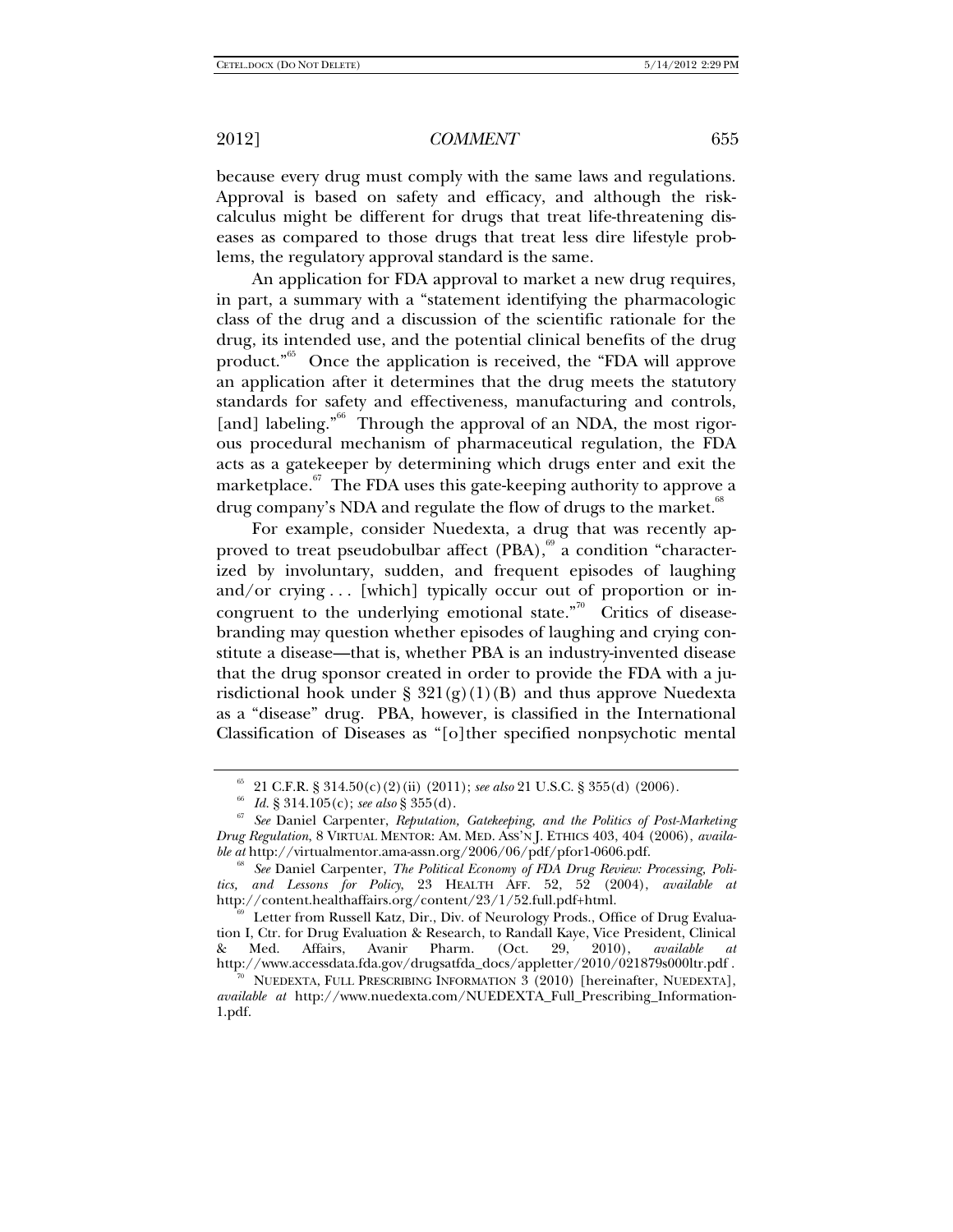disorders following organic brain damage."<sup>71</sup> In other words, PBA accompanies serious disease states, such as amyotrophic lateral sclerosis or multiple sclerosis, $^{72}$  and Nuedexta treats specific functions of the body, the abnormality of which constitutes symptoms of these diseas- $\text{e}^{\pi}$  Thus, although distinctions between disease drugs and structure/function drugs may be nebulous and overlapping, the status of the drug as one intending to treat diseases or affect bodily structures/functions is legally irrelevant because both classifications of drugs require proof of safety and efficacy prior to approval.<sup>74</sup>

### *C. DTC Advertising*

Once a drug and its labeling are approved, $\frac{75}{6}$  the drug sponsor can promote the drug and legally use DTC advertising as part of a comprehensive marketing and promotional strategy.<sup>76</sup> The distinct yet occasionally overlapping—regulatory roles of the FDA and the Federal Trade Commission (FTC) in the marketing and advertising of approved drugs are important to consider. Based on the FTC-FDA Memorandum of Understanding, $^{77}$  the FDA has jurisdiction over DTC advertising of prescription drugs. $\frac{78}{10}$  The FDA's rules and regulations control the industry, and the FDA's Office of Prescription Drug Pro-

See generally 21 C.F.R. § 202.1(e) (2011) (describing prescription drug advertisements broadcasted through television). <sup>77</sup> FDA-FTC Memorandum of Understanding, 36 Fed. Reg. 18539 (Sept. 16,

1971). *See generally* Thomas B. Leary, *The Ongoing Dialogue Between the Food and Drug Administration and the Federal Trade Commission*, 59 FOOD & DRUG L.J. 209 (2004) (describing the different roles of the FDA and FTC in regulating drug labeling and ad-

vertisements, specifically in reference to DTC advertising of prescription drugs). 78 FDA-FTC Memorandum of Understanding, 36 Fed, Reg. at 18539 ("The Food and Drug Administration has primary responsibility with respect to the regulation of the truth or falsity of *prescription drug advertising*." (emphasis added)). A drug is classified as a prescription (Rx) drug if "because of its toxicity or other potentiality for harmful effect, or the method of its use, or the collateral measures necessary to its use, is not safe for use except under the supervision of a practitioner licensed by law to administer such drug." 21 U.S.C. § 353(b)(1)(A) (2006).

<sup>71</sup> *Diseases Tabular List and Index*, INT'L CLASSIFICATION OF DISEASES-9-CM, http://www.icd9cm.net/ (search "Search Diseases" for "Pseudobulbar affect"; then follow "Pseudobulbar affect (PBA) 310.8" hyperlink) (last updated Apr. 9, 2011). 72 *See* NUEDEXTA, *supra* note 70, at 3. 73 *Id.*

 $74\,\,$  The same analysis applies to obesity drugs, which affect the structure/function of the body, but also treat a disease (assuming that obesity is properly classified as a

disease).<br><sup>75</sup> See 21 U.S.C. § 321(m) (2006) (definition of labeling); *id.* § 355(b)(1)(F) (labeling included in NDA).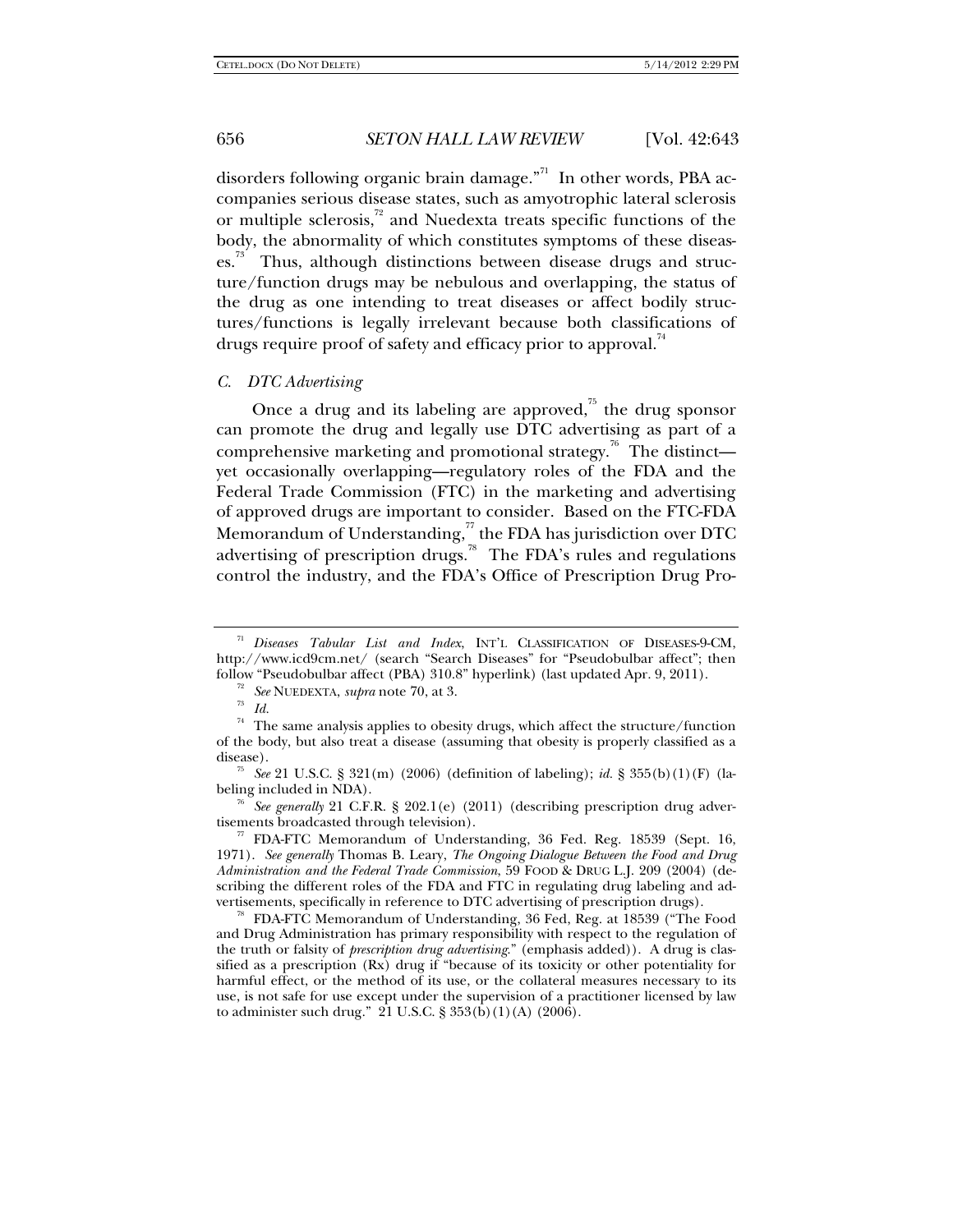motion (OPDP), formerly the Division of Drug Marketing, Advertising and Communications, enforces the laws. $\overline{r}$ 

A prescription drug DTC advertisement must present a fair balance between risks and benefits<sup>80</sup> and will be deemed misbranded unless it contains a "major statement" describing side effects and contraindications.<sup>81</sup> In addition, sponsors of DTC broadcast advertisements are required to present a brief summary of the necessary side effects and contraindications or, alternatively, may make an "adequate provision . . . for dissemination of the approved . . . labeling in connection with the broadcast presentation."<sup>82</sup>

In order to understand how these regulations govern diseasebranding and drug-mongering one must examine the FDA's current interpretation of rules governing DTC broadcast advertising. In August 1999, the FDA issued a final guidance entitled *Guidance for Industry: Consumer-Directed Broadcast Advertisements* ("*Guidance*"), which broadened the scope of permissible DTC advertising of pharmaceuti-

In the case of an advertisement for a drug subject to section  $503(b)(1)$ [prescription drug status] presented directly to consumers in television or radio format and stating the name of the drug and its conditions of use, the major statement relating to side effects and contraindications shall be presented in a clear, conspicuous, and neutral matter.

Id.; *see also Drug Advertising: A Glossary of Terms, supra* note 80 (defining "major state-ment").

 $21$  C.F.R. § 202.1(e)(1) (2011).

Advertisements broadcast through media such as radio, television, or telephone communications systems shall include information relating to the major side effects and contraindications of the advertised drugs in the audio or audio and visual parts of the presentation and unless adequate provision is made for dissemination of the approved or permitted package labeling in connection with the broadcast presentation shall contain a brief summary of all necessary information related to side effects and contraindications.

*Id.* 

<sup>79</sup> *The Office of Prescription Drug Promotion (OPDP)*, U.S. FOOD & DRUG ADMIN., http://www.fda.gov/AboutFDA/CentersOffices/OfficeofMedicalProductsandTobacc<br>o/CDER/ucm090142.htm (last updated Jan. 5, 2012).

<sup>&</sup>lt;sup>80</sup> Drug Advertising: A Glossary of Terms, U.S. FOOD & DRUG ADMIN., http://www.fda.gov/Drugs/ResourcesForYou/Consumers/PrescriptionDrugAdvertis ing/ucm072025.htm# (last visited Jan. 20, 2012) [hereinafter *Drug Advertising: A Glossary of Terms*] ("[Product-claim ads must] give a 'fair balance' of information about drug risks as compared with information about drug benefits. This means that the content and presentation of a drug's most important risks must be reasonably similar to the content and presentation of its benefits."). 81 *See* 21 U.S.C. § 352(n) (2006).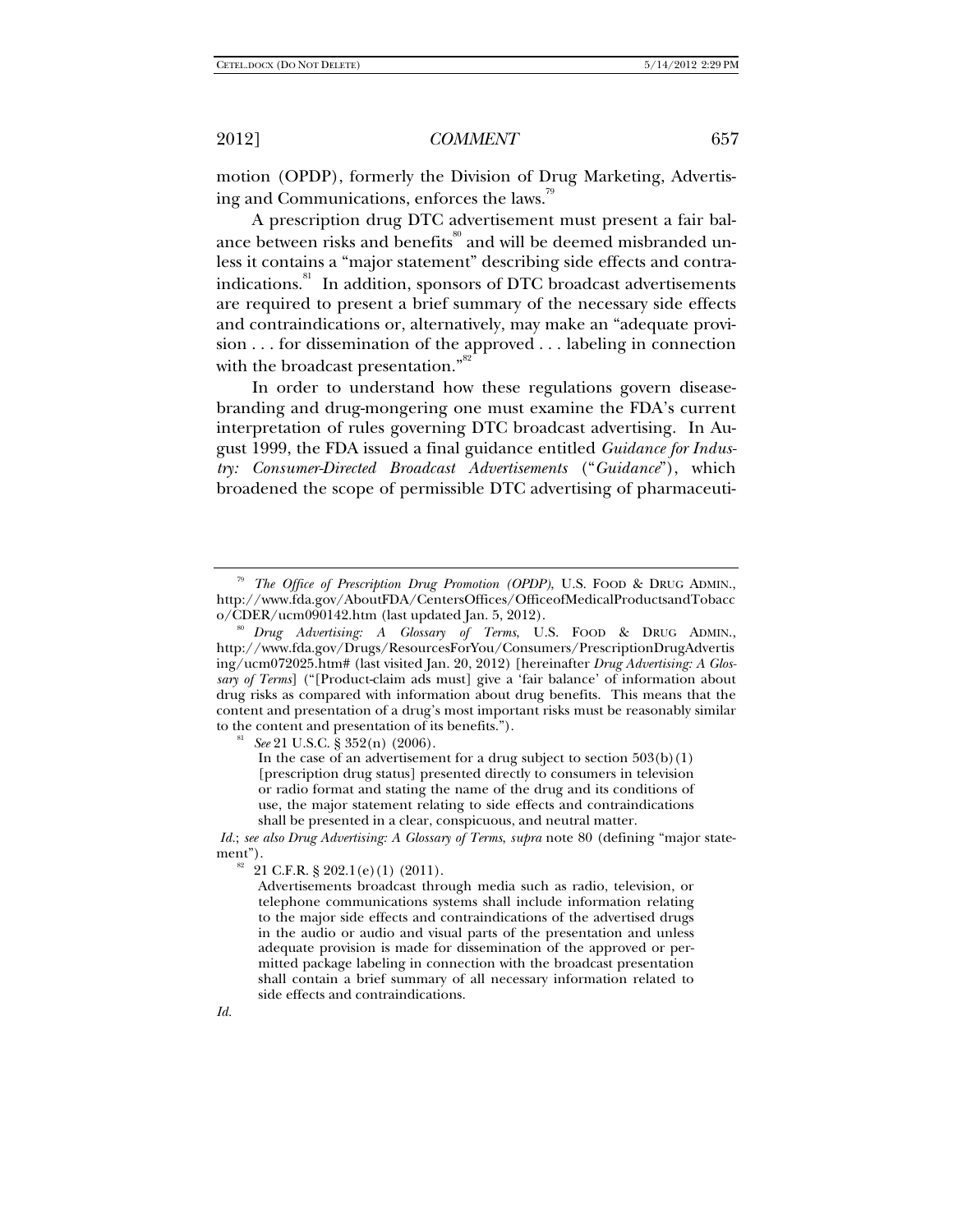cal products to consumers.83 In the *Guidance*, the FDA expanded the scope of acceptable advertising practices by allowing for an alternative method of complying with the brief summary requirement in 21 C.F.R. § 201(e)(1).<sup>84</sup> The FDA concluded that the major statement of side effects, coupled with the adequate provision for disseminating approved labeling, "can provide the information disclosure required for [DTC] broadcast advertisements."<sup>85</sup>

The *Guidance* explains different approaches that satisfy the adequate-provision requirement.<sup>86</sup> These approaches include telling patients that physicians can provide more information, disclosing a website that provides access to the package labeling, and explaining the location of a concurrent print advertisement appearing in a publication.<sup>87</sup> Applying OPDP rules and regulations to DTC advertising suggests that the drugs are not misbranded in violation of the FD&C Act because the advertisements contain a major statement with adequate provisions; therefore, the disease-branding and drugmongering promotional strategies are fully compliant with the FD&C Act.

For example, a Zelnorm DTC advertisement contains the following major statement: "You should not take Zelnorm if you have a history of diarrhea, kidney, liver, or gall bladder disease, intestinal blockage or adhesions. Tell your doctor if you get diarrhea or cramping, worsening of abdominal pain, dizziness, or headache."<sup>88</sup> The adequate provision is the statement on the bottom of the screen: "See our ad in *SHAPE* magazine."<sup>89</sup> A Toviaz DTC advertisement contains the following major statement: "If you have certain stomach problems or glaucoma or cannot empty your bladder you should not take Toviaz. Toviaz can cause blurred vision and drowsiness so use caution when driving or doing unsafe tasks. The most common side ef-

<sup>83</sup> *See* U.S. FOOD AND DRUG ADMIN., GUIDANCE FOR INDUSTRY—CONSUMER-DIRECTED BROADCAST ADVERTISEMENTS (1999), *available at*  http://www.fda.gov/downloads/Drugs/GuidanceComplianceRegulatoryInformation

<sup>&</sup>lt;sup>54</sup> Bernard J. Garbutt III & Melinda E. Hofmann, *Recent Developments in Pharmaceutical Products Liability Law: Failure to Warn, the Learned Intermediary Defense, and Other Issues in the New Millennium*, 58 FOOD & DRUG L.J. 269, 274 (2003). <sup>85</sup> U.S. FOOD AND DRUG ADMIN., *supra* note 83, at 3. <sup>87</sup> *Id.* 87<sup> *Id.*</sub></sup>

<sup>88</sup> *Zelnorm TV Ad (2003)*, YOUTUBE (Aug. 8, 2010), http://www.youtube.com/ watch?v=81IVMc5EfN0&feature=related [hereinafter *Zelnorm TV Ad (2003)*].<br><sup>89</sup> *Id.*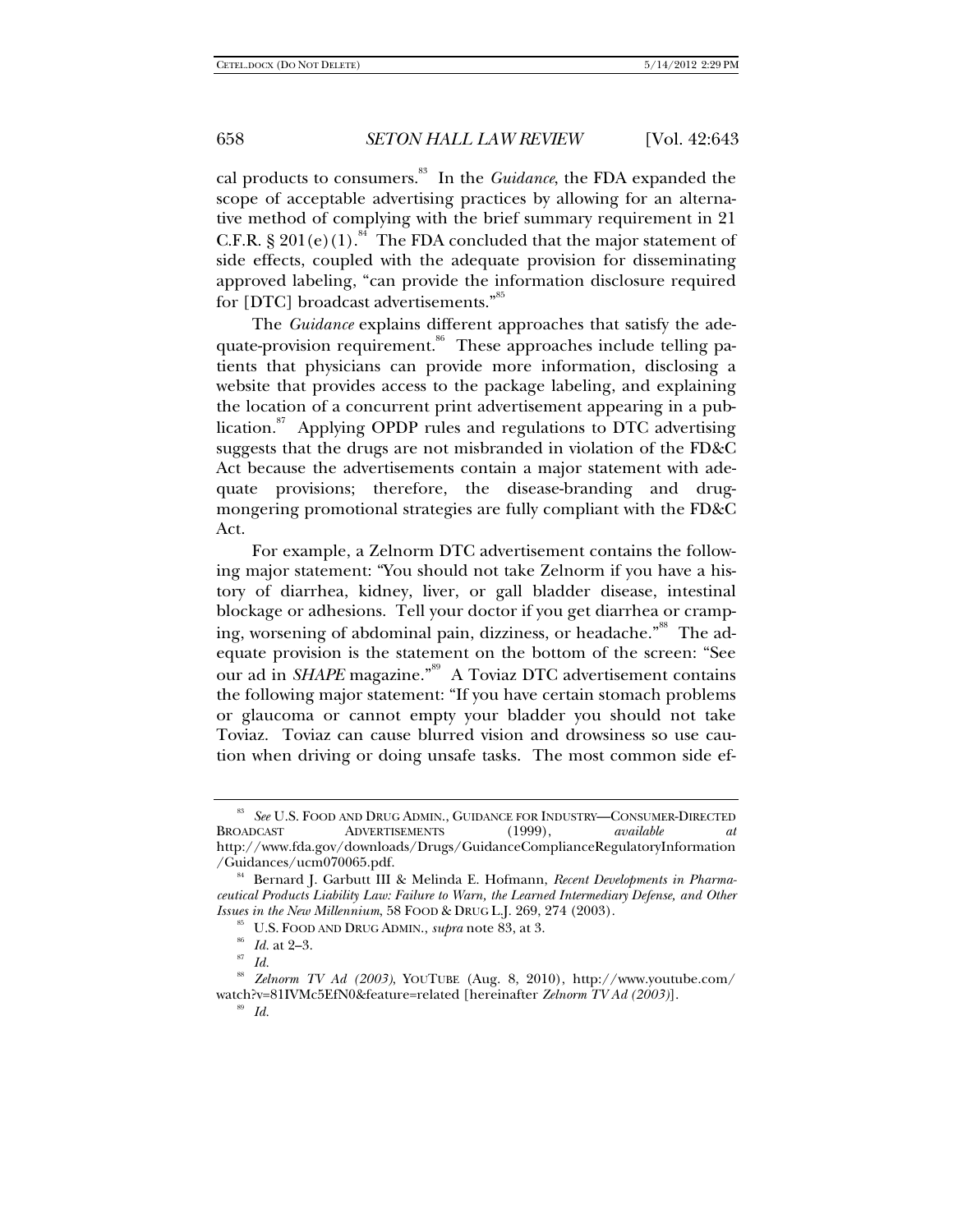fects are dry mouth and constipation."<sup>90</sup> The adequate provision states: "See our ad in *Cooking Light*."<sup>91</sup> In addition, a Latisse advertisement includes the following:

If you are using prescription products for lowering eye pressure . . . only use Latisse under close doctor care. May cause eyelid skin darkening which may be reversible and there is potential for increased brown iris pigmentation which is likely permanent ... Common side effects include itchy eyes and eye redness.

The adequate provision includes a website, a telephone number, and the following statement at the bottom of the screen: "See our ad in Allure magazine."<sup>93</sup>

This is not to say that all DTC broadcast advertising is legal per se. There are countless examples (beginning with the first ever DTC advertisement) of the FDA taking regulatory actions against pharmaceutical companies because of false and misleading promotional materials.<sup>94</sup> In addition, the FDA has required corrective action for DTC broadcast advertisements that violate the balance requirement, for example, when an advertisement overstates benefits, expands intended uses, or minimizes side effects.<sup>95</sup> Nevertheless, individual instances of misleading advertisements represent mere isolated *tactical* mistakes by drug companies because disease-branding and drug-mongering, as

<sup>90</sup> *CR AdWatch: Toviaz*, CONSUMER REP., http://bcove.me/3232jaew (last visited

Feb. 4, 2012) [hereinafter *CR AdWatch: Toviaz*].<br><sup>91</sup> *Id.*<br><sup>92</sup> *Latisse Brooke Shields Commercial*, <sup>92</sup> *Latisse Brooke Shields Commercial*, YOUTUBE (July 15, 2009), http://www.youtube.com/watch?v=VqRyv8abWR4 [hereinafter *Latisse Brooke Shields Commercial*]*.*

<sup>93</sup> *Id.*

<sup>94</sup> *See, e.g.*, Letter from Tracy L. Acker, Regulatory Review Officer, Div. of Drug Mktg., Adver., and Commc'n, Food and Drug Admin., to Sam Boddapati, Dir., Regulatory Affairs, SuperGen, Inc. (Jan. 6, 1997), *available at*http://www.fda.gov/downloads/Drugs/GuidanceComplianceRegulatoryInformati on/EnforcementActivitiesbyFDA/WarningLettersandNoticeofViolationLetterstoPhar

maceuticalCompanies/UCM169185.pdf. 95 *See, e.g.*, *Yaz FDA Required "Clear Up*,*"* YOUTUBE (Feb. 26, 2009), http://www.youtube.com/watch?v=EO-G8O0lHq0 (Bayer's corrective advertisement for Yaz made pursuant to the Warning Letter from Thomas Abrams, Dir., Div. of Drug Mktg., Adver., & Commc'n, to Reinhard Franzen, President & Chief Exec. Officer, Bayer HealthCare Pharm., Inc. 1 (Oct. 3, 2008), *available at*  http://www.fda.gov/downloads/Drugs/GuidanceComplianceRegulatoryInformation /EnforcementActivitiesbyFDA/WarningLettersandNoticeofViolationLetterstoPharm aceuticalCompanies/ucm053993.pdf ("The TV Ads are misleading because they broaden the drug's indication, overstate the efficacy of YAZ, and minimize serious risks associated with the use of the drug.")).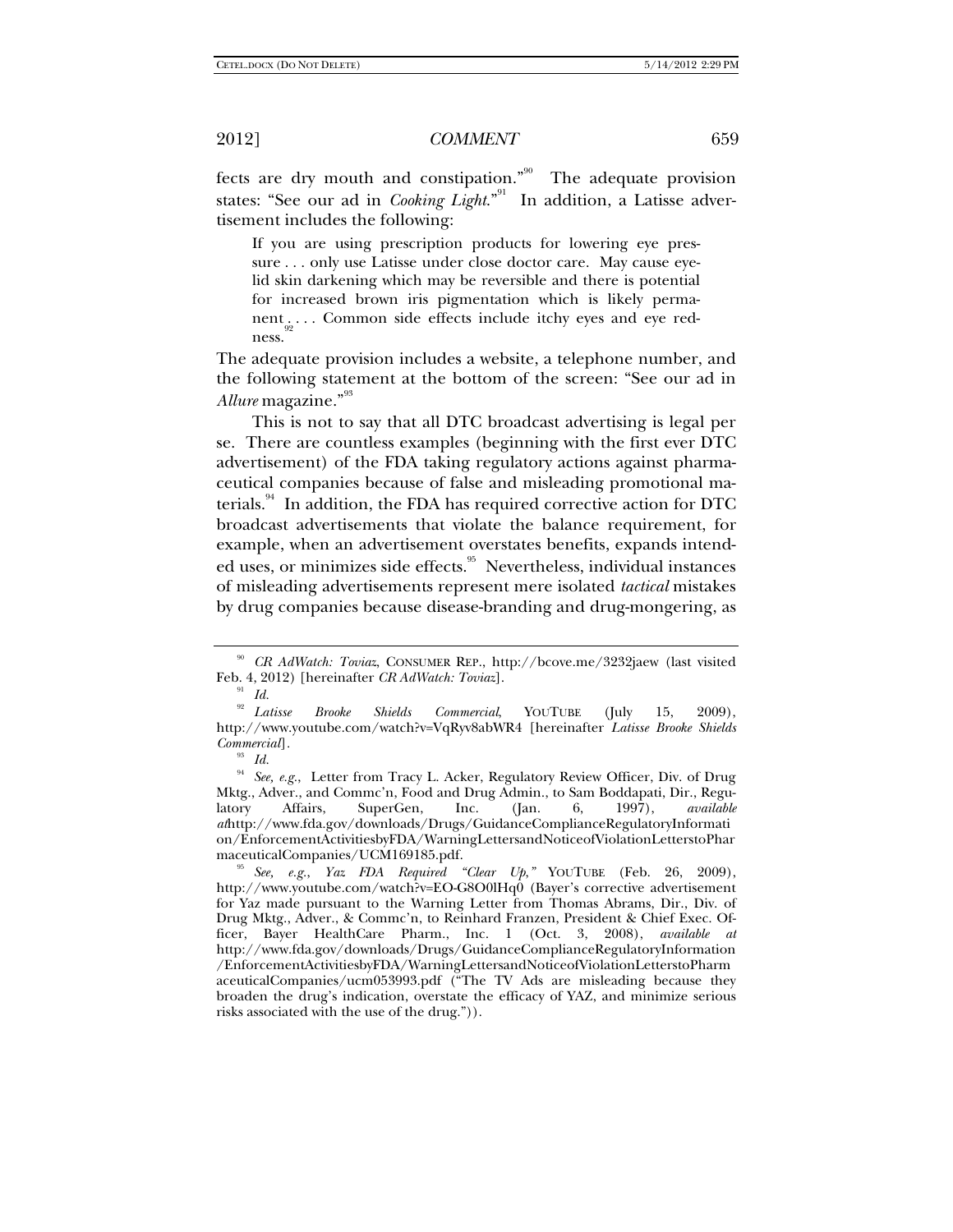a holistic, comprehensive promotional *strategy*, are legal from a regulatory perspective.

Furthermore, the focus on the major statement to achieve compliance only applies to product-claim ads.<sup>96</sup> Reminder ads, which call attention to a brand name drug but do not include indicated uses, $\frac{97}{97}$ and help-seeking ads or disease-awareness ads, which describe a disease but do not recommend a specific drug,<sup>98</sup> are exempt from the provisions that require a major statement about side effects.<sup>99</sup> These types of ads are relevant for this Comment's later discussion about how DTC advertising enables disease-branding.<sup>100</sup>

### III. THE MEDICALIZATION AND SOCIAL CONSTRUCTION OF DISEASE

 The phenomena of disease medicalization and the social construction of disease provide the background and theoretical framework for analyzing disease-branding and drug-mongering strategies.<sup>101</sup> This framework provides a better understanding of the diseasebranding and drug-mongering strategies that the pharmaceutical industry employs because once a company defines the disease—and treatment of the disease in terms of the drug's intended use—the drug can be legally marketed in the form of DTC advertising.<sup>102</sup> Accordingly, a crucial initial inquiry is what is the definition of disease for the purpose of DTC advertising?

### *A. Defining Disease*

One medical dictionary defines "disease" as "any deviation from or interruption of the normal structure or function of any part, organ, or system (or combination thereof) of the body that is manifested by a characteristic set of symptoms and signs and whose etiology,

<sup>96</sup> *See* 21 C.F.R. § 202.1(e)(1)(2011); *Basics of Drug Ads*, U.S. FOOD & DRUG ADMIN., http://www.fda.gov/Drugs/ResourcesForYou/Consumers/PrescriptionDrugAdvertis ing/ucm072077.htm (last updated June 24, 2009) [hereinafter *Basics of Drug Ads*]. *See generally Prescription Drug Advertising*, U.S. FOOD & DRUG ADMIN., http://www.fda.gov/Drugs/ResourcesForYou/Consumers/PrescriptionDrugAdvertis ing/default.htm (last updated May 26, 2011) (presenting examples of the different types of prescription drug advertisements).<br>
<sup>97</sup> § 202.1(e)(2)(i).<br>
<sup>98</sup> *Basics of Drug Ads, supra* note 96.

<sup>&</sup>lt;sup>99</sup> See id.; § 202.1(e)(2)(i).<br><sup>100</sup> See infra Part IV.B.1.c (illustrating the strategies used by various DTC drug advertisements).

<sup>&</sup>lt;sup>101</sup> See infra Part III.B.<br><sup>102</sup> See supra notes 75–76 and accompanying text.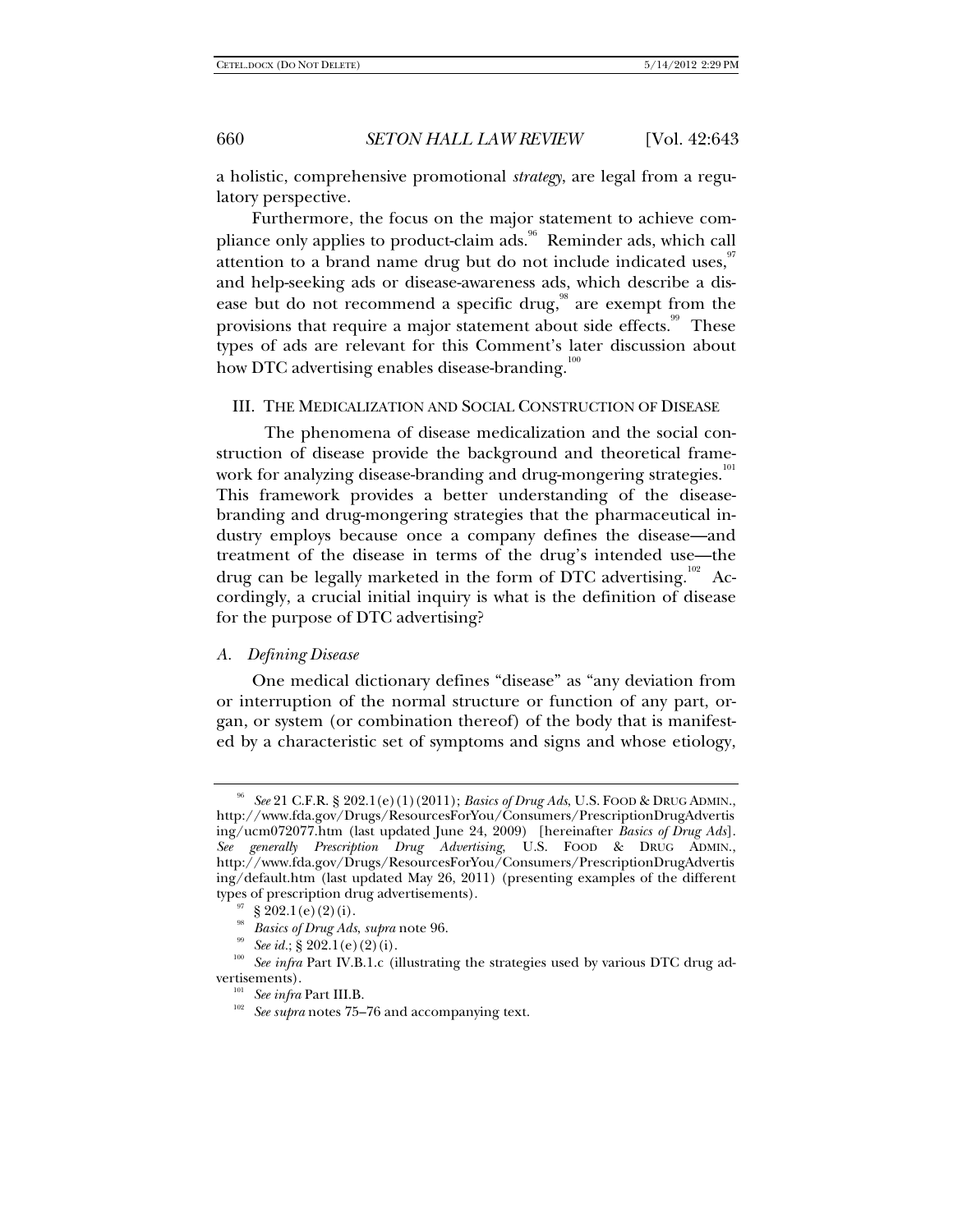pathology, and prognosis may be known or unknown."<sup>103</sup> A legal dictionary defines "disease" as "a deviation from the healthy and normal functioning of the body."<sup>104</sup> But, "it may be absurd to decide on a concept of disease . . . [because] [t]here will always be 'normal' people who will want treatment and 'sick' people who will refuse it."<sup>105</sup> Ultimately, the concept of disease appears to be malleable, $106$  and the definition can change through social forces and marketing campaigns.<sup>107</sup> That the definition is imprecise has been confirmed through empirical study:

In 1979, a study conducted by a group of Canadian researchers sought a unifying definition of "disease" by asking doctors to classify 34 different conditions as diseases or non-diseases. . . . The study concluded with the observation  $\dots$  [that] "there is no general agreement on the definition of 'a disease."

This Comment uses "disease" to refer to the term that the FDA interprets in the FD&C Act, but explains that its medico-legal definition is ambiguous and thus susceptible to exploitation by pharmaceutical marketing. Using the sociology-of-health framework, this Comment exposes, explains, and clarifies the medico-legal implications of defining drugs and disease without reshaping the contours of the FD&C Act definition. That the disease concept is malleable is significant, not necessarily from a regulatory-approval perspective, but for the purposes of DTC advertising. Because there is no precise definition, drug companies have capitalized on this ambiguity to create diseases for marketing and promotional purposes.<sup>109</sup> Revealing this malleability clarifies the FDA's purpose in this area—regulating the safety and efficacy of drugs, not the authenticity of diseases—and provides a

<sup>&</sup>lt;sup>103</sup> Noah, *supra* note 32, at 244 (quoting DORLAND'S ILLUSTRATED MEDICAL DICTIONARY 481 (27th ed. 1988)) (internal quotation marks omitted).

<sup>&</sup>lt;sup>104</sup> BLACK'S LAW DICTIONARY 535 (9th ed. 2009).<br><sup>105</sup> P.R. Shankar & P. Subish, *Disease Mongering*, 48 SING. MED. J. 275, 277 (2007).<br><sup>106</sup> Noah, *supra* note 32, at 243 ("[S]cholars and physicians alike have recognized

that diseases are socially constructed and mutable.").<br><sup>107</sup> *See, e,g., infra* note 139 and accompanying text (discussing how FSD became

HSDD). 108 Eric J. Gouvin, *Drunk Driving and the Alcoholic Offender: A New Approach to an Old Problem*, 12 AM. J.L. & MED. 99, 104–05 (1986) (quoting E.J.M. Cambell et al., *The* 

<sup>&</sup>lt;sup>109</sup> See, e.g., Marc Kaufman, *Hormone Replacement Gets New Scrutiny: Finding of Increased Risks Prompts Federal Effort*, WASH. POST, Aug. 14, 2002, at A1 ("[F]ederal officials want to explore whether hormone therapies and their producers have encouraged women to believe menopause is a condition to be treated, rather than an inevitable and natural set of changes to be managed.").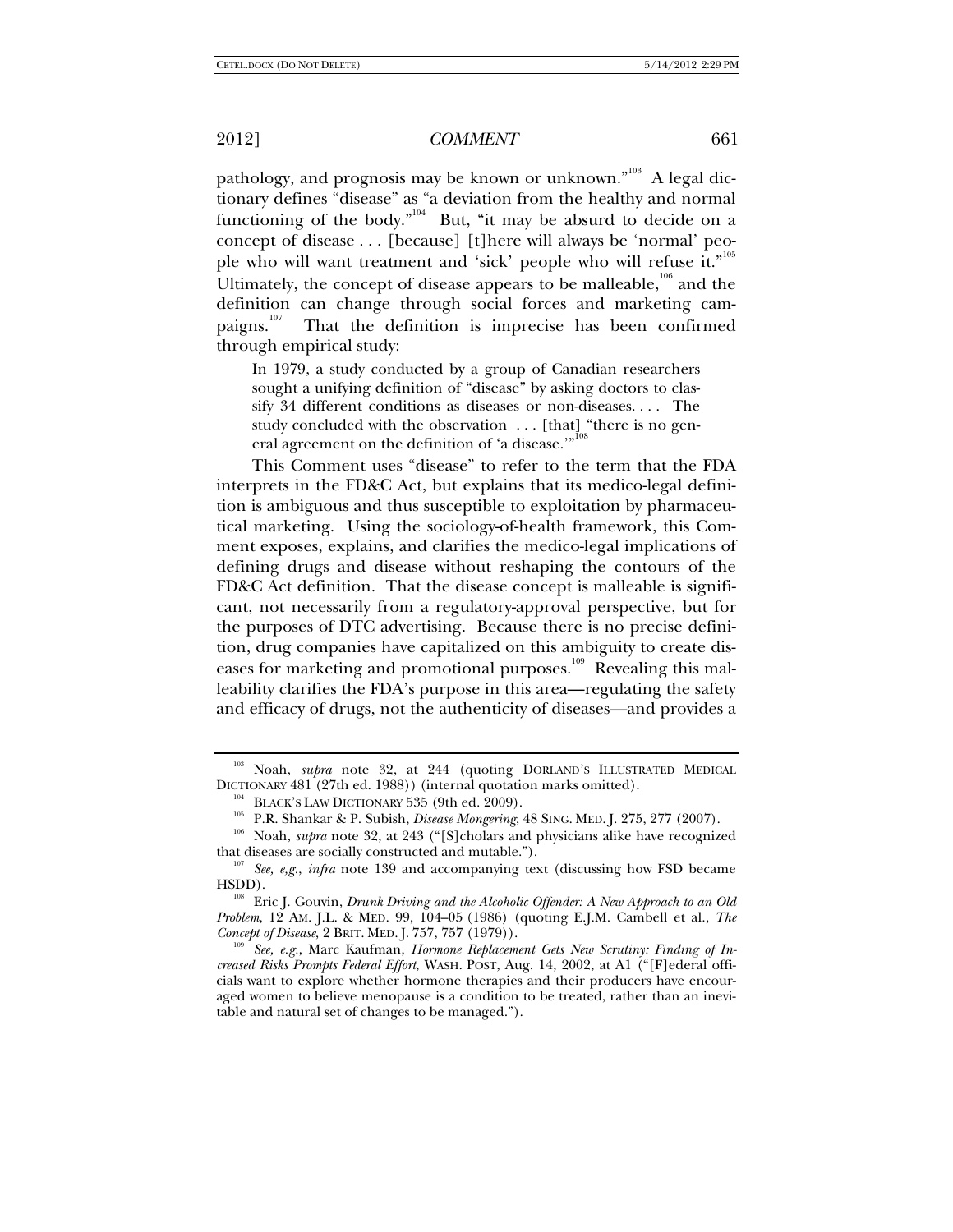framework for analyzing DTC promotional practices based on intended use.

### *B. The Medicalization of Disease*

Medicalization is the process "through which aspects of life previously outside the jurisdiction of medicine come to be construed as medical problems.<sup>"110</sup> The sociology-of-health framework of medicalization explains that medicine is "understood as a social and cultural enterprise as well as a medico-scientific one," such that disease is defined through socio-cultural forces, rather than clear scientific consensus.<sup>111</sup> Essentially, disease is a social construction: "In examining the social meaning of illness, we focus on the role of social and cultural values that shape the perception of a disease or malady. $^{\rm ^{112}}$  The medicalization of disease is the underlying theoretical framework through which one can analyze how disease-branding and drugmongering occur in practice. Accordingly, the medicalization concept elucidates why and how the definition of disease is malleable and how it is both outside the scope of the FDA's jurisdiction and ripe for pharmaceutical promotional exploitation.

The study of medicalization does not belong solely to the sociology-of-health realm because nosology—the branch of medicine concerned with the classification and description of known diseases—has a particular and significant application in the law. One commentator, Professor of Law Lars Noah, has noted that "no one has systematically assessed the role that the law plays in the diagnostic enterprise . . . [but that] the law and lawyers have played a subtle, but often significant, role in 'framing' disease."<sup>113</sup> The way that diseases are framed or defined in the socio-cultural milieu and later accepted in the mainstream impacts the regulatory status of drugs used to treat

<sup>110</sup> Adele E. Clarke et al., *Biomedicalization: Technoscientific Transformations of Health, Illness, and U.S. Biomedicine*, *in* THE SOCIOLOGY OF HEALTH & ILLNESS: CRITICAL PERSPECTIVES 442, 442 (Peter Conrad ed., 2005); *see also* Shankar & Subish, *supra* note 105, at 275 ("Medicalisation is the process of turning ordinary life events and its cus-

<sup>&</sup>lt;sup>111</sup> Clarke et al., *supra* note 110, at 443.<br><sup>112</sup> Peter Conrad, *The Social and Cultural Meanings of Illness*, *in* THE SOCIOLOGY OF<br>HEALTH & ILLNESS: CRITICAL PERSPECTIVES, *supra* note 110, at 104, 104.

<sup>&</sup>lt;sup>113</sup> Noah, *supra* note 32, at 252 (internal quotation marks and citations omitted).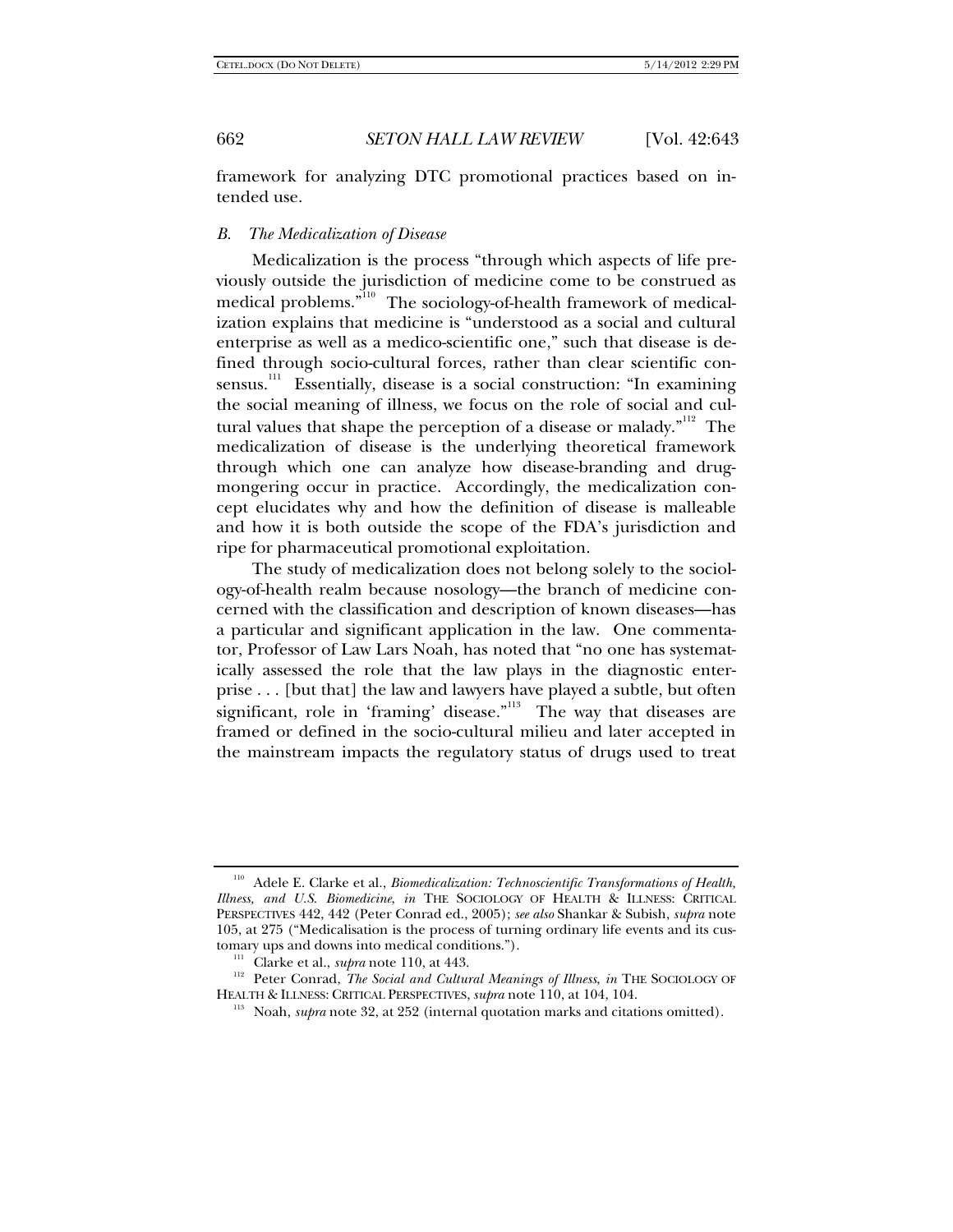these diseases as well as how pharmaceutical companies create advertising campaigns.<sup>114</sup>

Sociologists have explained that "recognizing that drugs are concrete material objects does not prevent their simultaneous analysis as complex social phenomena."<sup>115</sup> The "illness identity" concept helps explain how this social phenomenon emerges: "[A]n illness identity refers to an understanding of self, and affiliation with others, on the basis of shared experiences of symptoms and suffering."<sup>116</sup> The illness identity subsequently becomes associated with particular pharmaceutical treatments. $117$  For example, consider how menopause, which used to be described as "a natural life event for women, became defined as a 'deficiency disease' in the 1960s when medical therapy became readily available to treat it."<sup>118</sup>

The concept of disease, and its impact on promoted drug treatments, is malleable especially as medicines become "increasingly available for conditions which have so far been regarded as the natural result of ageing or as a part of the normal range of human emotions."119 Thus, "although biological and clinical factors have set boundaries for which symptoms might plausibly be linked in a disease concept, social influences have largely determined which symptom clusters have become diseases."120 The pharmaceutical industry and marketing firms have played an important role in perpetuating this process: "Sadness, or sexual problems, both arguably non-medical in nature, but variably transformed by the diagnostic labels 'depression'

<sup>114</sup> *See, e.g.*, Ed Silverman, *Disease Mongering? The Selling of Fibromyalgia*, PHARMALOT BLOG (Jan. 14, 2008, 7:50 AM), http://www.pharmalot.com/2008/01/diseasemongering-the-selling-of-fibromyalgia/ (describing the case of fibromyalgia).

<sup>115</sup> David Cohen et al., *Medications and the Pharmaceutical Industry*, *in* THE SOCIOLOGY OF HEALTH & ILLNESS: CRITICAL PERSPECTIVES*, supra* note 110, at 275, 278. 116 Kristin Barker, *Self-Help Literature and the Making of an Illness Identity: The Case of* 

*Fibromyalgia Syndrome (FMS)*, *in* THE SOCIOLOGY OF HEALTH & ILLNESS: CRITICAL PERSPECTIVES, *supra* note 110, at 133, 135.

<sup>&</sup>lt;sup>117</sup> See, e.g., *"Facing Fibromyalgia, Finding Hope" PSA by the NFA*, YOUTUBE (Sept. 12, 2007), http://www.youtube.com/watch?v=SMCECMsW1RE&feature=related [hereinafter *Facing Fibromyalgia, Finding Hope*] (the public service announcement by the National Fibromyalgia Association, co-sponsored by Pfizer, the maker of Lyrica, the

<sup>&</sup>lt;sup>118</sup> Conrad, *supra* note 112, at 105; *see also* Kaufman, *supra* note 109 ("[F]ederal officials want to explore whether hormone therapies and their producers have encouraged women to believe menopause is a condition to be treated, rather than an inevitable and natural set of changes to be managed.").<br><sup>119</sup> Shankar & Subish, *supra* note 105, at 276.<br><sup>120</sup> Jutel, *supra* note 43, at 281 (quoting R. Aronowitz, *When Do Symptoms Become a* 

*Disease?*, 134 ANNALS OF INTERNAL MED. 9, pt. 2, 803 (2001)).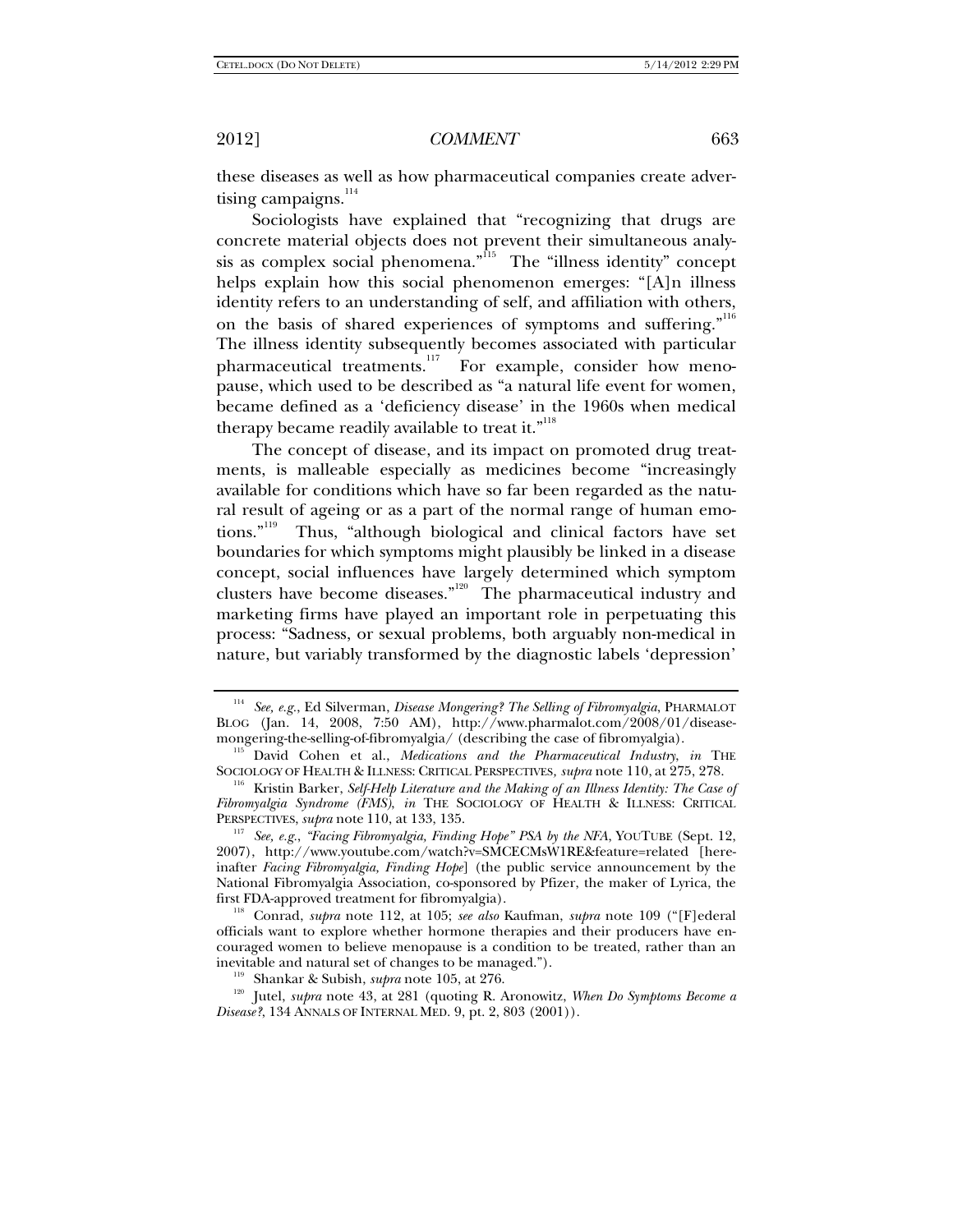and 'erectile dysfunction', both of which trigger an army of medicalised actions, therapies and processes."<sup>121</sup>

Fibromyalgia, or fibromyalgia syndrome (FMS)—"a chronic disorder characterized by widespread pain, tenderness, and stiffness of muscles . . . that is typically accompanied by fatigue, headache, and sleep disturbances"<sup>122</sup>—is a classic example of the social construction of disease.<sup>123</sup> While medical accounts of patients suffering from symptoms associated with this illness have existed for hundreds of years, the actual disease "has existed as a specific diagnosis only since the  $mid-1970s.$ <sup> $n^{124}$ </sup> FMS is a controversial pain disorder because "there is no commonly accepted medical or organic explanation."<sup>125</sup> FMS is a "contested illness" because many people suffer from it, but physicians "tend to be skeptical about its organic origin."<sup>126</sup> Some doctors who do not consider FMS a medically diagnosable disease suggest that "diagnosing the condition actually worsens suffering by causing patients to obsess over aches that other people simply tolerate."<sup>127</sup> In fact, Dr. Frederick Wolfe, the lead author of the seminal paper that first defined the diagnostic criteria for FMS, is "cynical and discouraged about the diagnosis . . . [and] now considers the condition a physical response to stress, depression, and economic and social anxiety."<sup>128</sup> He explained that "[s]ome of us in those days thought that we had actually identified a disease, which this clearly is not . . . . To make people ill, to give them an illness, was the wrong thing."<sup>129</sup> The New York Times reported, however, that "[d]octors who specialize in treating [FMS] say that the disorder is undertreated and that its sufferers have been stigmatized as chronic complainers.<sup> $n^{130}$ </sup> Accordingly,

<sup>&</sup>lt;sup>121</sup> Id. at 285.<br><sup>122</sup> Fibromyalgia Definition, MERRIAM-WEBSTER'S MED. DICTIONARY,<br>http://www.merriam-webster.com/medical/fibromyalgia (last visited Feb. 4, 2012).

<sup>&</sup>lt;sup>123</sup> Barker, *supra* note 116, at 133.<br><sup>124</sup> *Id.* at 133–34.<br><sup>125</sup> Peter Conrad, *The Experience of Illness, in* THE SOCIOLOGY OF HEALTH & ILLNESS: CRITICAL PERSPECTIVES, *supra* note 110, at 130, 130. 126 *Id.*

<sup>&</sup>lt;sup>127</sup> Alex Berenson, *Drug Approved. Is Disease Real?* N.Y. TIMES (Jan. 14, 2008), http://www.nytimes.com/2008/01/14/health/14pain.html?\_r=1&pagewanted=all. 128 *Id.*

 $129$  *Id.* 

<sup>130</sup> *Id.*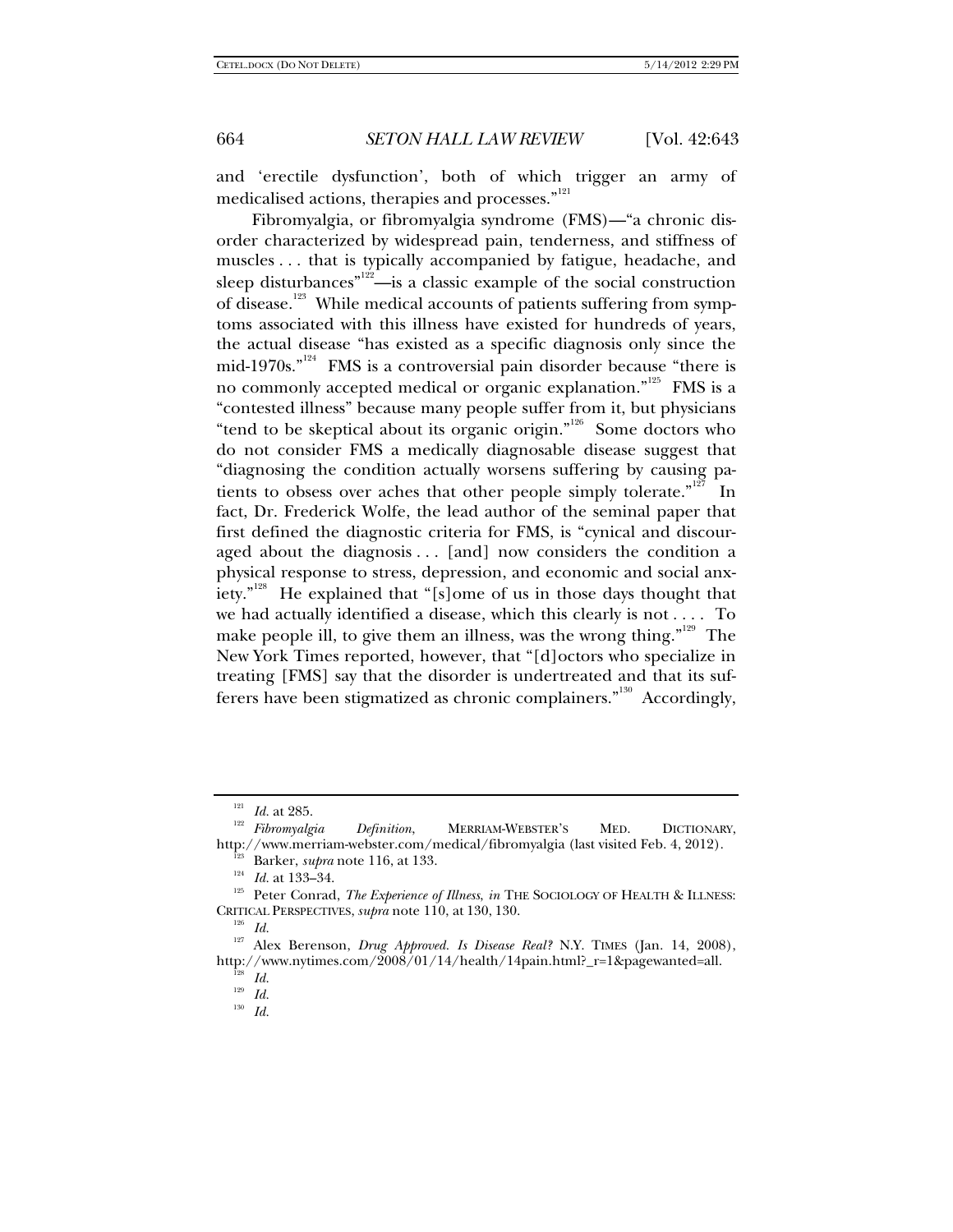disease-branding reduces the stigma associated with this condition and helps legitimize it as a medical condition.<sup>131</sup>

The most prominent reason for the FMS controversy is its "biomedical invisibility" because there are neither objective indicators nor diagnostic tests for the disease.<sup>132</sup> Although "the American College of Rheumatology established criteria for the classification of FMS in 1990,"<sup>133</sup> there is still no specific and conclusive diagnostic test, so doctors make a diagnosis by evaluating subjective symptoms.<sup>134</sup> Thus,

the biomedical uncertainty about FMS stands in sharp contrast to the subjective experiences of individuals diagnosed with FMS. . . . The outcome of this paradox for many with FMS is that they find themselves in an epistemological purgatory in which they question their own sanity precisely because of their certainty about the realness of their experience in the face of public doubt.<sup>1</sup>

The "epistemological purgatory" is where pharmaceutical companies thrive—and where the FDA is properly absent. The FDA's role in disease-creation is outside the scope of its legislative mandate; the Agency only regulates the advertising of drugs, not the authenticity of diseases. Pharmaceutical companies exploit this opportunity through their advertising power in order to construct knowledge about the existence and reality of the disease and promote their newly approved drug treatment.<sup>136</sup>

<sup>134</sup> See FOOD & DRUG ADMIN., LIVING WITH FIBROMYALGIA, DRUGS APPROVED TO MANAGE PAIN 2 (2008), *available at* http://www.fda.gov/ MANAGE PAIN 2 (2008), *available at* http://www.fda.gov/

<sup>&</sup>lt;sup>131</sup> The president of the National Fibromyalgia Association proclaimed that "[t]he day that the F.D.A. approved a drug and we had a public service announcement, my pain became real to people."  $Id$ . (internal quotation marks omitted).

<sup>&</sup>lt;sup>132</sup> Barker, *supra* note 116, at 134; *see also About Fibromyalgia*, NAT'L FIBROMYALGIA ASS'N, http://www.fmaware.org/PageServerded3.html?pagename=fibromyalgia (last visited Feb. 4, 2012) ("Unlike a disease, which is a medical condition with a specific cause or causes and recognizable signs and symptoms, a syndrome is a collection of signs, symptoms, and medical problems that tend to occur together but are *not* related to a specific, identifiable cause." (emphasis added)).<br>  $^{133}$  Barker, *supra* note 116, at 134.

<sup>&</sup>lt;sup>135</sup> Barker, *supra* note 116, at 134. 135 Barker, *supra* note 116, at 134. Is *See infra* Part IV.B.1.c (illustrating the promotional strategies used by various DTC drug ads). Interestingly, promotional practices can sometimes precede FDA approval when pharmaceutical companies brand diseases and physicians create new diagnostic criteria listing symptoms of the disease that the drug will be able to treat. *See* Cohen et al., *supra* note 115, at 277 ("[P]romotion of a drug by its manufacturers may actually precede the clinical trials . . . . The promotion may involve funding professional committees working on the creation of a new psychiatric diagnostic category listing specific target symptoms, treatment of which the new drug is then expected to improve.").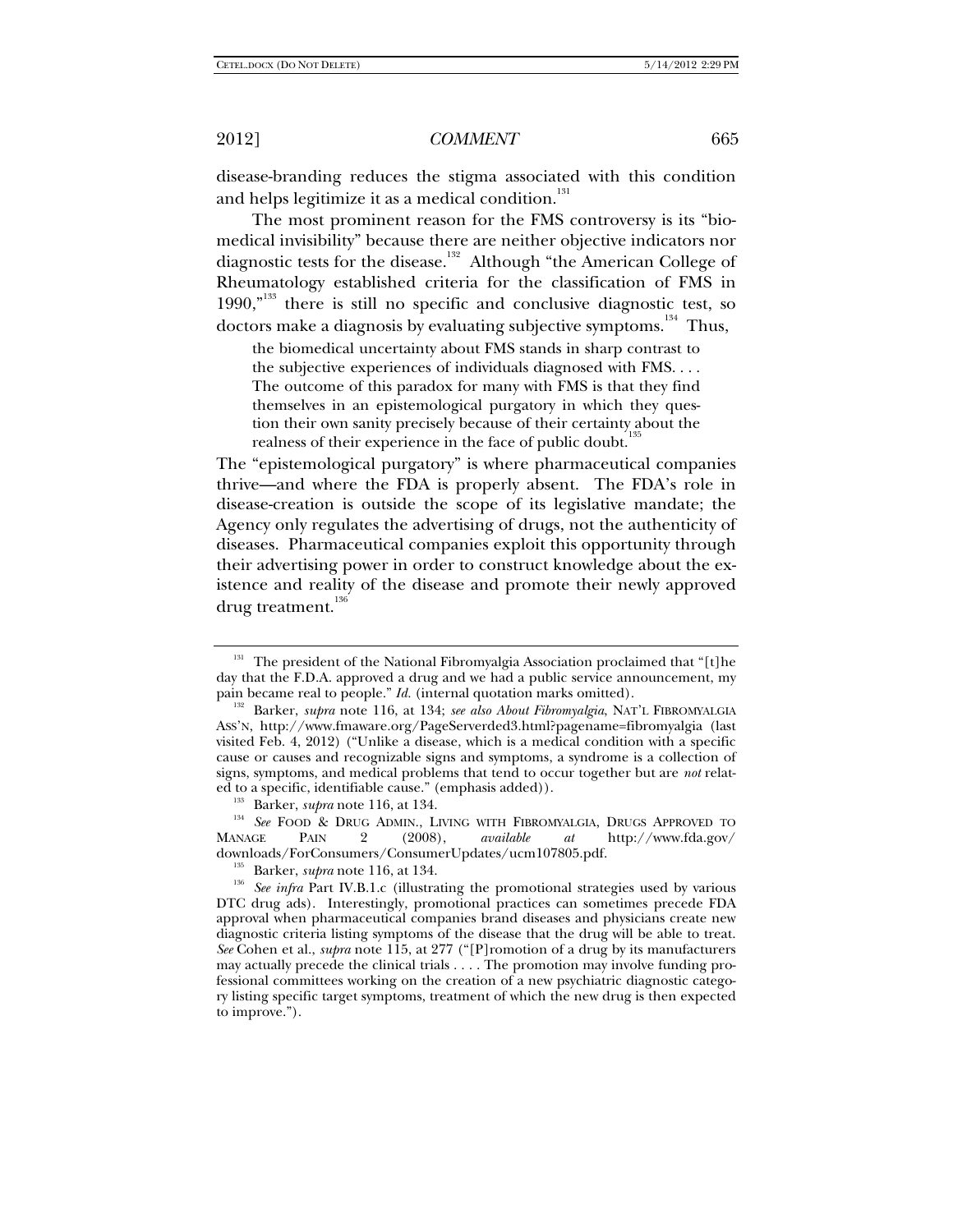Furthermore, the history of flibanserin and FSD/HSDD provides a unique illustration of the interrelationship between medicalization and the pharmaceutical industry. Flibanserin's origin is as an unintended side effect of a treatment for an unrelated disease. Essentially, it demonstrates the interplay between research, development, and marketing tactics as a drug developed for one purpose can be marketed as a treatment for another disease:

Studies of [flibanserin] showed it didn't work well as an antidepressant but showed that it didn't appear to damp sexual desire as some antidepressants do. The FDA said antidepressant studies showed flibanserin was superior to placebo and a comparator drug with respect to a question about "how strong is your sex drive" on a sexual-experience scale. That finding led Boehringer Ingelheim to develop the product as a treatment for women with  $HSDD.<sup>137</sup>$ 

Another crucial observation concerns how the name of the disease changed from FSD to HSDD. The history of the disease shows that "it was a convergence of pharmaceutical companies, urologists closely associated with th $[e]$  industry, and media-savvy sex therapists... which resulted in the creation and promotion of a diagnosis of 'female sexual dysfunction."<sup>138</sup> One scholar noted how "[t]he unnoticed shift in 2004 in FSD identity and promotion from female sexual arousal disorder to hypoactive sexual desire disorder is another hallmark moment in the FSD story, illustrating how the effort to match up some drug with FSD moved freely among symptoms and labels."<sup>139</sup>

Industry-invented diseases exist and continue to proliferate due to the pervasive effect of medicalization. Medicalizing normal conditions into treatable diseases is the undercurrent upon which some prescription drugs drift into the marketplace. Because medicalization is a sociological mechanism, it is outside the FDA's jurisdiction; it is an unregulated yet effective instrument within the drug companies' marketing toolbox.

## *C. How Drug Companies Advertise: Explaining the Disease-Branding/ Drug-Mongering Strategy*

Critics condemn the pharmaceutical industry for its promotional practices of medicalizing non-disease conditions in order to create

<sup>137</sup> Dooren, *FDA Questions*, *supra* note 24. 138 Jutel, *supra* note 43, at 292. 139 Tiefer, *supra* note 26, at 4.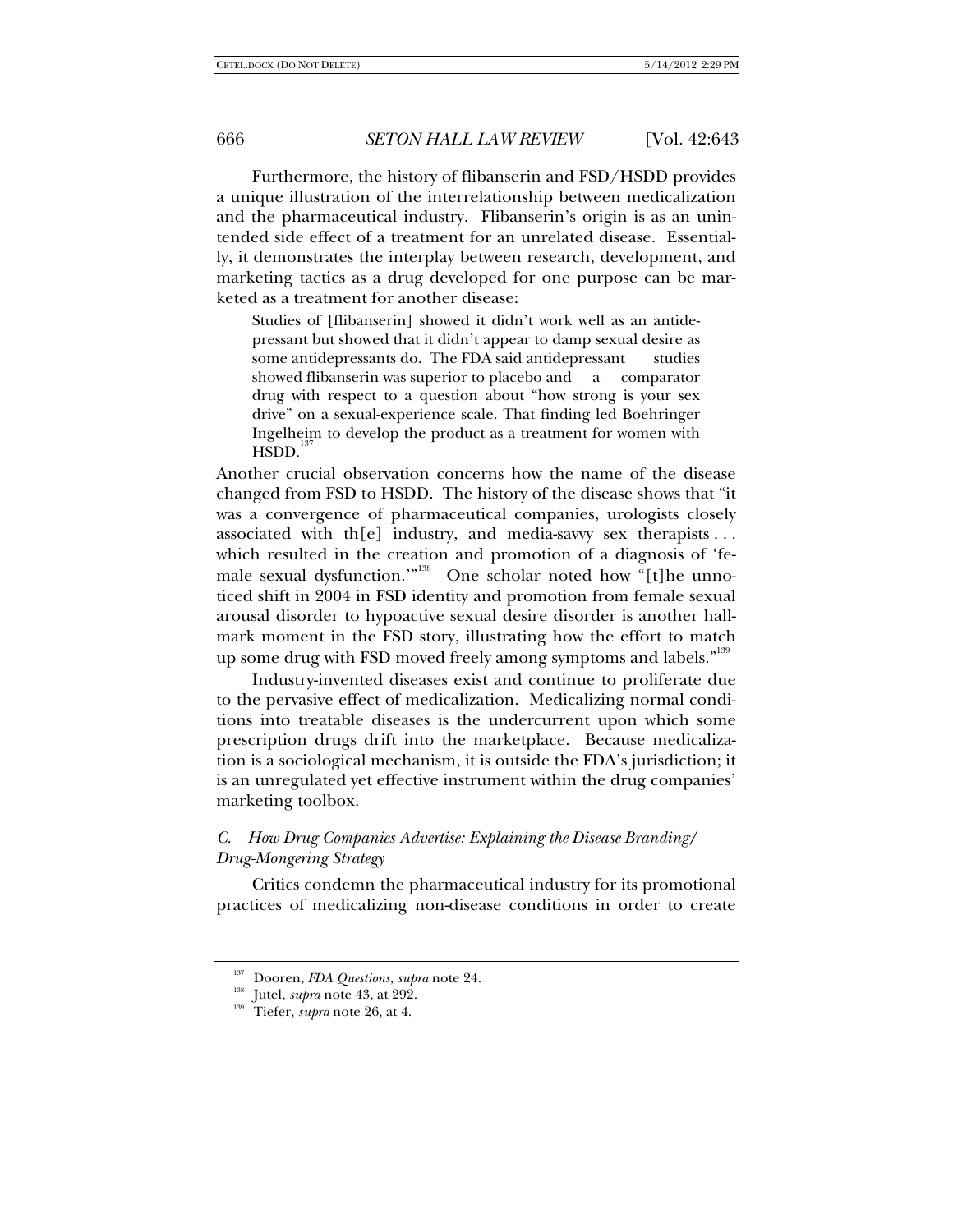new markets for drug treatments.<sup>140</sup> Disease-branding turns "ordinary ailments into medical problems, see[s] mild symptoms as serious, treat[s] personal problems as medical ones, see[s] risks as diseases, and frame[s] prevalence estimates to increate potential markets."<sup>141</sup> Disease-branding convinces healthy people they are sick, while drugmongering convinces these newfound patients that they need  $drugs.<sup>142</sup>$ 

Havidol is a realistic parody of a disease-branding and drugmongering campaign; although fictitious and satirical, it is nevertheless representative of the promotional practice. Australian artist Justine Cooper created a DTC advertising campaign to promote the fake drug Havidol to treat the farcical disease Dysphoric Social Attention Consumption Deficit Anxiety Disorder.<sup>143</sup> According to its website and prescribing information, Havidol is "the only known medication available for this newly recognized disorder."<sup>144</sup> The public response to the exhibit has been surprising.<sup>145</sup> The exhibit, which includes a mock website and television and print advertisements, is so believable that people think it is an authentic DTC advertising campaign.<sup>146</sup> A review of the exhibit describes Havidol as

a frightening approximation of the real thing. Parody gives way to possibility as Cooper recreates the entire drug marketing process—from the invention of a new disorder (wherein a need is first found and then the disorder is penned) to the branding pro-

<sup>&</sup>lt;sup>140</sup> E.g., NIKOLAS ROSE, THE POLITICS OF LIFE ITSELF: BIOMEDICINE, POWER, AND SUBJECTIVITY IN THE TWENTY-FIRST CENTURY 2 (2007) ("Pharmaceutical companies have been singled out for particular criticism, accused of selling many new drugs at inflated prices and with false promises, ignoring potentially dangerous side effects, and medicalizing nondisease conditions such as baldness or lack of libido to create new markets in the ruthless pursuit of shareholder value." (citations omitted)). The Shankar & Subish, *supra* note 105, at 275. The  $H^2$ 

<sup>143</sup> *Fake Drug, Fake Illness—and People Believe It!*, REUTERS, Feb. 16, 2007, *available at* http://www.reuters.com/article/2007/02/16/us-drug-fake-idUSL165119520070216

<sup>[</sup>hereinafter *Fake Drug, Fake Illness—and People Believe It!*]. 144 *Understanding Havidol*, HAVIDOL, http://www.havidol.com/understanding.html

<sup>(</sup>last visited Feb. 4, 2012). 145 *Consumers Fall for Havidol Pharmaceutical Parody that Promotes a Fictitious Anxiety Disorder*, NAT. NEWS.COM (Mar. 1, 2007), http://www.naturalnews.com/021660.html

<sup>&</sup>lt;sup>146</sup> Fake Drug, Fake Illness—and People Believe It!, supra note 143; *see also* Marylyn Do-<br>hue, When Branding Is Art, PHARM. EXEC. (Oct. 15, 2007), nahue, *When Branding Is Art*, PHARM. EXEC. (Oct. http://pharmexec.findpharma.com/pharmexec/article/articleDetail.jsp?id=465558 &sk=&date=&&pageID=1 (discussing the trade magazine *Pharmaceutical Executive*'s response to the Havidol campaign).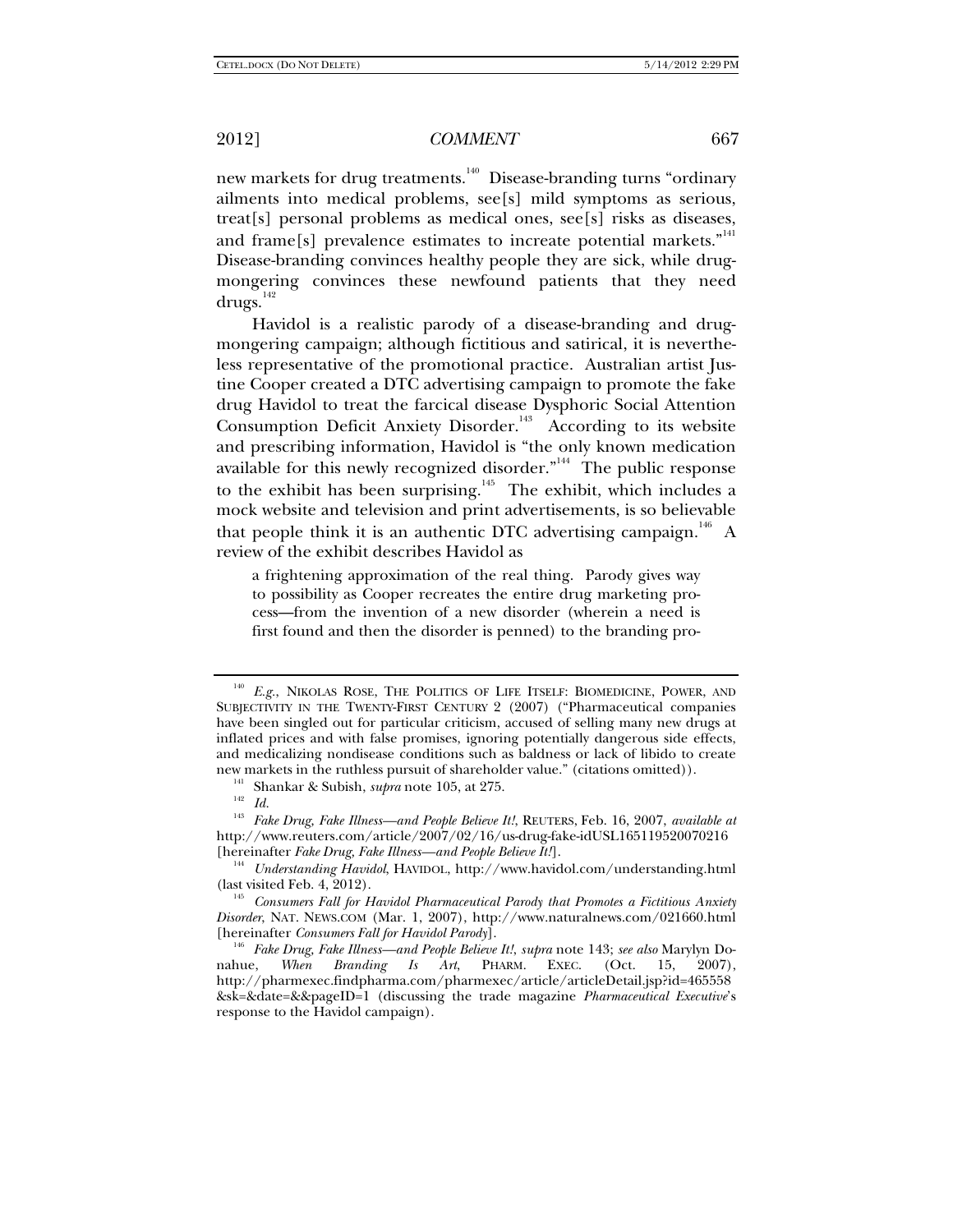cess of naming the drug, its pill and logo design, promotional merchandise, and finally its website, TV and print advertisements.<sup>14</sup>

Cooper, commenting on her exhibit and the "comedic" nature of real drug advertisements, states: "I couldn't be outrageously spoofy so I really wanted it to be a more subtle kind of parody that draws you in, makes you want this thing and then makes you wonder why you want it and maybe where you can get it."<sup>148</sup> This strategy for a successful parody parallels the actual DTC advertising strategy used in pharmaceutical promotional practices.<sup>149</sup> Critics of this strategy would reject the arguably comedic nature of these commercials because the fact that viewers were persuaded that they have a fake disease and need a fake drug treatment demonstrates just how easily pharmaceutical companies can succeed in marketing legitimate, albeit controversial, diseases and drugs. $150$ 

Dr. Carl Elliot explains that disease-branding works very well in two situations: (1) "the shameful condition that can be destigmatized"<sup>151</sup> and  $(2)$  "a condition that can be plausibly portrayed as under-diagnosed."152 During the process of DTC advertising, dis-

151 Elliott, *supra* note 14.

For instance, when Pharmacia launched Detrol in the late 1990s, the condition the drug treated was known to doctors as "urge incontinence." Patients called it "accidentally peeing in my pants" and were embarrassed to bring it up with their physicians. Pharmacia fixed the problem by rebranding the condition as "overactive bladder."

*Id.*

<sup>152</sup> *Id.*

Branding such a condition assures potential patients that they are part of a large and credible community of sufferers. For example, in 1999, the FDA approved the antidepressant Paxil for the treatment of "social anxiety disorder," a condition previously known as "shyness." In order to convince shy people they had social anxiety disorder, Glax-

<sup>147</sup> Justine Cooper, *Havidol*, DANEYAL MAHMOOD GALLERY, http://daneyalmahmood.com/ArtistsPages/Justine/PastExhibitions/JustineHavidol.

html (last visited Feb. 4, 2012).<br><sup>148</sup> *Fake Drug, Fake Illness—and People Believe It!, supra* note 143.<br><sup>149</sup> For a description of various drug DTC advertising strategies, see *infra* Part<br>IV.B.1.c.

<sup>&</sup>lt;sup>150</sup> For a discussion of the "outrageousness" of DTC advertising, see infra Part IV.B.1.b. If Havidol were real and provided a safe and effective remedy, then the FDA should approve it because it is inappropriate paternalism for the FDA to prevent this drug from entering the market based on the controversy surrounding the existence of the disease. Doctors and patients, in an informative, interactive process, should determine the utility of the drug for each patient's individual needs. For discussion of Academic Detailing as a way to strengthen this interactive process, see *supra* Part IV.C.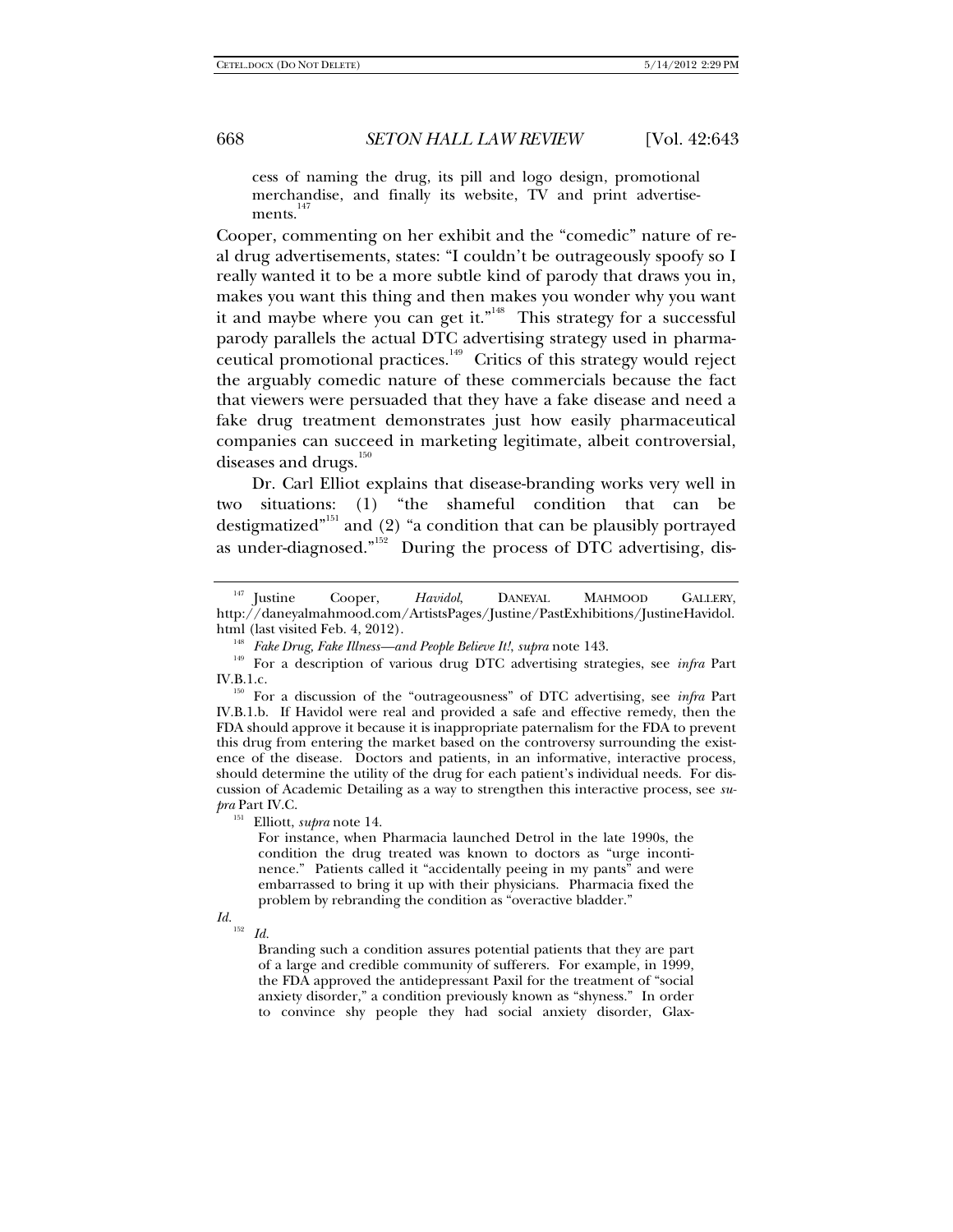eases and drugs become "adjectival."<sup>153</sup> A psychological connection between disease and drug develops when symptoms (e.g., inability to achieve or maintain an erection or high cholesterol levels) are medicalized into disease-like states (e.g., erectile dysfunction or hyperlipidemia/hypercholesterolemia) because the disease becomes synonymous and psychologically associated with the advertised drug treatment (e.g., Viagra or Lipitor).<sup>154</sup> An inextricable link develops between the disease and the drug in the minds of consumers when a branded disease is attached to a brand name drug; it is the essence of pharmaceutical promotional practices.

Although "consumption of medical and pharmaceutical products is itself shaped by brand images and brand loyalty,"<sup>155</sup> diseasebranding is a distinct concept from advertising the brand of the drug (i.e., drug-mongering) because disease-branding creates a brand for the *disease itself.* Used together, however, they create a truly effective pharmaceutical promotional campaign as disease-awareness ads become inextricably linked in consumers' minds with the brand name drug that treats the disease.<sup>156</sup>

Pharmaceutical marketing aimed at destigmatizing conditions so that people feel comfortable seeking help can promote the public health; thus, the FDA will allow this form of promotion as long as the drug continues to be safe and effective and the drug's DTC advertis-

*Id.*

oSmithKline, the maker of Paxil, hired a PR firm . . . [to] put together a public awareness campaign called "Imagine being allergic to people."

<sup>153</sup> SUSAN SONTAG, ILLNESS AS METAPHOR AND AIDS AND ITS METAPHORS 58 (1989). 154 *See generally* Tanuja Singh & Donnavieve Smith, *Direct-to-Consumer Prescription Drug Advertising: A Study of Consumer Attitudes and Behavioral Intentions*, 22 J. CONSUMER MKTG. 369 (2005) (analyzing consumers' perceptions of DTC drug advertisements and requests for brand name drugs); Tim Scott et al., *Killing Me Softly: Myth in Pharmaceutical Advertising*, 329 BRIT. MED. J. 1484 (2004) (examining how drug advertisements use visual and linguistic imagery to create associations between diseases and products).<br><sup>155</sup> ROSE, *supra* note 140, at 30.

<sup>&</sup>lt;sup>156</sup> See U.S. FOOD AND DRUG ADMIN., DRAFT GUIDANCE FOR INDUSTRY: "HELP-SEEKING" AND OTHER DISEASE AWARENESS COMMUNICATIONS BY OR ON BEHALF OF DRUG AND DEVICE FIRMS 6 (2004), *available at*  http://www.fda.gov/downloads/Drugs/GuidanceComplianceRegulatoryInformation /Guidances/ucm070068.pdf ("Psychology and marketing research suggests that the greater the perceptual similarity between disease awareness communications and reminder or product claim promotions . . . the more likely it is that the separate messages contained in the two pieces will be remembered together in memory as one entity." (citation omitted)).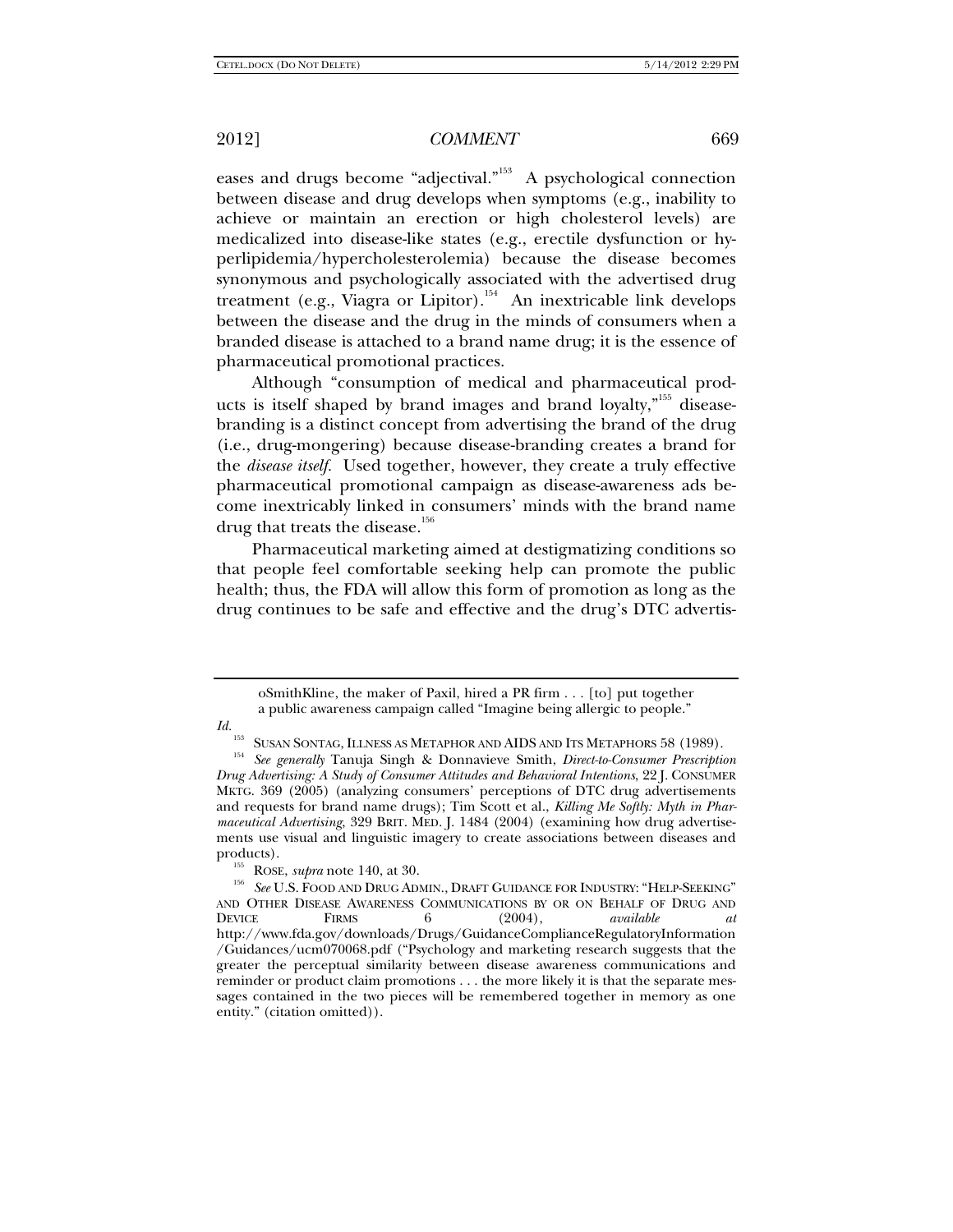ing complies with federal statutes and regulations.<sup>157</sup> Nevertheless, although this practice can be positive, it can simultaneously be extremely harmful as it "turns healthy people into patients, wastes precious resources, and causes iatrogenic harm."<sup>158</sup>

## IV. A CASE STUDY OF LEGAL AND LEGISLATIVE REMEDIES FOR PHARMACEUTICAL PROMOTIONAL PRACTICES

## *A. The FDA's Role in Defining Disease and Regulating Disease-Branding*

The FDA's mandate, according to the FD&C Act and its accompanying legislative history, is to approve drugs that are safe and effective for their intended use.<sup>159</sup> The role of the FDA vis-á-vis the pharmaceutical industry is to act as a regulatory gate-keeper by determining which drugs enter the market.<sup>160</sup> The FDA approves a drug for market if it is safe and effective for its intended use; therefore, it is an inappropriate expansion of its grant of authority for the FDA to consider the legitimacy of diseases. The FDA is an active gatekeeper and regulator of the pharmaceutical industry, but not a paternalistic agency or a national scientific arbiter of disease classification. The critique that the pharmaceutical industry is economically exploiting the public by turning Americans into medical consumers need not concern the FDA as this is beyond its legislative mandate. Thus, while disease-branding may be a valid critique of the drug industry, it should not implicate the FDA because the Agency regulates neither diseases nor doctors' treatment of these diseases. The FDA approves drugs as safe and effective in order to provide doctors with an arsenal of treatment options; doctors ultimately make the treatment decision by determining whether a particular patient suffers from a disease and how to best treat that patient.<sup>161</sup>

<sup>&</sup>lt;sup>157</sup> *Id.* at 3. Disease-awareness communication is not subject to risk-disclosure requirements; however, "in other situations where a supposed disease awareness communication is determined to, by implication, identify a particular drug . . . the communication can be considered labeling or advertising and can therefore be subject to

regulation by FDA." *Id.*<br>
<sup>158</sup> Moynihan & Henry, *supra* note 29, at 425.<br>
<sup>159</sup> See supra Part II.B.<br>
<sup>160</sup> See Carpenter, *supra* note 67, at 404.<br>
<sup>161</sup> See 21 U.S.C. § 396 (2006) ("Nothing in this Act shall be const interfere with the authority of a health care practitioner to prescribe or administer any legally marketed device to a patient for any condition or disease within a legitimate health care practitioner-patient relationship.").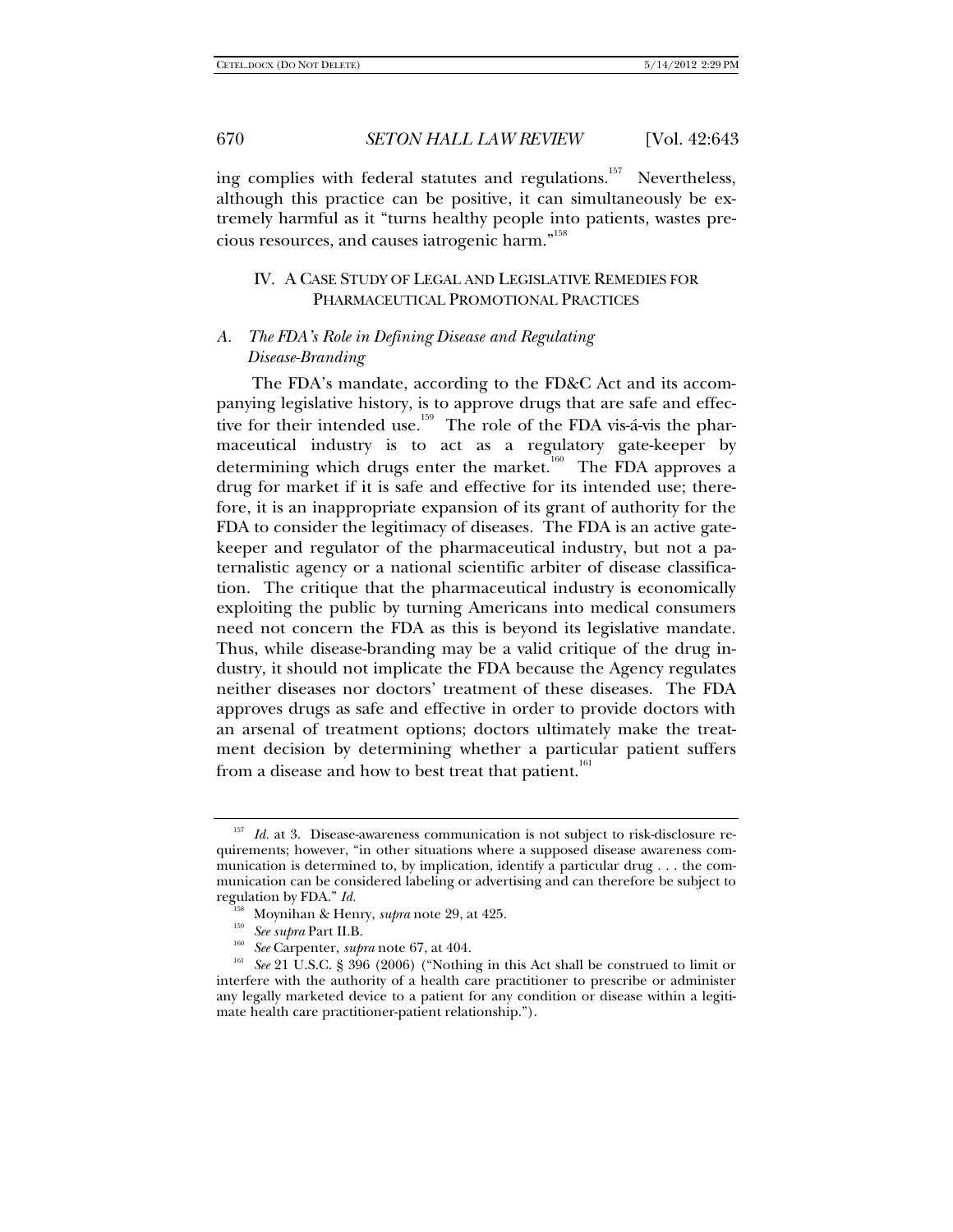The limited scope of the FDA's role in defining disease depends on a multifaceted consideration of its legislative mandate promoting and protecting the public health—juxtaposed against the social, political, and medical milieu: what drugs pharmaceutical companies are developing and for what conditions, what advisory committees are recommending, and how patient advocacy groups are responding. As mentioned above, the FDA does play some role in defining, or legitimizing, diseases because the perception of the disease may shape the regulatory approval process.<sup>162</sup> A drug's riskbenefit calculus is dependent on the FDA's perception of the disease, the drug's intended use, and the treatment population. For example, the FDA must consider whether a drug cures cancer, baldness, or shyness and whether these cures have risks, including morbidity and mortality, because these factors alter the drug's respective risk-benefit profiles for approval purposes. An effective cure for a deadly cancer with potentially lethal side effects has a high efficacy rating, and although the risk of death gives the drug a low safety rating, the overall risk-benefit profile weighs in favor of approval for a specific patient population because of the drug's positive effect on the cancer's mortality rate. By contrast, an effective baldness or shyness cure that is associated with a high risk of death may have a high efficacy rating, but its overall public health benefit of curing these benign conditions cannot outweigh the high risk of death associated with the treatment. Thus the risk is probably so high that the overall risk-benefit profile weighs in favor of rejection. In addition, FDA regulators (the individuals rather than the institutional entity) are social beings who can be influenced by the medicalization of disease-branding. If they consider the disease more severe than it actually is or are persuaded by disease-awareness ads and other forms of disease promotion that a normal condition ought to be treated, they may be more inclined to give less weight to adverse events associated with a drug intended to treat the industry-invented disease in their risk-benefit calculus.<sup>163</sup>

<sup>&</sup>lt;sup>162</sup> See supra Part II.B (discussing accelerated product review and orphan-drug sta-

tus).<br><sup>163</sup> For example, Pfizer's NDA for Viagra convinced the FDA that erectile dysfunction is severe enough and the benefits of Viagra are sufficient to outweigh the risks of the drug. *See* Approval Letter from Robert Temple, Dir., Office of Drug Evaluation, Ctr. for Drug Evaluation & Research, to Sandra J. Croak-Brossman, Pfizer Pharms. Prod. Corp. Ltd. (Mar. 27, 2010), *available at* http://www.accessdata.fda.gov/ drugsatfda\_docs/appletter/1998/20895ltr.pdf. *But see supra* notes 22–23 and accompanying text (explaining that Boehringer Ingelheim could not convince the Advisory Panel that HSDD was sufficiently severe and that the benefits of flibanserin were great enough, to outweigh the drug's adverse side effects).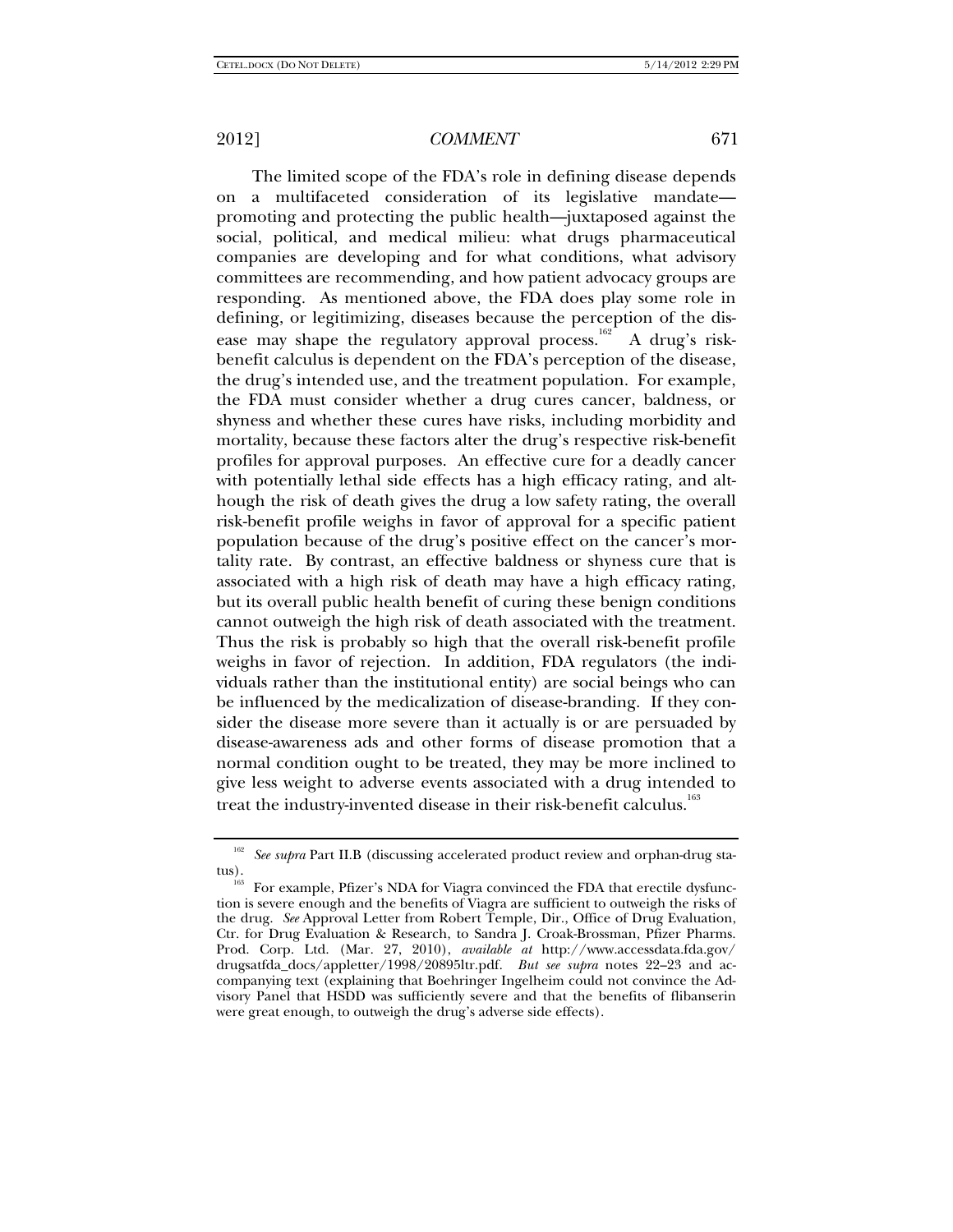Regardless of the FDA's limited purpose in defining diseases for the approval process, it has no role in regulating disease-branding strategies beyond ensuring that the advertisements are not false or misleading.<sup>164</sup> Advertisements can shape the public's perception of a disease and encourage treatment with a drug, while complying fully with the FD&C Act and its regulations.<sup>165</sup> Because these promotional practices do not violate the regulatory scheme instituted to prevent the adulteration and misbranding of drugs, critics of these practices are left without a viable administrative tool to remedy the problems that stem from these practices.

## *B. Legal Remedies: Possible Causes of Action for Disease-Branding and Drug-Mongering*

The determination whether an ailment is a disease is a complex socially constructed process.<sup>166</sup> Although it may have implications for FDA approval, it should be reiterated that the FDA's regulatory function in determining what constitutes a drug is purely statutory interpretation and that the Agency's decision to approve a drug for the market is based on its evaluation of the safety and efficacy of the drug's intended use.<sup>167</sup> Because the disease-branding and drug-Because the disease-branding and drugmongering advertising strategies appear, as a general matter, to be legal and in compliance with the FD&C Act, it seems that there are no statutory or regulatory bars to this form of pharmaceutical promotion. If labeling and DTC advertising are legal, an argument that drug companies are misbranding in violation of the Act will fail.

Thus, if the FDA does not have jurisdiction in this area because the overall strategy complies with federal drug laws and diseasebranding by Big Pharma continues unabated by regulatory restrictions (provided that the advertisements remain compliant), then what is left of the critique of disease-branding and drug-mongering? Because the argument that this practice harms society and public health is still valid from the sociology-of-health perspective, this Comment considers whether there are any legal remedies available for people who suffer injuries as a result of these practices. Relying

<sup>&</sup>lt;sup>164</sup> It seems difficult to prove that disease-branding could be considered misleading in violation of 21 C.F.R.  $\S 202.1(e)(3)$  because there is justified medical science

supporting the legitimacy of the disease, regardless of any surrounding controversy.<br><sup>165</sup> *See supra* Part II.C (describing how DTC broadcast advertising generally com-<br>plies with the federal regulatory scheme).

<sup>&</sup>lt;sup>166</sup> For a discussion of the social construction of disease, see *supra* Part III.B.<br><sup>167</sup> *See supra* Part II.B (discussing the role of the FDA as a regulatory agency that approves drugs for market if they are safe and effective for their intended use).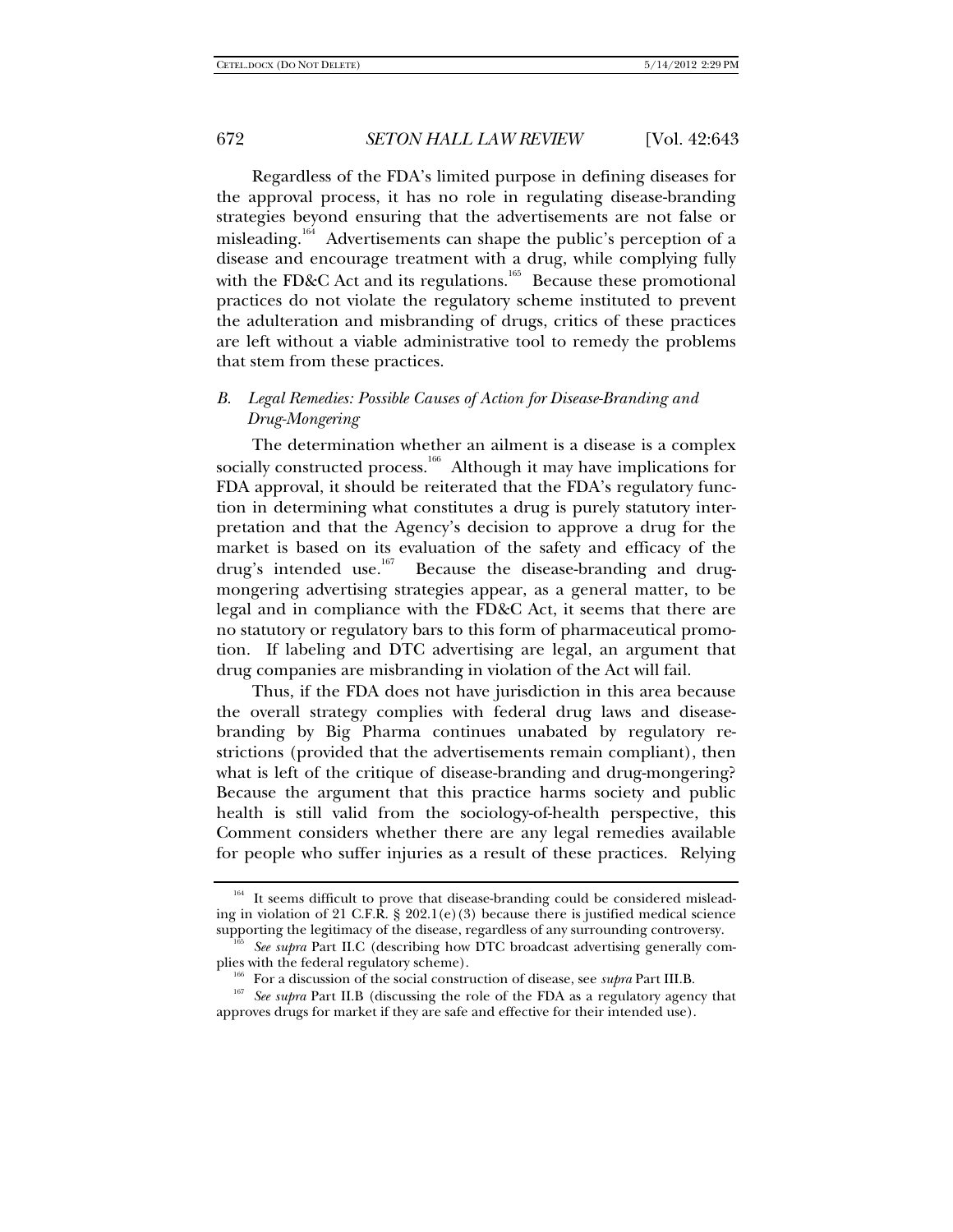on the sociology-of-health and medicalization frameworks, critics can use expert testimony from sociology, consumer-psychology, and medical scholarship to provide evidence that the promotional practices are tortious. Consequently, it seems that the critics' only option to hold pharmaceutical companies liable for the arguably egregious practices of disease-branding and drug-mongering would be to file a test case in which a plaintiff with standing sues a drug company in tort for intentional infliction of emotional distress (IIED) or negligent infliction of emotional distress (NIED) or sues his or her doctors for medical malpractice, which, in a circuitous way, could affect drug companies' advertising practices.

It is crucial to note at the outset that the fact that these drugs have been approved by the FDA does not exempt drug companies from liability.<sup>168</sup> Because FDA approval does not preempt state-law tort claims for drugs approved through the NDA process, compliance with the FD&C Act is not necessarily a safe-harbor or a complete defense to tort claims.169 Accordingly, the Supreme Court held in *Wyeth v. Levine* that brand name drug companies are amenable to suit under state tort law.<sup>170</sup> Thus, even if drug companies comply with the rules and regulations for DTC advertising, plaintiffs will not be preempted from suing them for disease-branding and drugmongering advertising campaigns if these claims fit into state negligence regimes. The following sections analyze potential claims for IIED, NIED, and medical malpractice.

## 1. Intentional Infliction of Emotional Distress (IIED)

Havidol, the brilliant parody of prescription drug advertising,<sup>171</sup> can act as a hypothetical case study for the possibility of an IIED claim.<sup>172</sup> One article commented how the "media exhibit featuring a campaign for a fake drug to treat a fictitious illness is causing a stir

<sup>&</sup>lt;sup>168</sup> See Wyeth v. Levine, 129 S. Ct. 1187, 1204 (2009).<br><sup>169</sup> Id. at 1191.<br><sup>170</sup> Id. at 1202 ("In keeping with Congress' decision not to pre-empt common-law tort suits, it appears that the FDA traditionally regarded state law as a complementary form of drug regulation."). *Contra* PLIVA, Inc. v. Mensing, 131 S. Ct. 2567 (2011) (holding that federal drug regulations applicable to generic drugs preempt state tort

<sup>&</sup>lt;sup>171</sup> See supra notes 143–44 and accompanying text.  $1^{172}$  Although Future Pharms, Inc., the manufacturer of Havidol, is not amenable to a lawsuit because fictitious defendants cannot be served with process, the evidence that consumers legitimately believe that the invented disease and drug are real reveals consumers' propensity to be influenced by pharmaceutical advertising.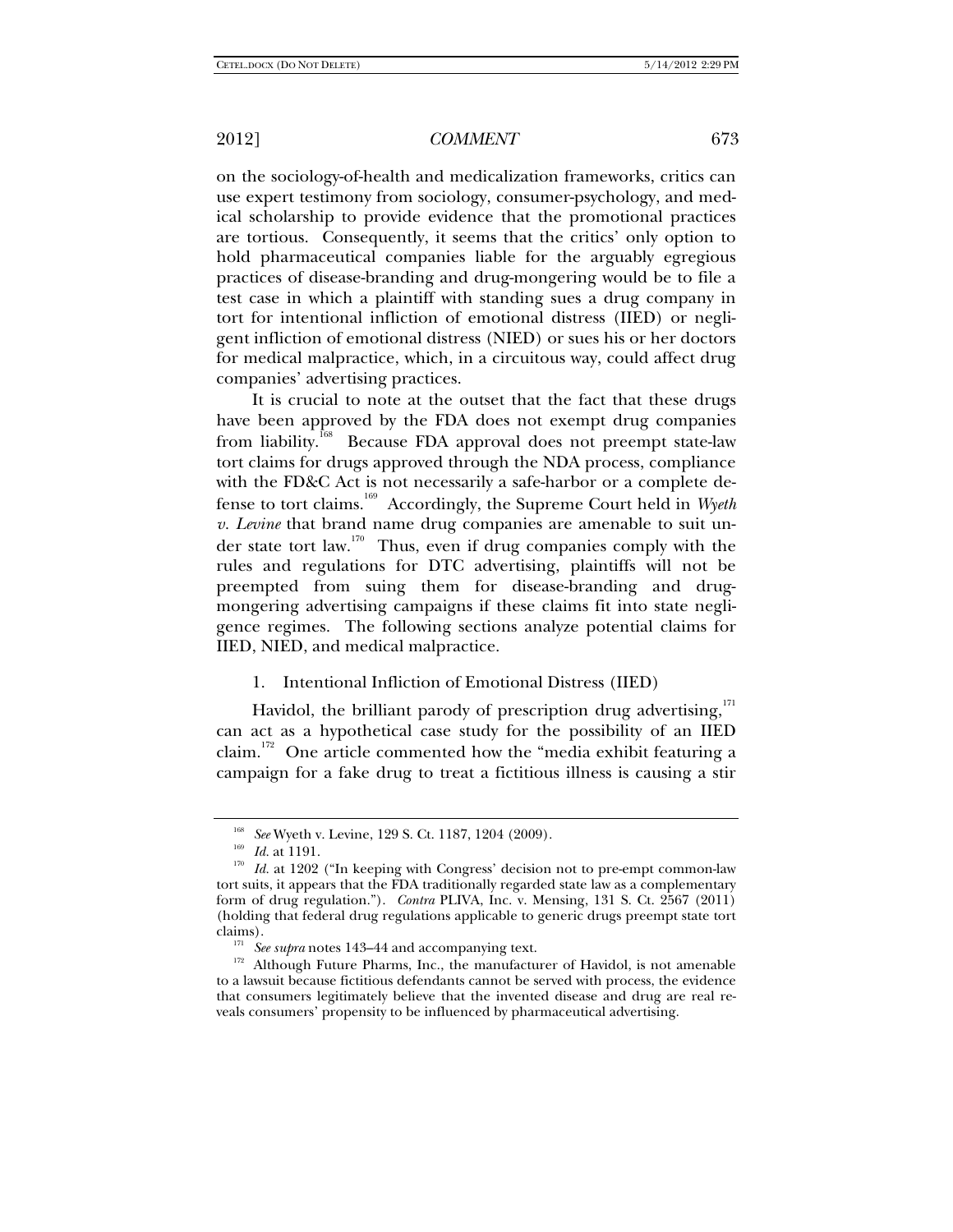because some people think the illness is real*.*" 173 Another article asked, "What happens if you create a fake disorder and offer a fake drug to treat it? You get thousands of people *fooled* that they might have an *invented disease*."<sup>174</sup> If an artist can convince ordinary people that they have a purely imaginary disease that could be treated with a fictional drug, then surely an otherwise healthy and reasonable person could be convinced that he or she suffers from an industryinvented disease that can be treated by the pharmaceutical company's real drug bearing an FDA-stamp-of-approval. Thus, a crucial legal question emerges as to whether this conduct is sufficiently outrageous to support a cause of action.

The tort of IIED may provide a viable cause of action that could be used to challenge these pharmaceutical promotional practices, and which would not be preempted under *Wyeth*. 175 IIED is a relatively recent tort, $176$  and, although every state recognizes it as an independent cause of action,<sup>177</sup> the area of law is unsettled.<sup>178</sup> Even if courts have yet to recognize an IIED claim premised on diseasebranding and drug-mongering,<sup>179</sup> this does not mean that such a claim would be precluded, and thus should not deter critics from exploring the possibility of filing a complaint.

There is at least one reported case analyzing an IIED claim that is premised on a patient watching television, which can be used as a foundation to develop the test case.180 In *Brinkman v. Shiley, Inc.*, a patient received a heart-valve replacement, and after watching a television program discussing incidents of the valve malfunctioning, expe-

<sup>&</sup>lt;sup>173</sup> Fake Drug, Fake Illness—and People Believe It!, *supra* note 143.<br><sup>174</sup> Consumers Fall for Havidol Parody, *supra* note 145 (emphasis added).

<sup>&</sup>lt;sup>175</sup> If the test-case plaintiff has *not* suffered physical injury, IIED would be the only legal recourse because the other negligence-based torts require physical impact or injury. See infra Part IV.B.2 (discussing NIED).

<sup>&</sup>lt;sup>176</sup> Karen Markin, *The Truth Hurts: Intentional Infliction of Emotional Distress as a Cause of Action Against the Media*, 5 COMM. L. & POL'Y 469, 472 (2000) (citing State Rubbish Collectors Ass'n v. Siliznoff, 240 P.2d 282, 337 (Cal. 1952)) (showing that California was the first state to recognize IIED as a cause of action); *see also* 4 NEIL M. LEVY ET AL., CALIFORNIA TORTS § 44.01 (2011) (describing how the first California court to recognize IIED as an independent cause of action viewed the tort as protecting the right to be free from invasions of "emotional and mental tranquility").

<sup>&</sup>lt;sup>177</sup> Markin, *supra* note 176, at 472 n.17 (collecting cases).<br><sup>178</sup> RESTATEMENT (SECOND) OF TORTS § 46 cmt. c (1965) ("The law is still in a stage

of development, and the ultimate limits of this tort are not yet determined.").<br><sup>179</sup> As of March 2012, no reported cases on LexisNexis contain the phrase "disease branding" or "drug mongering."

 $b<sup>60</sup>$  Brinkman v. Shiley, Inc., 732 F. Supp. 33 (M.D. Pa. 1989).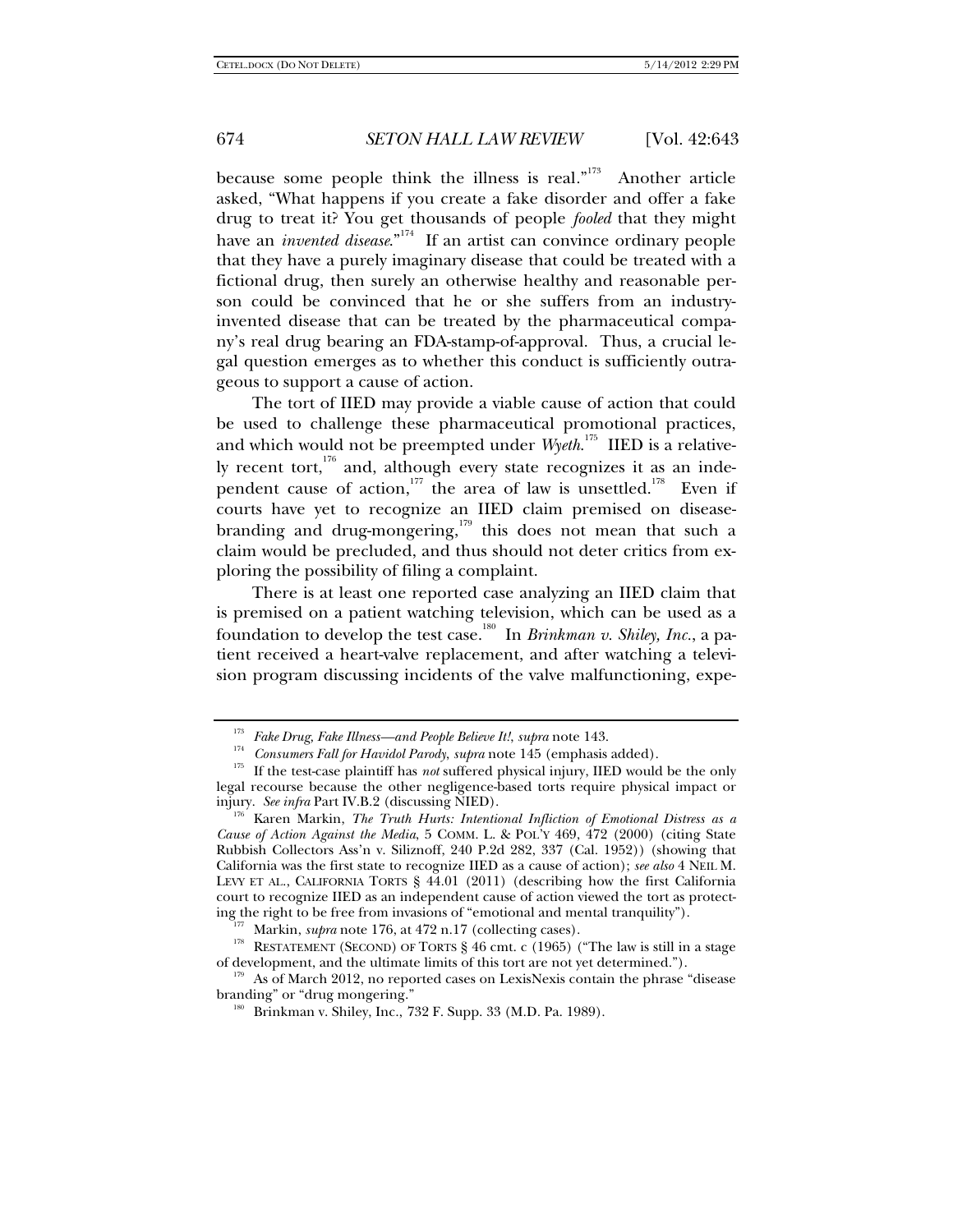rienced severe emotional distress.<sup>181</sup> Although the court held that plaintiff's emotional distress was related to the show's content and not to the defective device, $182$  this situation is clearly distinguishable from the test case. The fear associated with watching a television news show that is not affiliated with a drug company and is intended to inform the viewer is different from the fear resulting from watching a drug-company-created and sponsored advertising campaign (which, arguably, is intended to induce a sense of fear or "health anxiety<sup>"183</sup> in consumers to persuade viewers to purchase their drugs).

### a. Elements of an IIED Cause of Action

According to the *Restatement (Second) of Torts*, the prima facie case for "outrageous conduct causing severe emotional distress" (better known as IIED) is satisfied when a plaintiff alleges that a defendant, "by *extreme and outrageous* conduct[,] *intentionally or recklessly* causes *severe emotional distress* to another.<sup>"184</sup> Recovery is possible for "mental" distress or disturbance . . . even in the absence of physical injury or any other actionable injury."<sup>185</sup>

First, "[t]he element of moral outrage may well be the critical element."<sup>186</sup> The plaintiff must allege that the defendant's conduct was extreme, which is satisfied "only if the defendant's conduct is so outrageous in character, and so extreme in degree, as to go beyond all possible grounds of decency, that it must be regarded as atrocious and utterly intolerable in a civilized community. $n^{187}$  According to the *Restatement*, "the recitation of the facts to an average member of the community would arouse his resentment against the actor, and lead him to exclaim, 'Outrageous!'"<sup>188</sup> Here, the role of "applied psychology" is imperative because marketing-psychology experts can interpret advertising campaigns and give expert testimony about the causal link between disease-branding and drug-mongering tactics and the

 $\frac{181}{182}$  *Id.* at 35.

<sup>&</sup>lt;sup>183</sup> See infra Part IV.B.1.b (discussing hypochondria and health anxiety).<br><sup>184</sup> RESTATEMENT (SECOND) OF TORTS § 46(1) (1965) (emphasis added).<br><sup>185</sup> 13 LOUIS R. FRUMER & MELVIN I. FRIEDMAN, PERSONAL INJURY—ACTIONS, DEFENSES, DAMAGES § 55A.02 (2011). 186 *Id.*

<sup>187</sup> *Id.*; *see also* John J. Kircher, *The Four Faces of Tort Law: Liability for Emotional Harm*, 90 MARQ. L. REV. 789, 799 (2007) (citing RESTATEMENT (SECOND) OF TORTS § 46 cmt. d (1965)). 188 RESTATEMENT (SECOND) OF TORTS § 46 cmt. d (1965).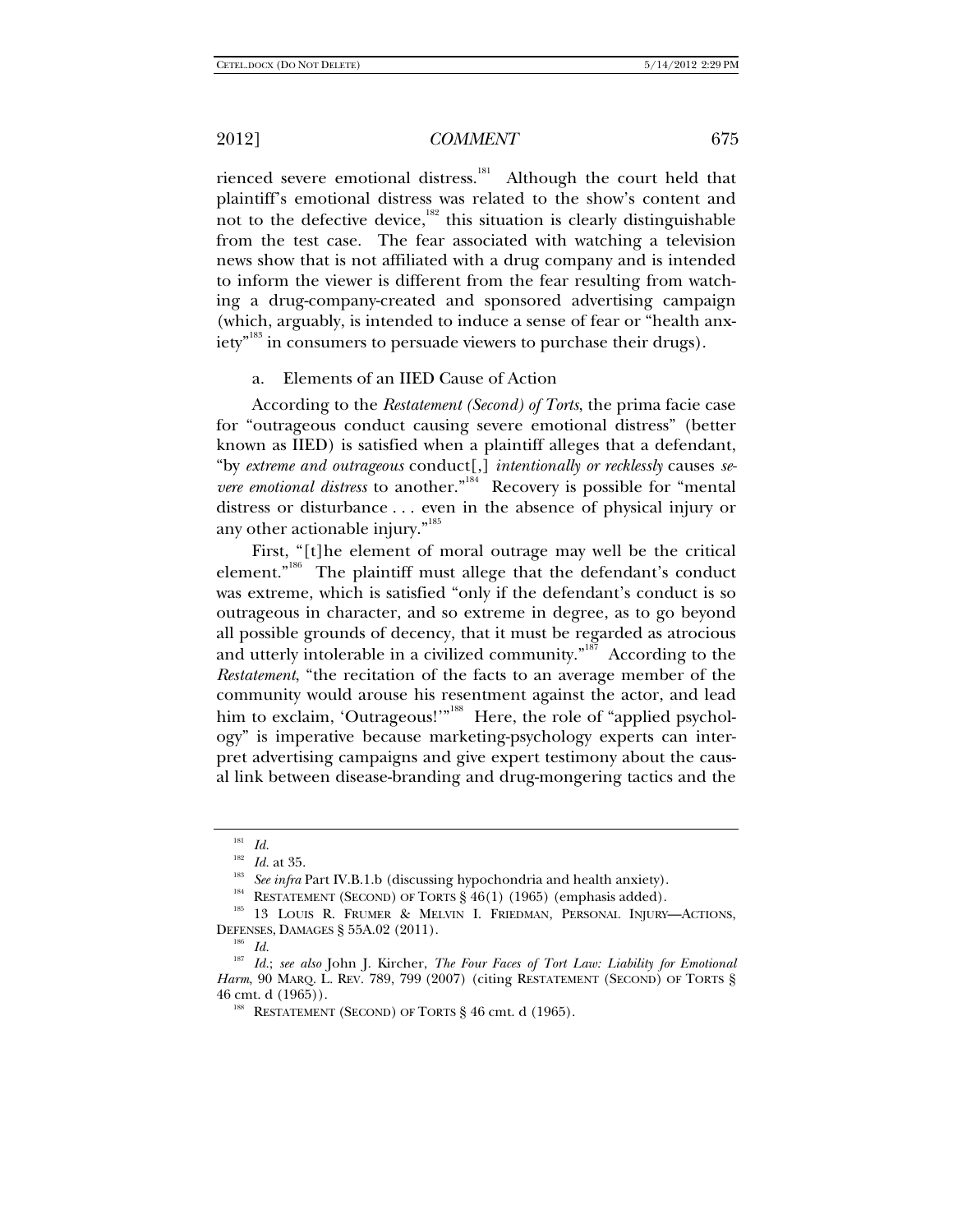resulting emotional distress.<sup>189</sup> The distress could be characterized as the psychological manipulation of an otherwise healthy person into believing that he or she has a disease that is treatable with drugs, coupled with the iatrogenic harm resulting from this pharmaceutical treatment that the patient would not have experienced had the patient not been convinced that he or she needed the drug. Moreover, although consumers would not be shocked to learn that the drug companies advertise to make a profit, they could be shocked to learn that the drug companies are inventing diseases and convincing healthy people that they are sick; this could very well cross the threshold from persuasive advertising tactics to outrageous marketing behavior. Accordingly, the quest for profit fails to address or identify the issue; attention in evaluating the extreme or outrageous conduct, which is the necessary element of the cause of action, should be focused on the means, not the ends.

Second, in order for conduct to be considered intentional or reckless, the plaintiff must show that the defendant "intended his specific conduct and knew or should have known that emotional distress would likely result."<sup>190</sup> It is important to note that

[a]ctual intent to cause emotional distress is *not* necessary, because the willful wrongdoer is charged with the duty of foreseeing the mental and emotional consequences that would naturally flow from his or her conduct. If the actor did not undertake the offensive conduct for the purpose of causing the harm received, proof of the intent of the actor to cause that harm may nevertheless be implied by evidence of circumstances showing that the conduct was of a nature that reasonably should have been recognized as likely to cause the harm sustained.<sup>1</sup>

Finally, the emotional distress "must be reasonably foreseeable and justified under the circumstances, attributing to the plaintiff the sensibility of a reasonable person,"<sup>192</sup> unless the defendant knew or

<sup>189</sup> For example, in *United States v. 38 Dozen Bottles, More or Less, Labeled in Part Tryptacin*, 114 F. Supp. 461 (D. Minn. 1953), the federal district court judge qualified two experts in the field of advertising and marketing psychology to testify whether drugs were misbranded in violation of the FD&C Act. The judge explained that the witnesses "presented exhaustive analyses of the content of the advertisement and the effect which it was intended to have upon the prospective purchaser of the drug." *Id.*  at 462; *accord Applied Psychology in Action: Legal Status of Advertising and Marketing Psy-*

<sup>&</sup>lt;sup>190</sup> Womack v. Eldridge, 210 S.E.2d 145, 148 (Va. 1974). This was the first time when the Virginia Supreme Court recognized the cause of action for IIED.

 $^{191}$  13 FRUMER & FRIEDMAN, *supra* note 185, § 55A.02 (emphasis added).  $^{192}$  *Id.*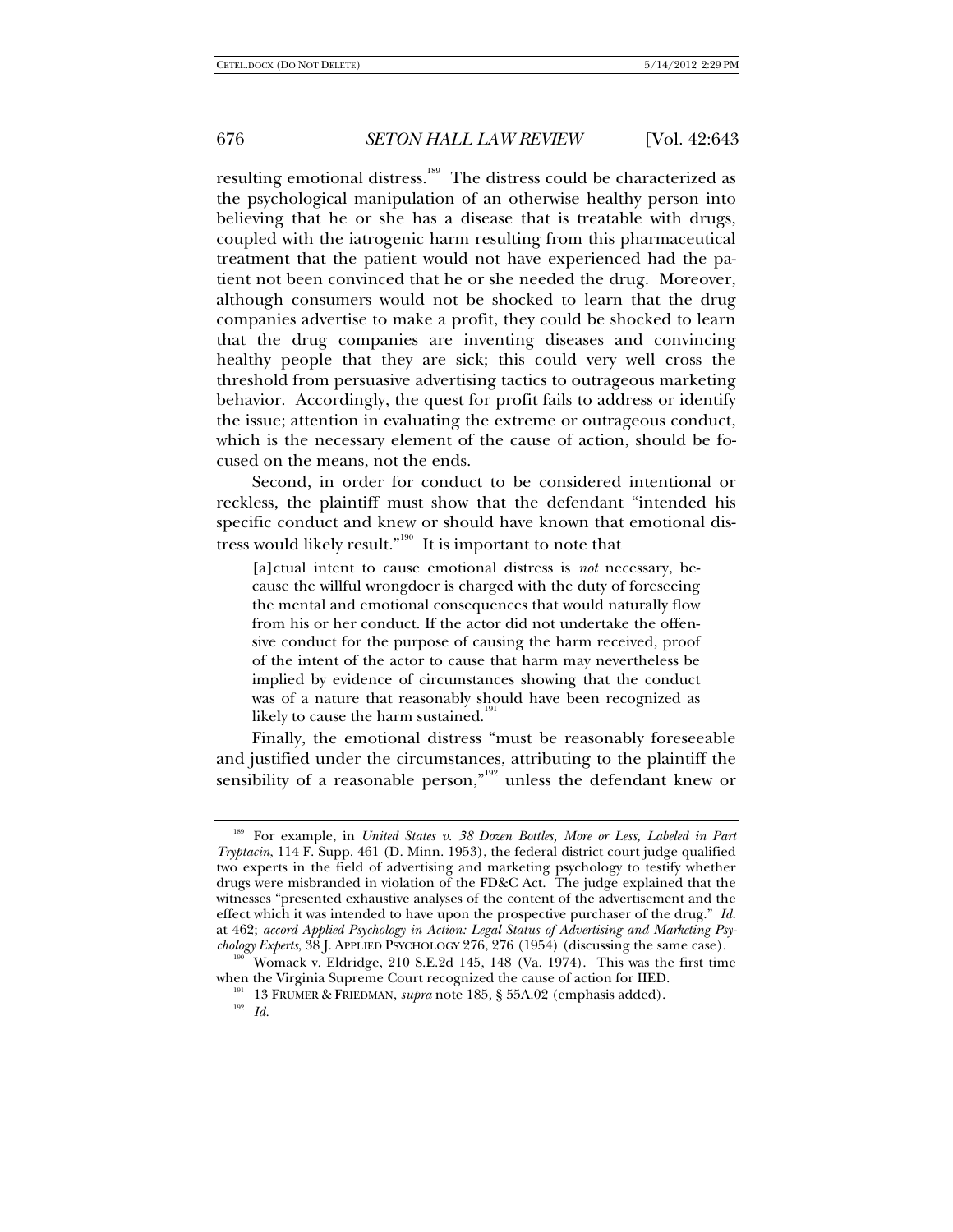took advantage of plaintiff's "peculiar susceptibility to emotional distress."<sup>193</sup>

Because several cases rely on this standard to evaluate IIED claims, analyzing them is important to understand how they would apply in the test case. In a federal case in Pennsylvania, *Michtavi v. United States*, the plaintiff was a prisoner who alleged that his fellow inmates attempted to scam him and, as a result, he suffered from depression, which required treatment with the prescription medication Prozac.<sup>194</sup> Plaintiff's IIED claim, based on the *Restatement (Second) of Torts*' definition,<sup>195</sup> failed because the court concluded that the plaintiff did not allege any conduct that was sufficiently extreme or outrageous.<sup>196</sup> *Michtavi* is a clear example of the high burden that plaintiffs must meet in order to successfully bring an action for IIED.

In *Estate of Duckett v. Cable News Network*, *LLLP*, a federal court applying Florida law recognized that conduct involving the use of television broadcasts could rise to the level of extreme and outrageous conduct.<sup>197</sup> The court noted, however, that a successful claim for IIED under Florida law is extremely rare, as only ten reported cases were found in which a judgment was entered for a successful plaintiff and affirmed on appeal.<sup>198</sup> In other words, "a cause of action for intentional infliction of emotional distress is one thing, avoiding summary judgment or prevailing at trial is quite another."<sup>199</sup> In this case, defendants CNN and Nancy Grace, the star and moderator of the

 $\frac{193}{194}$  *Id.* 

<sup>194</sup> No. 4:07-CV-0628, 2009 U.S. Dist. LEXIS 18926, at \*6–8 (M.D. Pa. Mar. 4, 2009), *aff'd*, 345 F. App'x. 727 (3d Cir. 2009). 195 *Id.* at \*20 n.7 ("The Pennsylvania Supreme Court has not expressly recognized

a cause of action for intentional infliction of emotional distress, but has consistently held that, if this cause of action were recognized, the Restatement would set forth the

<sup>&</sup>lt;sup>196</sup> Id. at \*22. *But see* Chuy v. Phila. Eagles Football Club, 595 F.2d 1265 (3d Cir. 1979) (applying Pennsylvania law and holding that the knowing release of false information that a player was suffering from a fatal disease by a professional football team's doctor could constitute outrageous conduct for the purposes of IIED); Johnson v. Caparelli, 625 A.2d 668 (Pa. Super. Ct. 1993) (holding that a priest's sexual molestation of an altar boy constituted the same, although the claim was ultimately rejected on other grounds); Field v. Phila. Elec. Co., 565 A.2d 1170 (Pa. Super. Ct. 1989) (holding that an energy company deliberately venting radioactive steam on an employee and concealing the extent of exposure constituted the same).<br><sup>197</sup> No. 5:06-cv-44, 2008 U.S. Dist. LEXIS 88667, at \*21–23 (M.D. Fla. July 31,

<sup>2008);</sup> *see also* Brinkman v. Shiley, Inc., 732 F. Supp. 33, 33 (M.D. Pa. 1989) (discuss-

<sup>&</sup>lt;sup>198</sup> *Estate of Duckett*, 2008 U.S. Dist. LEXIS 88667, at \*14. <sup>199</sup> *Id.*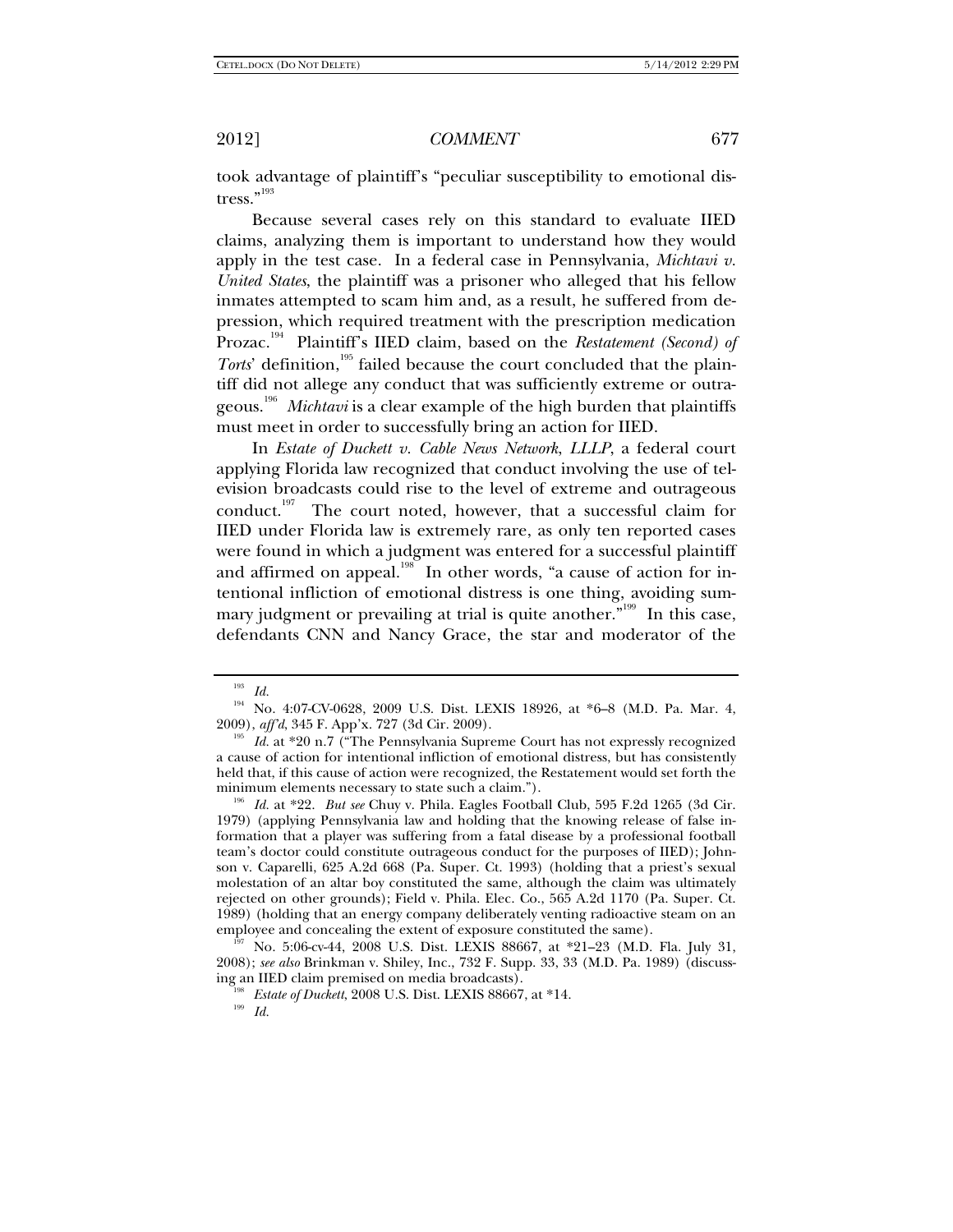*Nancy Grace* show, recorded a telephone interview with Duckett after her child went missing.<sup>200</sup> The interview was scheduled to be televised the following day, but hours before the show was to air, Duckett committed suicide. After the defendant aired the interview, Duckett's parents began suffering from severe and debilitating emotional distress.<sup>201</sup> The plaintiffs successfully alleged at the pleading stage that the decision to air the show following their daughter's suicide was sufficiently extreme and outrageous conduct to state a cause of action for  $\text{HED}^{202}$ 

In *Lamothe v. Russell*, a Connecticut state court denied defendant's motion to strike the complaint for IIED in an employment context when the allegation included disparaging remarks about health problems.<sup>203</sup> The court held that, under Connecticut law, sufficiently extreme and outrageous conduct had occurred when an employer constantly belittled the plaintiff by telling her that she had health problems because she was overweight.<sup>204</sup> Analogously, pharmaceutical companies' advertising campaigns attempt, in a way, to belittle healthy consumers by persuading them that they are sick. Although the *Lamothe* court distinguished ordinary comments from those made by people in positions of control, this should not be an obstacle for the test case plaintiffs because pharmaceutical companies are in a position of power as experts in the field of drug promotion and marketing.

In *Elson v. Consolidated Edison, Co.*, an employer subjected the employee-plaintiff to eight hours of interrogation, knowing of the employee's underlying psychological condition for which he was receiving treatment.<sup>205</sup> As a result, he suffered mental anguish, and the court concluded that these facts stated a cause of action for IIED because the conduct complained of could be found to be extreme and outrageous.<sup>206</sup> Although pharmaceutical and advertising companies are, or should be, aware of the existence of hypochondria in the general population, it would be impossible to plead with particularity that a company knew that the *specific* plaintiff suffered from hypo-

*Id.* at 294–95.

<sup>&</sup>lt;sup>200</sup> *Id.* at \*2–3.<br><sup>201</sup> *Id.* at \*21.<br><sup>202</sup> *Id.* at \*22–23.<br><sup>203</sup> No. CV074022729S, 2009 Conn. Super. LEXIS 775, at \*15 (Conn. Super. Ct.<br>Mar. 25, 2009).

<sup>&</sup>lt;sup>204</sup> *Id.* at \*4.<br><sup>205</sup> 641 N.Y.S.2d 294, 294 (N.Y. App. Div. 1996).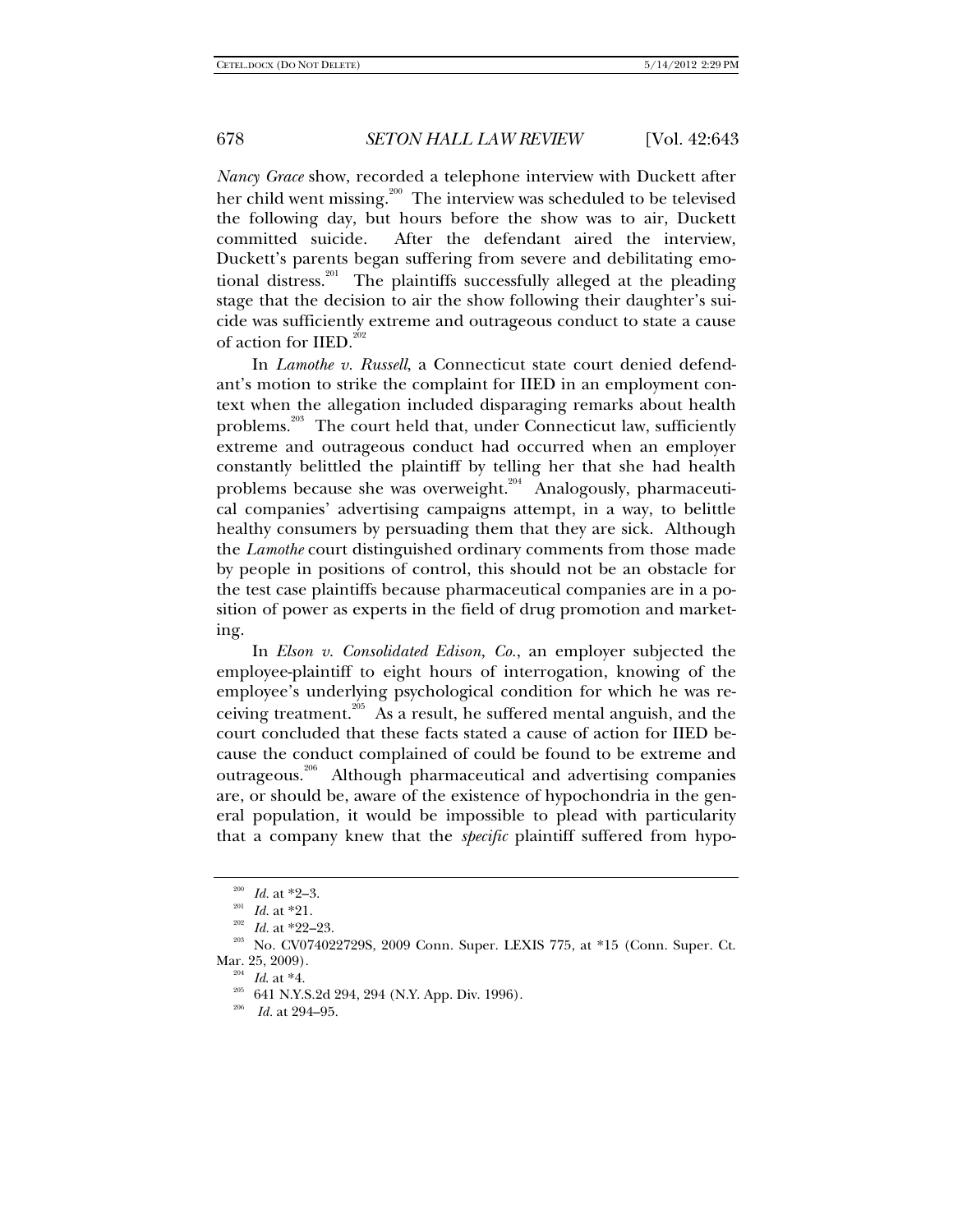chondria<sup>207</sup> and was thus extraordinarily susceptible to suffering extreme emotional distress from disease-branding and drug-mongering. Therefore, unlike the *Elson* defendant, pharmaceutical companies may be able to escape liability because the plaintiff would probably be unable to prove that the company was aware of the plaintiff's particular sensitivities and predilection to mental distress.<sup>20</sup>

Because it is clear that the companies intend to produce a disease-branding and drug-mongering campaign,<sup>209</sup> the plaintiff can plead the "specific conduct" necessary for the intentional or recklessness element.<sup>210</sup> Although the companies know that some consumers would be convinced to seek the advertised drug, the plaintiff would have to show that the recognition that one might have a newfound disease is tantamount to experiencing emotional distress. Even though emotional distress can be a consequence of the self-diagnosis that accompanies disease-branding, the plaintiff would need to allege that this was the logical consequence of seeing the campaign. In other words, the plaintiff must allege that a drug company intended or should have known that emotional distress would likely follow from viewing the advertisement, rather than merely showing that learning of a new disease would result in the consumer experiencing emotional distress.

In California, outrageous conduct that is sustained or persistent and which affects the plaintiff over an extended period of time is more likely to be considered outrageous than conduct which is shortlived.<sup>211</sup> In addition, other cases recognize that individual acts may be insufficient, but the cumulative effect of these acts, when viewed as a pattern or course of conduct, could rise to the level of outrageous conduct.<sup>212</sup> Thus, if one looks at disease-branding and drugmongering as a cumulative advertising campaign, rather than count-

<sup>&</sup>lt;sup>207</sup> See infra note 226 and accompany text (discussing hypochondria).<br><sup>208</sup> In a class action, however, it might be possible to argue that pharmaceutical companies and their advertising companies had constructive knowledge of general rates of hypochondria such that the court could infer that the defendant took advantage of the plaintiffs' peculiar susceptibility.

<sup>&</sup>lt;sup>209</sup> See, e.g., Landman, *supra* note 7; Vince Parry, *Disease Branding: What Is It, Why it Works, and How to Do It—A Win-Win Marketing Strategy that Illuminates, Educates, and Promotes at the Same Time*, PHARM. EXEC. (Oct. 1, 2007), http://pharmexec.findpharma.com/pharmexec/Supplements/BrandingDisease/Ar

<sup>&</sup>lt;sup>210</sup> Womack v. Eldridge, 210 S.E.2d 145, 148 (Va. 1974).<br><sup>211</sup> LEVY ET AL., *supra* note 176, § 44.01 & n.55.<br><sup>212</sup> *Id*. § 44.01 & n.56.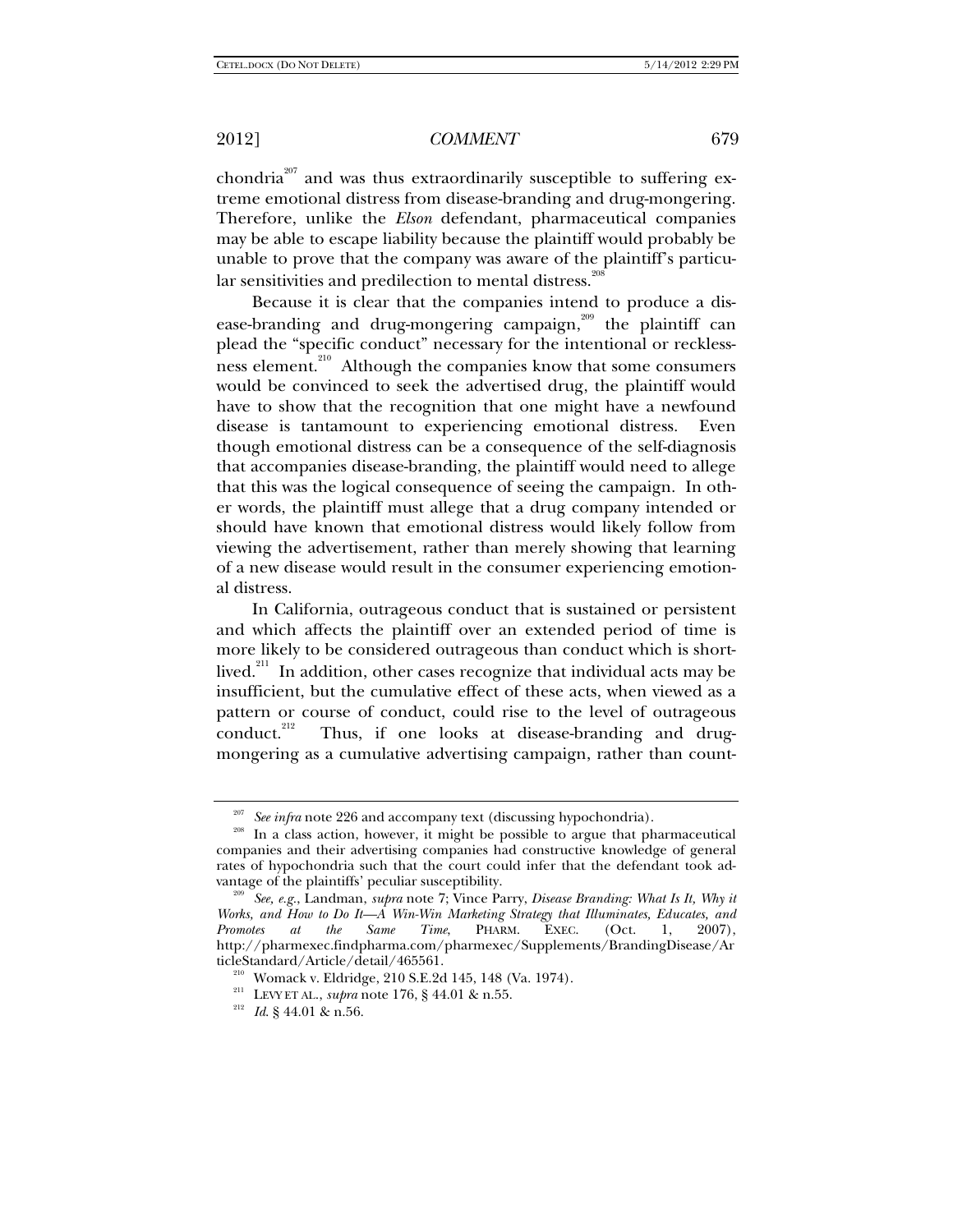ing each time a consumer views a commercial as a discrete event, it is likely to satisfy California's duration and cumulative-effect standard for determining whether alleged conduct is outrageous.

In another Pennsylvania case, *Rideout v. Hershey Medical Center*, the plaintiffs' child was diagnosed with a brain tumor, which they wanted to treat aggressively.<sup>213</sup> Due to the child's deteriorating condition and likely imminent demise, however, the hospital's Ethics Committee decided that further treatment would be futile and disconnected the child's ventilator without the parents' presence.<sup>214</sup> The parents suffered severe emotional anguish as a result of hearing over the loudspeaker that the ventilator had been disconnected and subsequently witnessing their daughter's death.<sup>215</sup> The hospital argued that the IIED claim failed because the plaintiffs were not present when the ventilator was disconnected; however, the court concluded that "aural and contemporaneous perception of the removal of the ventilator is sufficient to allege presence.<sup>2216</sup> Furthermore, the hospital asserted that its decision to disconnect the ventilator "was a thoroughly reasoned exercise of professional judgment and that accordingly, as a matter of law, it did not act outrageously.<sup> $n^{217}$ </sup> The court held that although the hospital's decision to remove life support may have been *reasonable*, the conduct could still be considered extreme and outrageous to support a claim for IIED.<sup>218</sup>

Analogously, in the test case, a plaintiff who views the advertisement on television is "present" in the location where the intentional conduct occurs precisely because he or she perceives aurally and visually the substance of the commercial. In addition, just like in *Estate of Duckett*, the plaintiff can witness the advertisements through broadcast media because there does not seem to be a limiting principle stating that the conduct must be witnessed live. Moreover, presence is crucial for advertising success; the defendant pharmaceutical company is not only aware of but intends the plaintiff's presence in front of the television so that the plaintiff views the commercial. In addition, despite the ostensible reasonableness of the drug advertising campaign for the legitimate corporate goals of promoting sales and increasing profits, a court using the *Rideout* standard could still con-

<sup>&</sup>lt;sup>213</sup> 30 Pa. D. & C. 4th 57, 59–60 (C.P. Dauphin 1995).<br>
<sup>214</sup> *Id.* at 61–63.<br>
<sup>215</sup> *Id.* at 63.<br> *Id.* at 69.<br>
<sup>217</sup> *Id* 

<sup>218</sup> *Id.*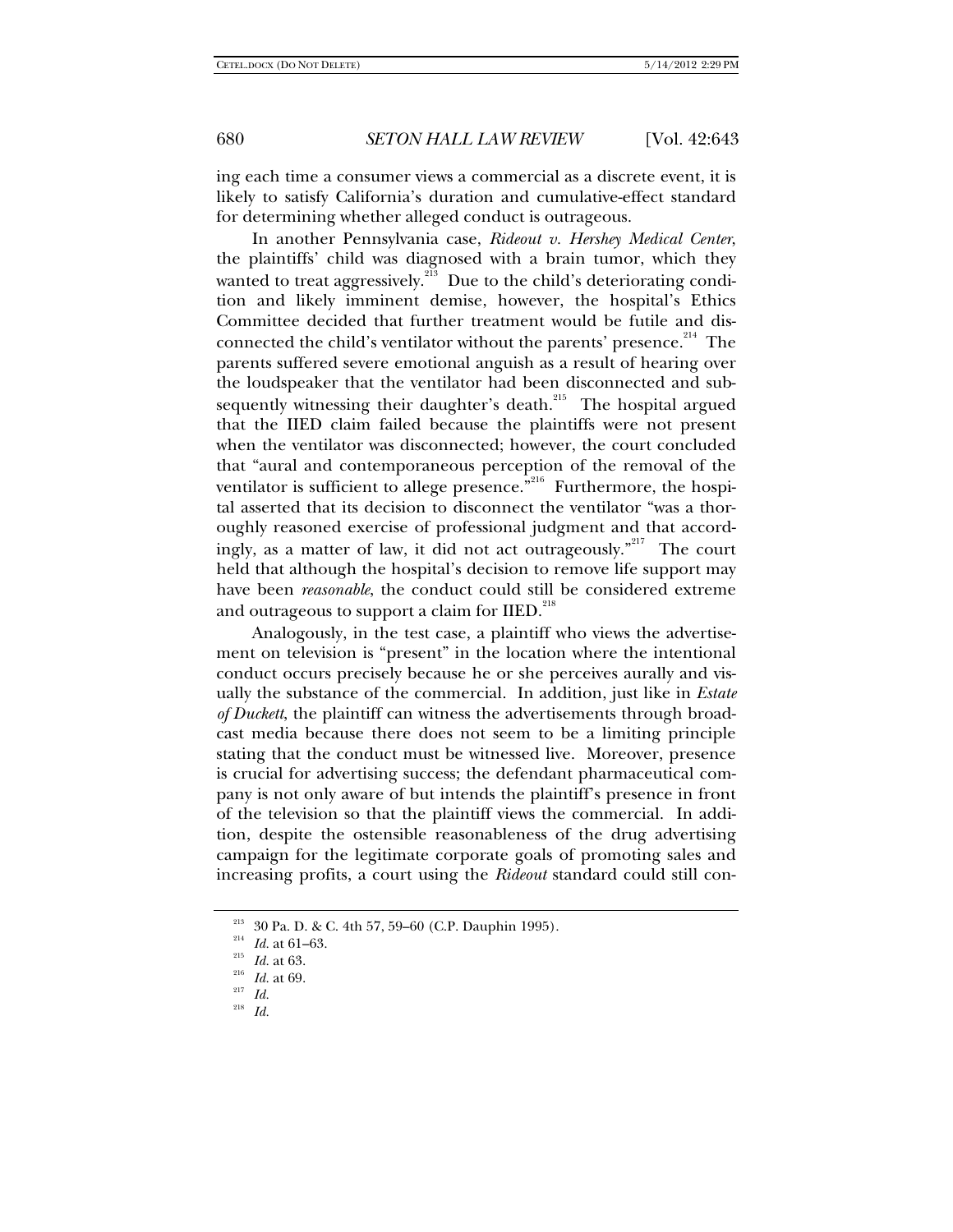clude that disease-branding and drug-mongering conduct is extreme and outrageous.

b. Disease-Branding and Drug-Mongering as "Outrageous Conduct"

In order to establish the first element, the plaintiff must allege that disease-branding and drug-mongering constitute outrageous conduct. The question is whether the medicalization of arguably ordinary behavior into symptoms characterizing a disease (i.e., diseasebranding) and the psychological manipulation of healthy people to think that they are sick and require pharmaceutical treatment (i.e., drug-mongering) are evidence of outrageous conduct. This section argues that drug-mongering, through DTC advertising campaigns, is probative of the outrageous conduct required to satisfy a prima facie case for IIED, despite the fact the advertisements otherwise comply with the FD&C Act and accompanying regulations.

Although there is some research on the relationship between DTC advertising and consumer perceptions of drugs,<sup>219</sup> consumer demand,<sup>220</sup> and physician prescribing patterns,<sup>221</sup> there is no research on the psychological effects of emotional distress associated with disease-branding and drug-mongering. Nevertheless, this does not mean that the theory is wrong or that the alleged conduct is not outrageous; it just requires plaintiffs to overcome the pleading burden by alleging sufficient facts that state a claim for relief that is plausible on its face.<sup>222</sup>

In addition, at least one scholar has evaluated successful IIED claims in the media context.<sup>223</sup> According to Professor Markin's article, the majority of successful claims resulted from outrageous "news-

<sup>219</sup> *See* Deborah F. Spake & Mathew Joseph, *Consumer Opinion and Effectiveness of Direct-to-Consumer Advertising*, 24 J. CONSUMER MKTG. 283, 283 (2007) ("Limited research has been done on the relationship between consumer perceptions of DTC advertising and its impact on consumer requests for pharmaceutical products."). 220 *See, e.g.*, Matthew F. Hollon, *Direct-to-Consumer Marketing of Prescription Drugs*:

*Creating Consumer Demand*, 281 JAMA 382 (1999) (discussing the effect of DTC adver-

<sup>&</sup>lt;sup>221</sup> See, e.g., W.M. Zachry et al., *Relationship Between Direct-to-Consumer Advertising and Physician Diagnosing and Prescribing*, 59 AM. J. HEALTH-SYS. PHARMACY 42 (2002) (discussing the relationship between DTC advertising and physician diagnoses and prescriptions associated with the advertised products).

<sup>222</sup> *See* Ashcroft v. Iqbal, 129 S. Ct. 1937, 1949 (2009) (explaining the "plausibility" standard under Federal Rule of Civil Procedure 8(a)(2)). 223 *See* Markin, *supra* note 176.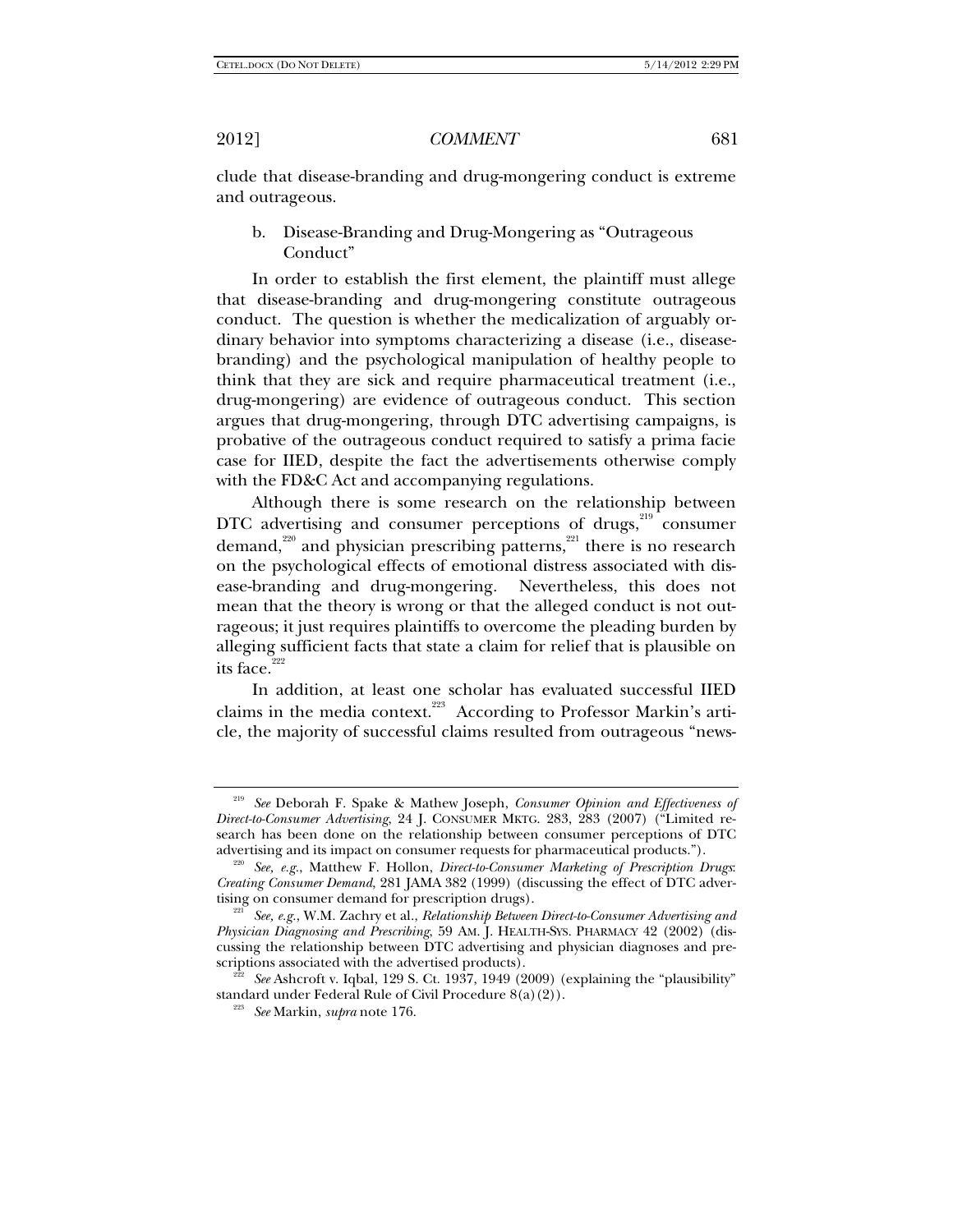gathering behavior."<sup>224</sup> Relevant to the test case, however, are "content" claims where the content of the media message is the outrageous conduct.<sup>225</sup> Although Professor Markin's article does not discuss any case of pharmaceutical advertising, this does not preclude a court from concluding that a disease-branding and drug-mongering allegation entails sufficiently extreme and outrageous conduct for an IIED claim.

Consider a plaintiff with hypochondria who is subjected to a disease-branding and drug-mongering advertising campaign.<sup>226</sup> Hypochondriacs believe that ordinary physical symptoms are signs of more serious diseases. $227$  It is a psychosomatic disorder, which means that the etiology of the disorder is psychological, but it manifests in physical symptoms. $228$  This "health anxiety," which affects up to twenty percent of the population, is a mental illness in which worrying about

 $^{224}$  *Id.* at 479 (discussing Barrett v. Outlet Broad., Inc., 22 F. Supp. 2d 726 (S.D. Ohio 1997) (holding that a reasonable jury could conclude that defendantjournalist's invasion of the plaintiff's home and the broadcasting of images of her mother's dead body was extreme and outrageous conduct)); *see also id.* at 481 (discussing KOVR-TV v. Superior Court, 37 Cal. Rptr. 2d 431, 435 (Cal. Ct. App. 1995) ("[A] jury could find that a television reporter who attempts deliberately to manipulate the emotions of young children [by recording an interview with the children about their neighbors' murder-suicide] . . . has engaged in conduct 'so outrageous in character, and so extreme in degree, as to go beyond all possible bounds of decency .<br>
..."")).<br>
<sup>225</sup> Id at 484 (discussing Murray y, Scholosser, 574, A 9d 1339, 1340 (Conn. Super

Id. at 484 (discussing Murray v. Scholosser, 574 A.2d 1339, 1340 (Conn. Super. Ct. 1990) (denying defendant's motion to strike plaintiff's complaint of IIED when radio host "stated, in reference to the photograph of the named plaintiff, that she was 'too ugly to even rate,' in light of her physical attractiveness and sexual desirability, and that she had won the 'dog of the week' prize consisting of a case of Ken-L-Ration and a dog collar"); *see also id.* at 485 (discussing Armstrong v. H&C Commc'ns, Inc., 575 So. 2d 280, 282 (Fla. Dist. Ct. App. 1991) (holding that an evening news broadcast airing gruesome close-up footage of a murdered child's skull constitutes outrageous conduct)).<br><sup>226</sup> Although a hypochondriac may not represent a "reasonable" person, if the de-

fendant-drug company knew of plaintiff's particular susceptibility to hypochondria, the company could still be liable. *See supra* text accompanying note 193. Although it might be a dispositive defense to prove that the defendant lacked knowledge of a particular plaintiff's hypochondria, the availability of the defense does not alter the viability of the prima facie case at the pleading stage. Thus, although the case may be resolved in defendant's favor at the summary judgment stage, the complaint could initially survive a motion to dismiss for failure to state a claim. *See supra* text

<sup>&</sup>lt;sup>227</sup> Hypochondria, MEDLINEPLUS, http://www.nlm.nih.gov/medlineplus/ency/ article/001236.htm (last updated Jan. 26, 2012); *see also* DSM-IV-TR, 2000, *supra* note 3, at 504–07. 228 *Hypochondria—Definition*, MAYO CLINIC, http://www.mayoclinic.com/

health/hypochondria/DS00841(last updated Nov. 23, 2010).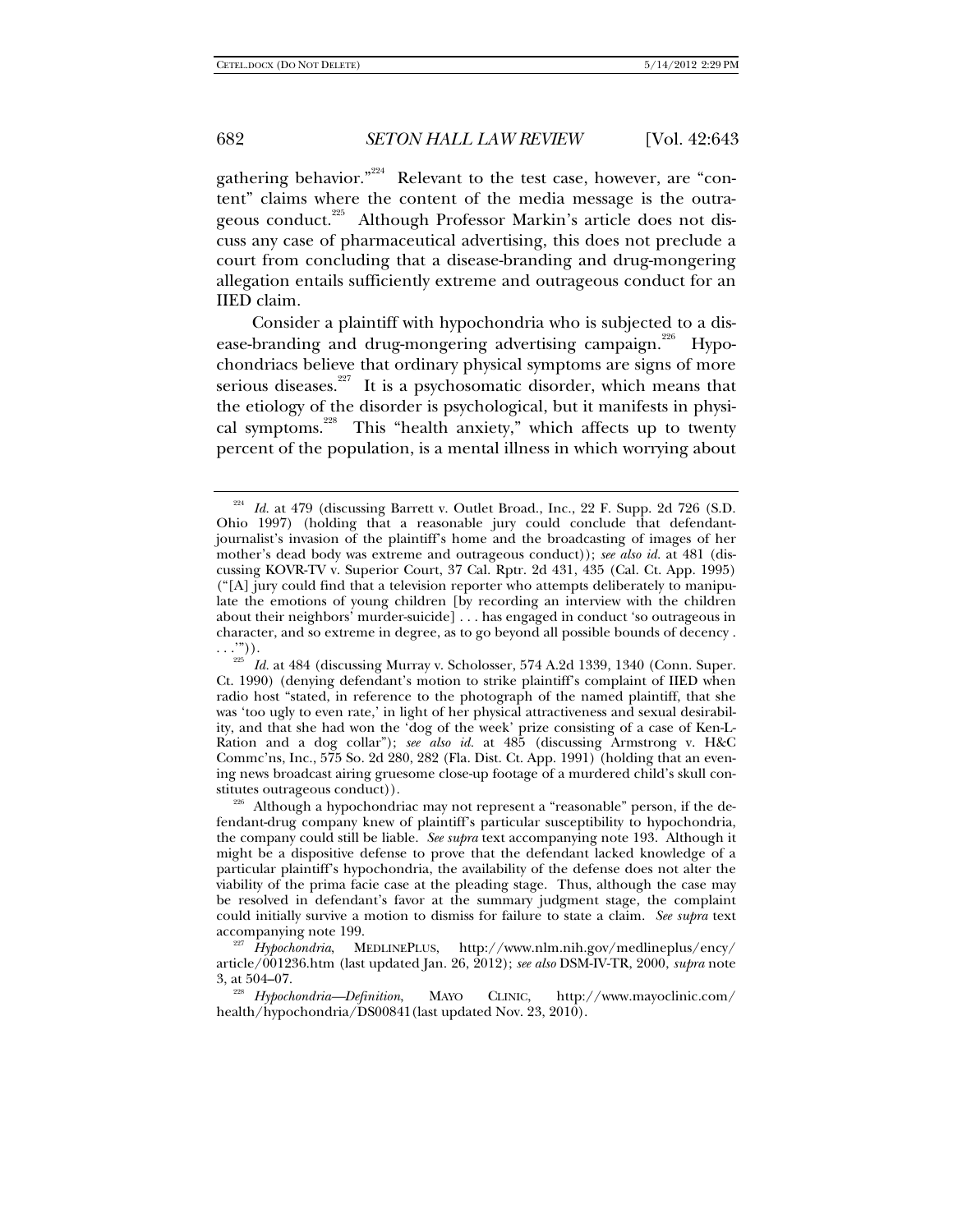potentially getting sick, or confusing minor symptoms for an undiagnosed condition, can result in actual physical sickness.<sup>229</sup> The primary symptom of hypochondria is "intense fear or anxiety about having a serious disease or health condition,<sup>"230</sup> and this fear can result from "[t]hinking [that one] ha[s] a disease after reading or hearing about it."<sup>231</sup> Although such people may realize that they are exaggerating their symptoms, it is difficult for them to cope, so they seek doctors and treatment. Accordingly, pharmaceutical companies take advantage of consumers' propensity for hypochondria by vigorously engaging in disease-branding and drug-mongering and by preying on their health anxieties.

The symptoms of hypochondria are exacerbated by the media,<sup>232</sup> so an analogy can be drawn to pharmaceutical company's "diseaseawareness" ads, which implant the idea that potentially minor symptoms represent a major health concern. Disease-awareness or helpseeking ads are a form of disease-branding that "involves using public awareness campaigns in the media to encourage people to seek new treatments. $n^{233}$  Accordingly, there is a thin line between promoting knowledge of diseases and the drug-mongering that is associated with branding diseases.<sup>234</sup> As such, disease-branding "is the most insidious of the various forms that medical advertising  $\ldots$  can take."<sup>235</sup>

Moreover, the symptoms that ordinarily accompany experiencing stress (e.g., fast heart beat, headache, and gastrointestinal problems)<sup>236</sup> are readily confused with symptoms of very serious diseases

<sup>229</sup> *See, e.g.*, *Today Show: Tips to Overcome Your Medical Fears*, BING VIDEOS (Oct. 10, 2010), http://www.bing.com/videos/watch/video/tips-to-overcome-your-medicalfears/6lrdd5r [hereinafter *Today Show*]. 230 *Hypochondria—Symptoms*, MAYO CLINIC (Nov. 23, 2010), http://www.mayoclinic.

com/health/hypochondria/DS00841/DSECTION=symptoms [hereinafter *Hypochondria—Symptoms*].<br><sup>231</sup> *Id.*<br><sup>232</sup> *Secid (*"It's be

*See id.* ("It's become easier to search out health information on the Internet in recent years. Having easy access to information about every possible thing that could be wrong can fuel your anxiety."); *see also Today Show*, *supra* note 229 ("[Hypochondria is] certainly prevalent and of course it gets worse depending on the news. . . , [for example,] the skin cancer warnings in the summer and the breast cancer warn-

ings all the time.") 233 Shankar & Subish, *supra* note 105, at 275–76. 234 *Id.* at 277. 235 Wolinsky, *supra* note 6, at 612. 236 *Stress and Anxiety*, TIMES HEALTH GUIDE, http://health.nytimes.com/ health/guides/symptoms/stress-and-anxiety/overview.html#Considerations (last updated June 16, 2011).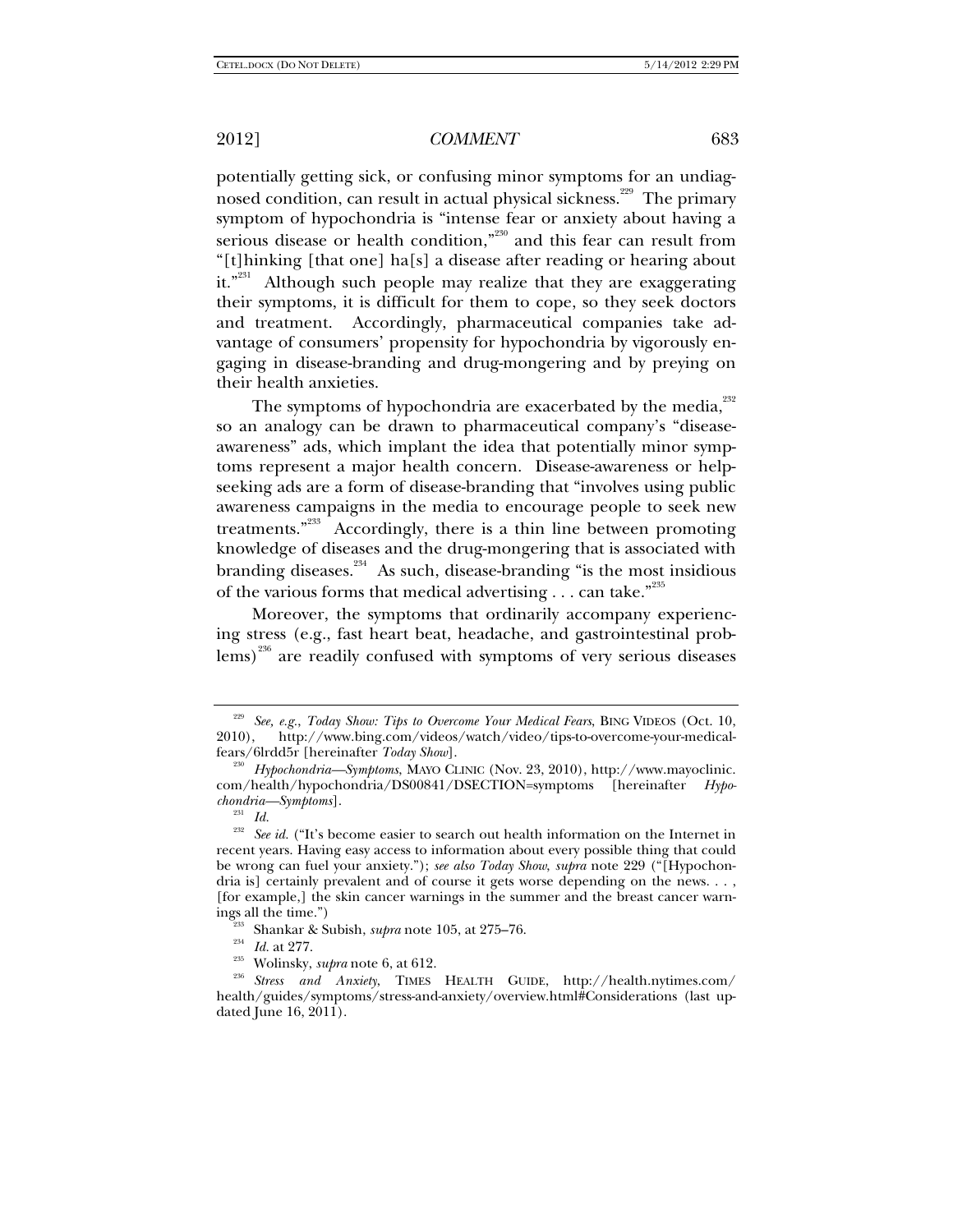such as heart disease, brain tumor, and stomach cancer.<sup>237</sup> Accordingly, the advertising campaigns that rely on fear mongering to brand diseases—commercials that are extremely stress-inducing—can worsen a consumer's ordinary stress levels into a full-blown episode of hypochondria. The purpose of inducing episodes of hypochondria is to motivate the consumer-patient to self-diagnose and seek the prescription drug to treat the advertised disease. Thus, a crucial component of disease-branding seems to be the utilization of stress to exacerbate hypochondria.Because DTC advertising exacerbates hypochondria, plaintiffs could plausibly allege that drug companies capitalize on their particular susceptibility through these promotional strategies.

The outrageous act does not only encompass the exploitation of hypochondriacs; in some cases, the advertisements can be so extreme that an objectively reasonable person (that is, somebody without hypochondria) could be convinced that he or she suffers from the advertised disease. For example, a reasonable man who experiences rare or occasional sexual problems could be persuaded that he suffers from the disease of erectile dysfunction (ED) and requires pharmacotherapy. Indeed, Pfizer's DTC advertising campaign for the ED drug Viagra was an attempt to "ensure that the drug was seen as legitimate therapy for *almost any man.*"<sup>238</sup> Because Viagra was never marketed as a niche drug but rather as a treatment for any man with subjective perceptions of sexual insecurities, "[t]he perceived prevalence of ED needed to be expanded"<sup>239</sup> in order to broaden the market.<sup>240</sup> In this regard, the Viagra website explains that "ED is more common than you think. More than half of men over 40 have *some degree* of  $ED.$ <sup>"241</sup>

This ambiguous statistic focuses on different degrees of ED some of which could be considered within the normal range—and expands the definition by medicalizing slight deviations of normal

<sup>&</sup>lt;sup>237</sup> See Today Show, *supra* note 229 ("It's not that [those with health anxiety] don't have physical symptoms, it's that they misinterpret things. Like if their heart skips a beat it must be heart disease or a routine headache equals brain tumor.").

<sup>238</sup> Joel Lexchin, *Bigger and Better: How Pfizer Redefined Erectile Dysfunction*, 3 PLOS MED. 429, 429 (2006), *available at* http://www.plosmedicine.org/ article/info%3Adoi%2F10.1371%2Fjournal.pmed.0030132 (emphasis added). 239 *Id.* 

<sup>240</sup> *See, e.g.*, Elizabeth Lambdin, Note, *A New Disease Born Every Minute: The Marketing of Pathology and the Exploitation of Gender-Based Insecurities and Sexuality to Sell Drugs*,

<sup>&</sup>lt;sup>241</sup> Common Questions—*How Can I Tell if It's Erectile Dysfunction (ED)?*, VIAGRA (Aug. 20, 2010), http://www.viagra.com/questions.aspx#/SD\_FCP.1.1/2/ (emphasis added).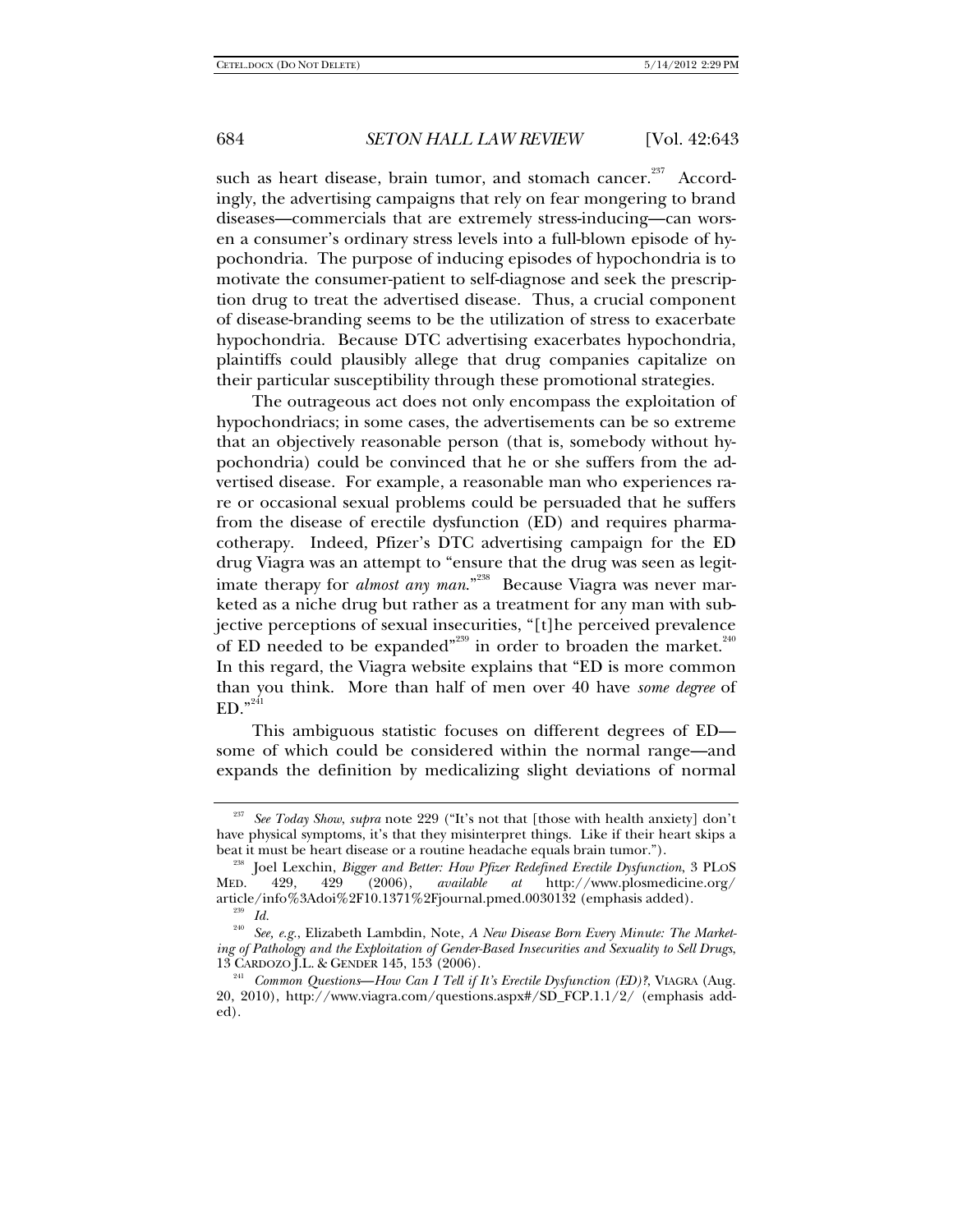functioning into a "disease."<sup>242</sup> Pfizer's disease-branding and drugmongering campaign medicalized "rare or transitory failures to achieve or maintain erections"243 into degrees of ED that could be treated with a prescription for Viagra. Thus, a reasonable man with a relatively normal sex life could be convinced, through this DTC broadcasting campaign, that he has a medical condition requiring pharmaceutical treatment simply because, for example, his penis was "hard enough for penetration but not completely hard."<sup>244</sup> The pervasiveness of Viagra's promotional campaign coupled with the subjectivity of ED symptoms and diagnosis<sup> $245$ </sup> increase the efficacy of—and intensify the problems associated with—disease-branding and drugmongering, even for reasonable, non-hypochondriacs.

c. DTC Advertisements: Examples and Analysis

DTC broadcast advertisements follow a distinct, almost boilerplate form, in which a list of vague and common symptoms are described and linked to a disease (the disease-branding part of the advertisement), followed by a discussion of a prescription drug that will treat this disease and a recommendation to talk to one's doctor to obtain this drug (the drug-mongering part of the ad). There is a plethora of DTC commercials that utilize this form.

Consider, for example, the Requip commercial for Restless Leg Syndome (RLS), which exemplifies this formulaic advertising strate $gy<sup>246</sup>$  It opens with a downward angle shot of a woman; with eerie music sounding in the background, she looks up into the camera and says: "[I]t was so frustrating, like a mystery I couldn't solve."<sup>247</sup> After listing symptoms of "strange sensations" and linking these symptoms

<sup>&</sup>lt;sup>242</sup> Even the Viagra website recognizes that transient episodes of abnormal functioning constitute ED. *Erectile Dysfunction Symptoms*, VIAGRA (Aug. 20, 2010), http://www.viagra.com/about-erectile-dysfunction/erectile-dysfunction-

symptoms.aspx ("[E]rectile dysfunction symptoms can happen just once in a while.").<br><sup>243</sup> Lexchin, *supra* note 238, at 430.<br><sup>244</sup> *The Erection Hardness Score*, VIAGRA (Aug. 20, 2010),

http://www.viagra.com/about-erectile-dysfunction/erectile-dysfunctionsymptoms/erection-hardness-score.aspx ("If you're concerned about your hardness

score, ask your doctor if VIAGRA can help."). 245 *The "ED Test" is Usually Just a Talk*, VIAGRA (Aug. 20, 2010),

http://www.viagra.com/about-erectile-dysfunction/ed-test.aspx (stating that the "ED Test" is usually just a conversation with your physician about your symptoms). 246 *Requip*, YOUTUBE (Jan. 5, 2007), http://www.youtube.com/

watch?v=PL3G1MngqK4. 247 *Id.*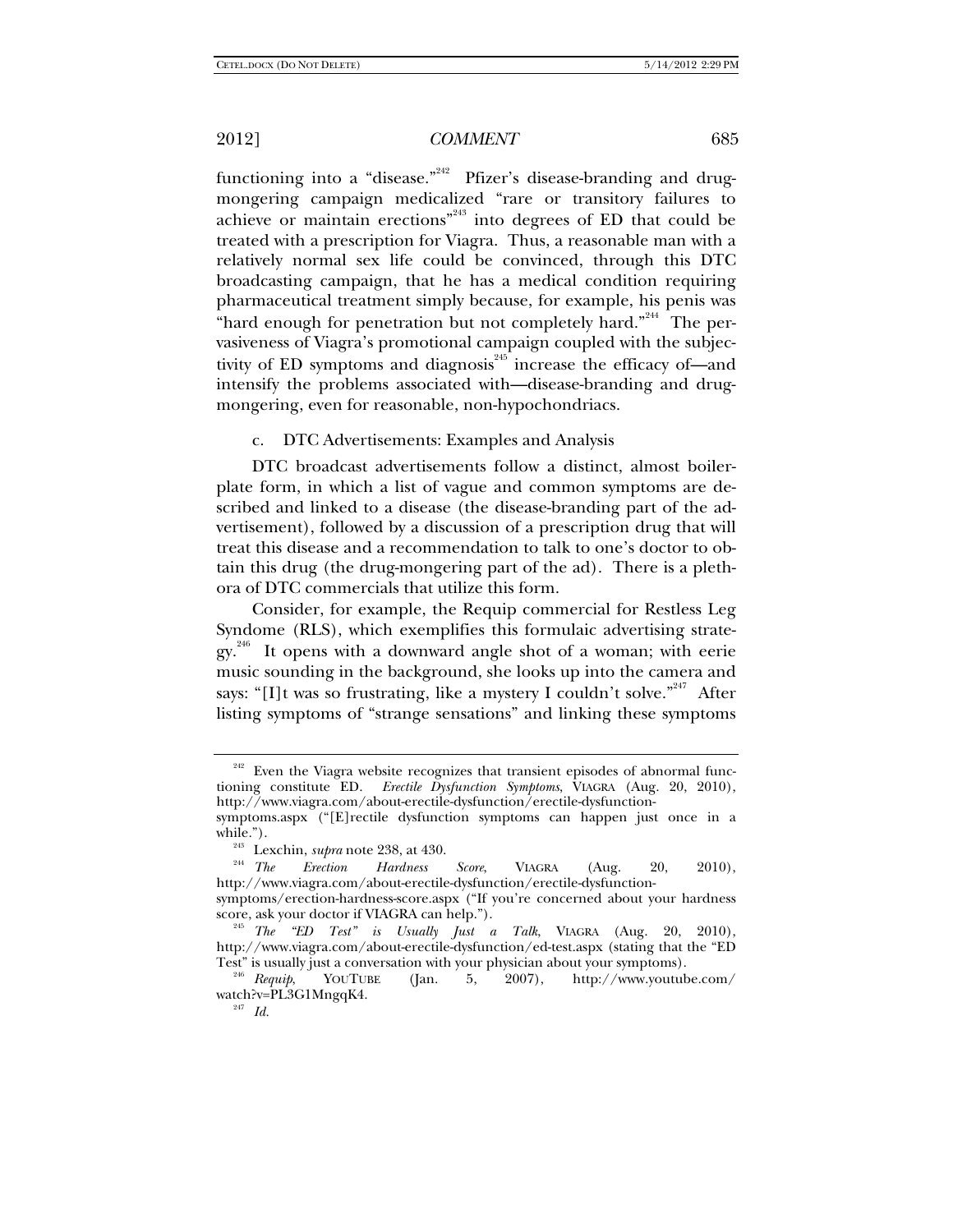to the disease name, the commercial transitions aurally—the eerie music changes into an ethereal, delicate, and comforting sound as a doctor discusses a treatment option in the form of a prescription pharmaceutical.

The Zelnorm commercial<sup>248</sup> for Irritable Bowel Syndrome (IBS) is also illustrative of the fear-inducement that stems from drug advertising. The voiceover begins by asking, "[A]re you one of the *millions* who feel twisted and bloated?"<sup>249</sup> Immediately, the commercial destigmatizes and legitimizes the soon-to-be-mentioned disease and then begins to latch onto consumer health anxiety by exposing the mystery of the disease: "[I]s your body telling you something is wrong, but you're not sure why?"<sup>250</sup> The commercial then lists symptoms, "abdominal pain or discomfort, bloating and constipation," and suggests that you "see your doctor" because "[y]ou may have a medical condition called IBS with constipation."<sup>251</sup> Many people occasionally suffer from IBS symptoms.<sup>252</sup> Thus, not only does this commercial brand the disease through a litany of common symptoms, but most importantly, it references a prescription drug that treats the disease in order to legitimize both the disease and the drug treatment by the full weight of an FDA approval.

Similarly, the Toviaz commercial for overactive bladder (OAB) begins with a voiceover: "Erin wants to get up and go without always *worrying* about where to go."<sup>253</sup> The emphasis on "worrying" appears to link the disease symptoms to the stress and anxiety associated with hypochondria. One could argue that this is an attempt to exploit potential consumers' psychological predisposition to hypochondria in order to convince them that they have a disease and then inform them of the drug that will treat it. Pharmaceutical companies can al-

<sup>248</sup> *Zelnorm TV Ad (2003)*, *supra* note 88. Although Zelnorm was withdrawn from the market and Amitiza is currently the only FDA-approved drug to treat IBS, Andrew Pollack, *Drug for Irritable Bowel Achieves Goals in Trial*, N.Y. TIMES, Sept. 14, 2010, at B6, the Zelnorm commercial still represents a typical example of the diseasebranding of IBS. *Cf*. *Amitiza Multiple Plus Onstar*, YOUTUBE (Apr. 12, 2009), http://www.youtube.com/watch?v=LsPPwxXVs8w.

<sup>249</sup> *Zelnorm TV Ad (2003)*, *supra* note 88. 250 *Id.*

 $\frac{251}{252}$  *Id.* 

<sup>252</sup> P.D. Higgins & J.F. Johanson, *Epidemiology of Constipation in North America: A Systematic Review*, 99 AM. J. GASTROENTEROLOGY 750 (2004) ("Constipation is very common, as approximately 63 million people in North America meet the Rome II criteria for constipation."); *see also infra* note 306 and accompanying text (explaining how FMS and IBS may be related). 253 *CR AdWatch: Toviaz*, *supra* note 90.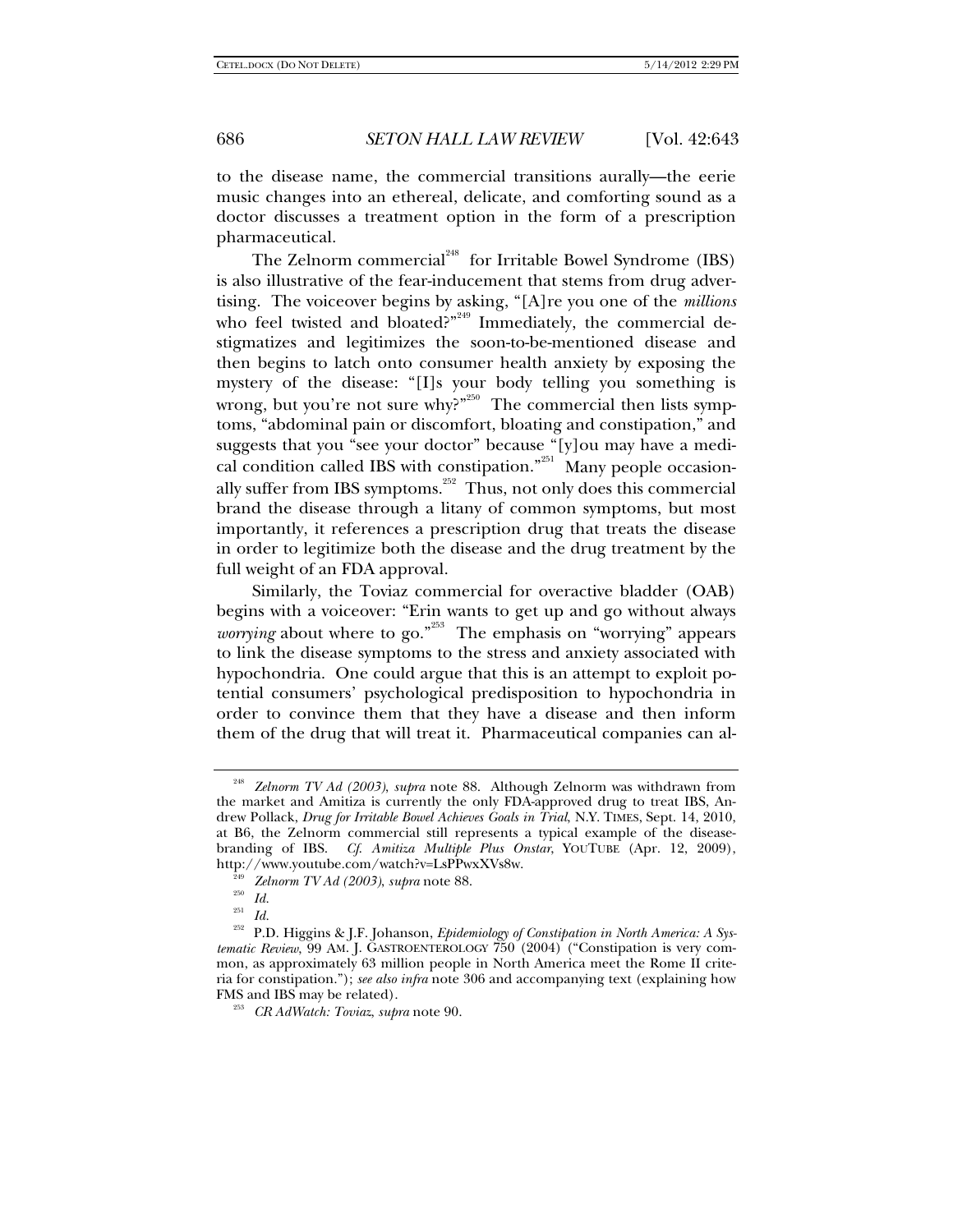so take advantage of ordinary people's health anxiety because reasonable consumers (who are not hypochondriacs) who watch these commercials and identify with the actors' experience of vague, common, and ordinary symptoms may logically conclude that they also have the advertised disease. The commercial continues, "[I]f you have overactive bladder *symptoms*, today is the day to talk to your doctor and ask about prescription Toviaz.<sup>"254</sup> By strengthening the disease-drug connection, this marketing campaign generated a new market niche of patient-consumers.<sup>255</sup> Upon visiting the website, one learns that the primary symptom of OAB, "urgency," is a medical condition, rather than a normal bodily function. To reinforce this notion, the website purposely emphasizes that "[o]veractive bladder (OAB) is a *real medical condition* [that is] more common than you may think,<sup> $n^{256}$ </sup> in order to convince the skeptical consumer that the urgent need to urinate is a treatable medical condition.

In addition, the website explains that

[o]ver 33 million men and women in the United States have OAB. That's 1 in 6 adults. So if you think you may have OAB, you're not alone. OAB is not necessarily a normal part of aging. Prevalence increases as you get older. But the truth is that OAB can affect anyone at any age.<sup>2</sup>

Herein lies the psychological manipulation underlying diseasebranding and drug-mongering: the commercial provides a vague explanation of the symptoms (because everybody sometimes has strong urges to urinate), and immediately links it to a disease (thus legitimizing and medicalizing the symptoms). Then its accompanying website reinforces the vague symptoms and suggests that the disease is underdiagnosed and can affect anyone at any age. Thus, if you merely think you have OAB, then it is entirely likely that you do because one in six adults have it, and if you think you experience these symptoms,

<sup>254</sup> *Id.*

<sup>255</sup> *See* Anne Landman, *Branding Diseases to Sell Cures*, PR WATCH BLOG (Oct. 12, 2010, 12:44 PM), http://www.prwatch.org/node/9529 ("By making people think they have a new condition called 'overactive bladder,' the company created a market of 21 million potential patients."); John Mack, *Overactive Bladder: "Pharmacia Instrumental in Creating New Disease" Says Former VP*, PHARMA MKTG. BLOG (Apr. 5, 2009, 8:49 AM),<br>AM), http://pharmamkting.blogspot.com/2009/04/overactive-bladderhttp://pharmamkting.blogspot.com/2009/04/overactive-bladder-

pharmacia.html. 256 *What Is Overactive Bladder (OAB)?*, TOVIAZ, http://www.toviaz.com/overactivebladder.aspx (last updated Nov. 10, 2011). 257 *How Common Is OAB?*, TOVIAZ, http://www.toviaz.com/how-common-is-

overactive-bladder.aspx (last updated Nov. 10, 2011).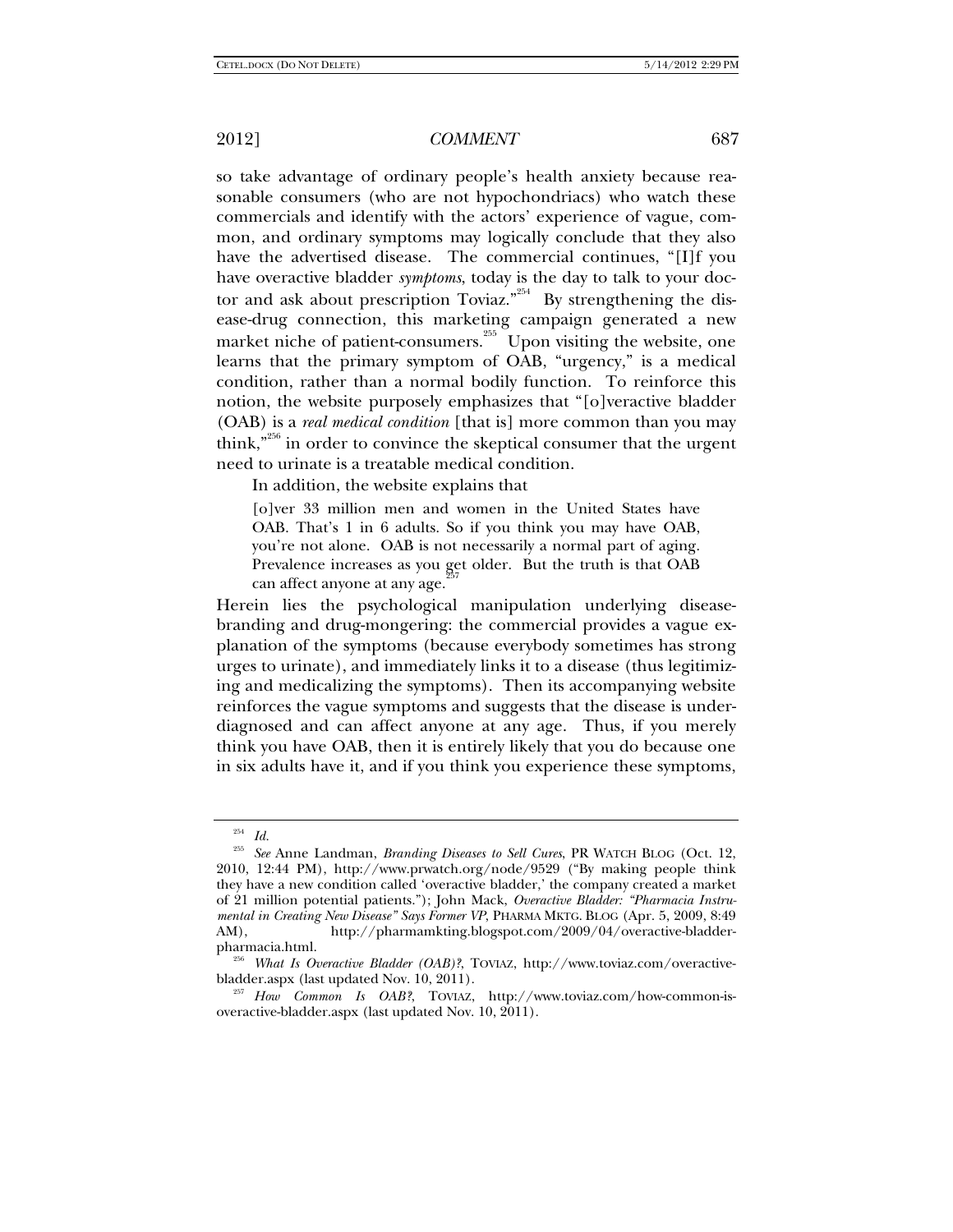you should immediately consult your physician for pharmaceutical treatment.

The Latisse commercials provide another example of diseasebranding and drug-mongering. The advertisement begins like a typical cosmetic commercial for a new mascara product; however, the ad quickly medicalizes "inadequate or not enough lashes" into "hypotrichosis" using a combination of loud, upbeat music and stunning close-ups of eyeshadowed eyes with full lashes.<sup>258</sup> Then, Brooke Shields enters the screen asking how it is possible to grow lashes; she proclaims, "I'm using Latisse, the first and only FDA-approved prescription treatment."<sup>259</sup> The advertisement ends with Shields saying, "Ask your doctor if Latisse is right for you,"260 but then *suggests* to "find a doctor at Latisse.com today.<sup>781</sup> One might question why one's regular primary-care physician would not diagnose eyelash hypotrichosis or prescribe Latisse. It seems clear that this statement is an example of drug-mongering: instead of discussing the condition or drug with one's primary care physician, the advertisement suggests that the drug's website will allow one to easily find a doctor, presumably affiliated with the drug sponsor, who is more likely to prescribe the  $\frac{1}{262}$ 

Searching the website for the "Find a Doctor" link reveals the following statement: "While any doctor can prescribe LATISSE®, some may be more familiar with it than others. When making an appointment, be sure to say that you want to find out more about LATISSE $\mathbb{R}^{263}$  Clearly, the advertising campaign (including the commercial and the website) is branding the disease, promoting not just awareness of the condition but the existence and availability of doctors who will essentially push the drug. The question is whether it is outrageous conduct to convince the viewer that the viewer has inadequate eyelashes (especially in relation to the eyelash models' exquisitely long and lush lashes) and is in need of pharmaceutical treatment. In another version, the commercial ends with Claire Danes proclaiming that Latisse is "from Allergan, a company with six-

<sup>258</sup> *Latisse Brooke Shields Commercial*, *supra* note 92. 259 *Id.*

 $\frac{260}{261}$  *Id.* 

 $\frac{261}{262}$  *Id.* 

<sup>262</sup> *Id.*

<sup>263</sup> *Find a Doctor*, LATISSE, http://www.latisse.com/FindaDoctor.aspx?state=18 (last visited Feb. 4, 2012).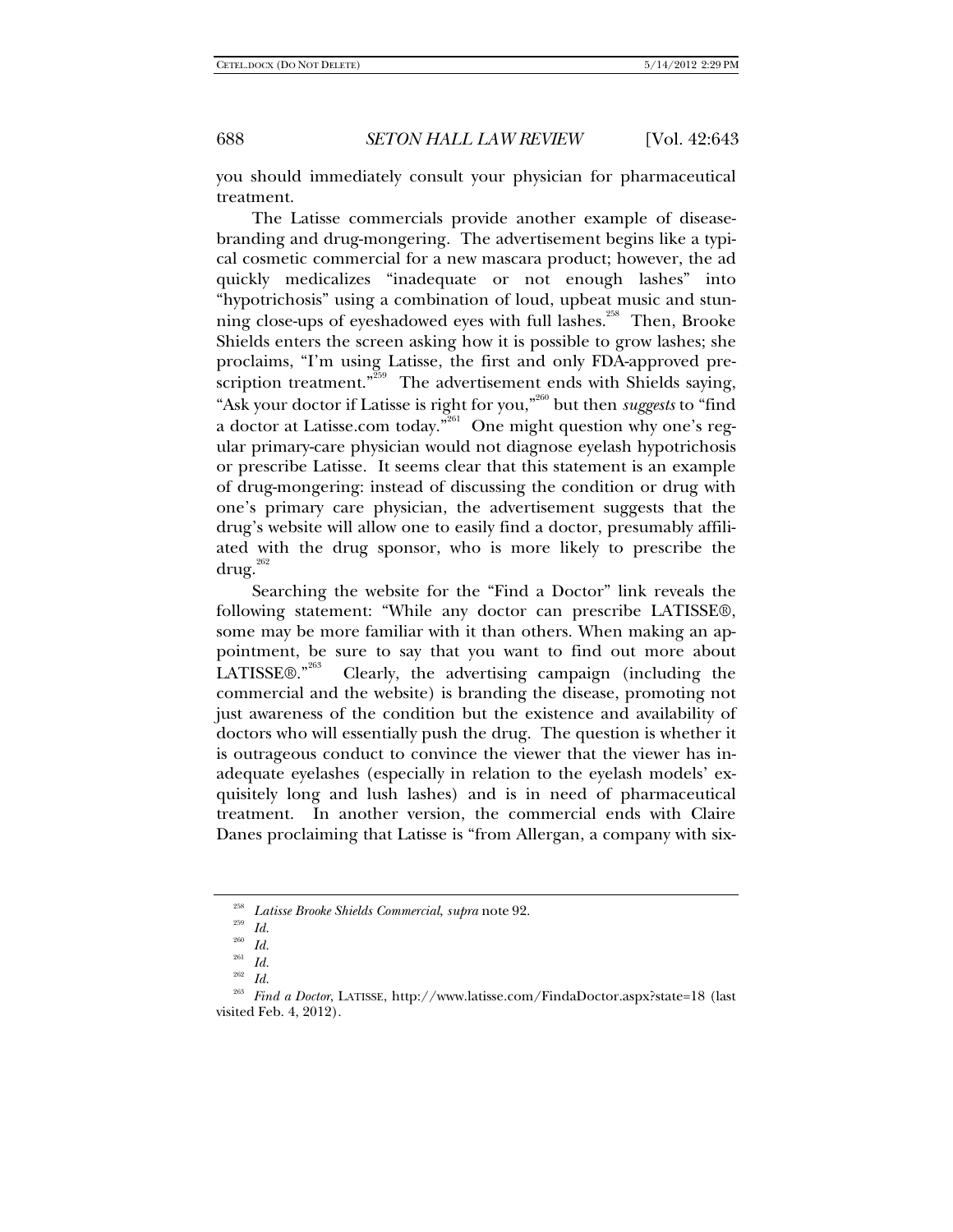ty years of eye-care expertise."<sup>264</sup> This clearly intends to add legitimacy to the product because the company's history of eye-care experience should quell any doubts a consumer might have about the company's ability to manufacture this product.

Critics' analysis of these commercials is fundamentally flawed. The Consumer Report AdWatch analyzes the fine-print of the commercial and explains that Latisse is "[f]or inadequate or not enough lashes, also known as hypotrichosis."<sup>265</sup> The report states, "[I]n order to get FDA approval, a drug must be used to diagnose, prevent, treat, or cure a disease."266 As discussed above, one of the definitions of "drug" in the FD&C Act is an article "intended to affect the structure or any function of the body of man."<sup>267</sup> Thus, whether hypotrichosis is a disease is irrelevant;<sup>268</sup> as long as Latisse is intended to affect the structure of the eyelash, it is a drug and can be FDA-approved if it is safe and effective for this intended use. Nevertheless, this diseasebranding strategy utilizes the hypotrichosis terminology in order to medicalize what could be considered a normal condition. Due to the fact that the diagnosis is subjective (the meaning of "not enough eyelashes" is unclear), patients are more comfortable discussing their feelings of inadequacy with their doctors because it seems more real when it is a medical condition with an FDA-approved prescription treatment.

Finally, a fibromyalgia public service announcement, ostensibly sponsored by the National Fibromyalgia Association (but cosponsored by Pfizer, the maker of a fibromyalgia drug), demonstrates the full extent of a disease-branding and drug-mongering campaign. Although it appears to be a help-seeking ad,<sup>269</sup> the public service announcement directs the consumer to a website sponsored by Pfizer,

<sup>&</sup>lt;sup>264</sup> Latisse—"When Your Lashes Grow, Your Lashes Show" (feat. Claire Danes), YOUTUBE (July 7, 2010), http://www.youtube.com/watch?v=ZZ1\_CQD1jS8.

<sup>&</sup>lt;sup>265</sup> CR AdWatch: Latisse, CONSUMER REPS., http://bcove.me/3cn3q2sx (last visited Feb. 4, 2011).<br>
<sup>266</sup> *Id.*<br>
<sup>267</sup> 21 U.S.C. § 321(g)(1)(C)(2006).

<sup>&</sup>lt;sup>268</sup> Regardless, according to the International Classification of Diseases (ICD-9-CM) diagnosis 374.55, eyelash hypotrichosis is the "condition of having inadequate or not enough eyelashes." AM. OPTOMETRIC ASS'N CLINICAL CARE GRP., BULLETIN NO. 4, 1 (2009), *available at* http://www.aoa.org/documents/Latisse-Bulletin-March-18-

For a discussion of the types of DTC advertisements, see *supra* notes 96–98 and accompanying text.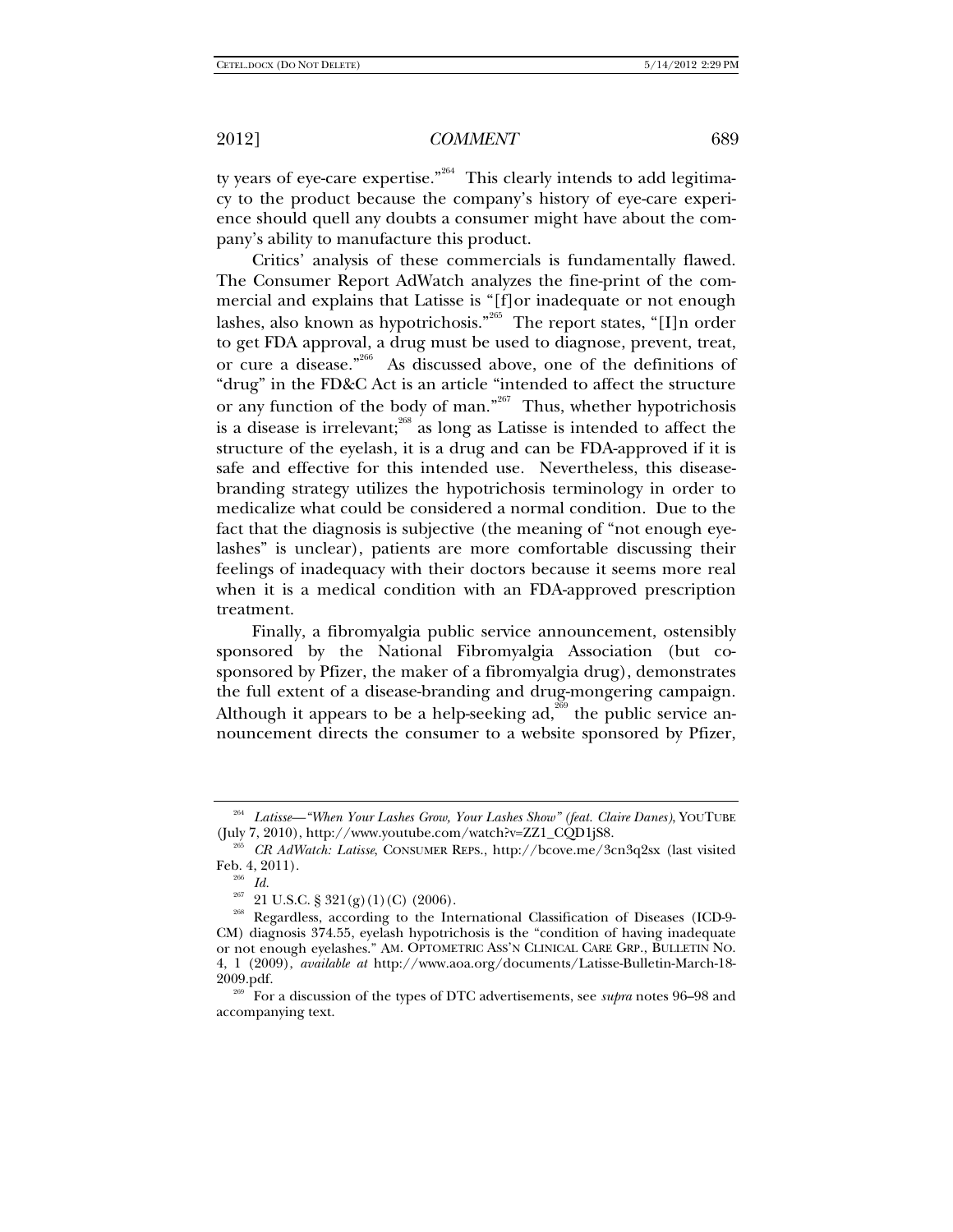which contains a link to Pfizer's Lyrica website.<sup>270</sup> Thus, this helpseeking ad seems to be a disguised product-claim ad and seems inextricably linked to a DTC drug advertisement, that is, the Lyrica website.<sup>271</sup> This example is evidence of the scope of Pfizer's diseasebranding and drug-mongering campaign for fibroymyalgia and Lyrica.

The public service announcement begins with a quick cut to patients in visible distress, with tears streaming down their faces, lamenting the intense and inexplicable pain they experience.<sup> $272$ </sup> The voiceover begins, "[I]magine feeling this kind of pain and nobody knows what it is or believes you even have it."<sup>273</sup> It continues, "This is fibromyalgia, very real widespread pain and tenderness that affects millions. . . . There is hope, there is help. If you're suffering, talk to your doctor and visit fibrohope.org."<sup>274</sup> After quickly browsing the website, $275$  one can find a link to "Explore a Fibromyalgia Prescription" Treatment Option," which takes the consumer to "a product-branded Web site from Pfizer" referring to Lyrica. Thus, while the commercial and the website are seemingly designed to raise disease awareness, they are inextricably linked to the prescription drug.<sup>276</sup>

*Basics of Drug Ads*, *supra* note 96.

<sup>273</sup> Id.; *see also* Berenson, *supra* note 127.

*Id.*

<sup>274</sup> *Facing Fibromyalgia, Finding Hope, supra* note 117.<br><sup>275</sup> Although the link for www.fibrohope.org at the end of the commercial no longer exists, the first link on a Google search of "fibromyalgia and Pfizer" reveals www.fibrocenter.com, which leads to a similar website. *See* FIBROCENTER, http://www.fibrocenter.com (last visited Feb. 4, 2012). 276 It is possible that this promotion is misbranded. *See* U.S. FOOD AND DRUG

ADMIN., *supra* note 156, at 6 ("If a disease awareness or help-seeking piece and a re-

<sup>270</sup> *Facing Fibromyalgia, Finding Hope*, *supra* note 117. Lyrica is the first FDAapproved drug to treat FMS. FDA News Release, FDA Approves First Drug for Treat-<br>ing Fibromyalgia (June 21, 2007), http://www.fda.gov/ ing Fibromyalgia (June 21, 2007), http://www.fda.gov/ NewsEvents/Newsroom/PressAnnouncements/2007/ucm108936.htm. 271 It should be noted that

<sup>[</sup>w]hen done properly, help-seeking ads are not considered to be drug ads. Therefore, [FDA] do[es] not regulate true help-seeking ads, but the FTC does regulate them. If an ad recommends or suggests the use of a specific drug, however, it is considered a product claim ad that must comply with FDA rules.

Fibromyalgia is a real disease. Or so says Pfizer in a new television advertising campaign for Lyrica, the first medicine approved to treat the pain condition, whose very existence is questioned by some doctors*. . . .*  Many of its sufferers are afflicted by other similarly nebulous conditions, like irritable bowel syndrome.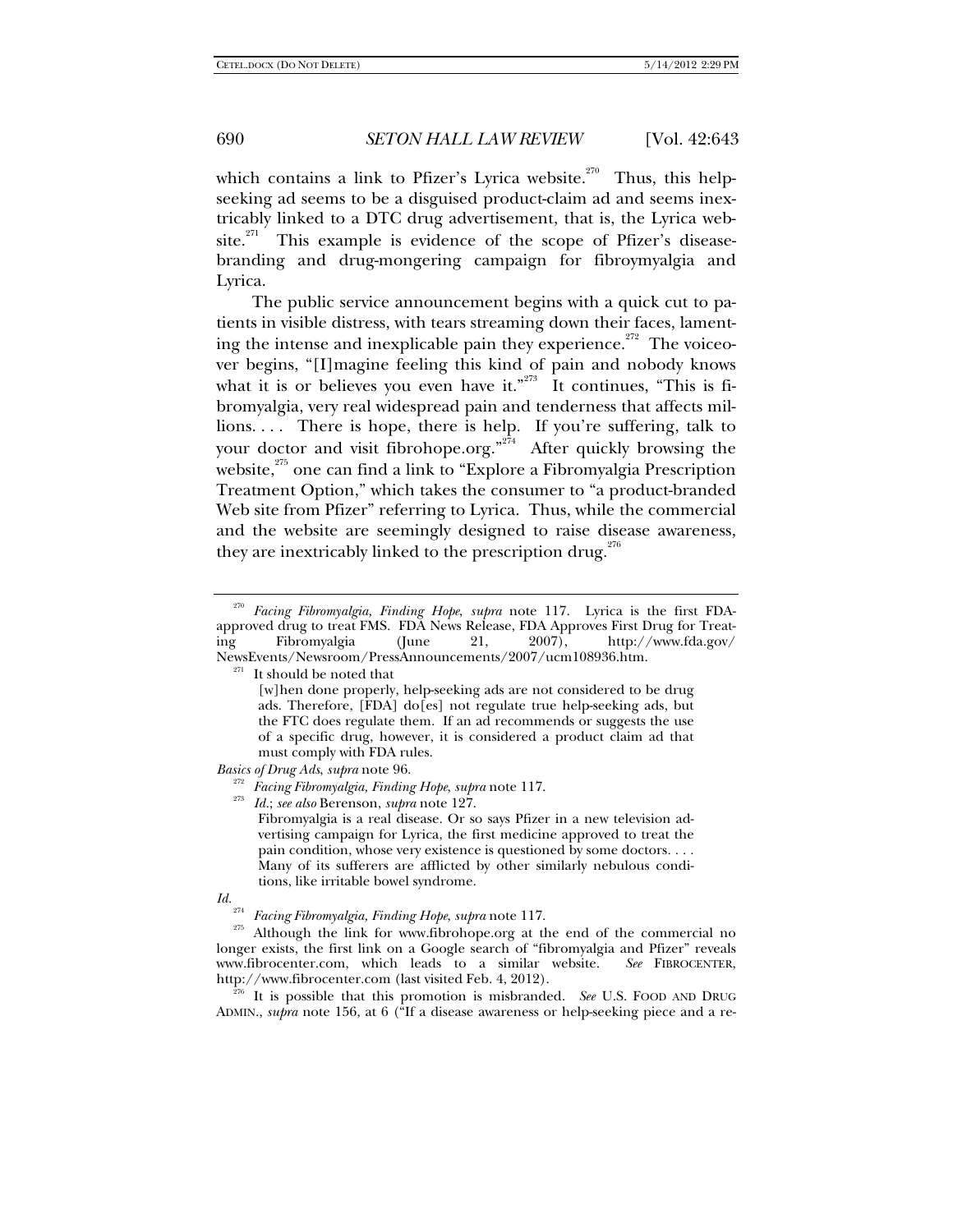As demonstrated by these examples, disease-branding and drugmongering in the form of DTC advertising intend to make consumers believe that they suffer from serious medical conditions. Consequently, there seems to be sufficient evidence to conclude that DTC advertising campaigns could constitute outrageous conduct.

2. Negligent Infliction of Emotional Distress(NIED)

If the iatrogenic effects from taking the medication are considered, $277$  then a plaintiff may have a successful argument for the physical impact or injury necessary to establish a prima facie case of NIED.<sup>278</sup> There is no recovery in tort for NIED unless the plaintiff falls within a recovery-permitting category; the relevant category for the test case is emotional harm that accompanies a physical impact or injury.<sup>279</sup> Thus, the law permits a plaintiff to recover for emotional distress when the plaintiff sustains a physical injury that results from a defendant's negligence.<sup>280</sup>

In *Metro-North Commuter Railroad Co. v. Buckley*, the plaintiff argued that he suffered severe emotional distress from fear of developing cancer after he was negligently exposed to excessive amounts of asbestos.<sup>281</sup> The physical contact with asbestos did not amount to physical impact sufficient for an NIED claim because the plaintiff was

Jutel, *supra* note 43, at 286.

minder advertisement are presented in a manner that causes their messages to be linked together by the audience, the failure of the combined communication to include the risk [information] . . . would cause the advertised product to be misbrand-

ed.").<br><sup>277</sup> Dr. Jutel explains the dangers of iatrogenic effects as follows:

The expansion of diagnostic categories is not without risk and can have severe iatrogenic results. The concordant treatment which accompanies a diagnosis may expose an individual to undesirable, or unintended, secondary effects. The medicalisation of shyness which results in the diagnoses of Social Phobia, Social Anxiety Disorder and Avoidant Personality Disorder, as one example, encourages patients to request, and doctors to recommend, the use of pharmaceutical remedies, some of which have led to reports of devastating side effects.

 $2^{278}$  The side effects would be insufficient for a products liability claim, so this cause of action is not considered in this Comment. Moreover, the argument is not related to the product itself because the plaintiff would not be alleging a failure to warn, design defect, or manufacturing defect. *See* RESTATEMENT (THIRD) OF TORTS: PRODUCTS LIABILITY § 6 (1998).<br><sup>279</sup> Metro-N. Commuter R.R. Co. v. Buckley, 521 U.S. 424, 430 (1997).<br><sup>280</sup> *Id.* 

<sup>281</sup> *Id.* at 427. Although *Buckley* arose under the Federal Employer's Liability Act, the Court relied on common-law tort principles, *see id.* at 429, thus making the analysis relevant and applicable for our test case.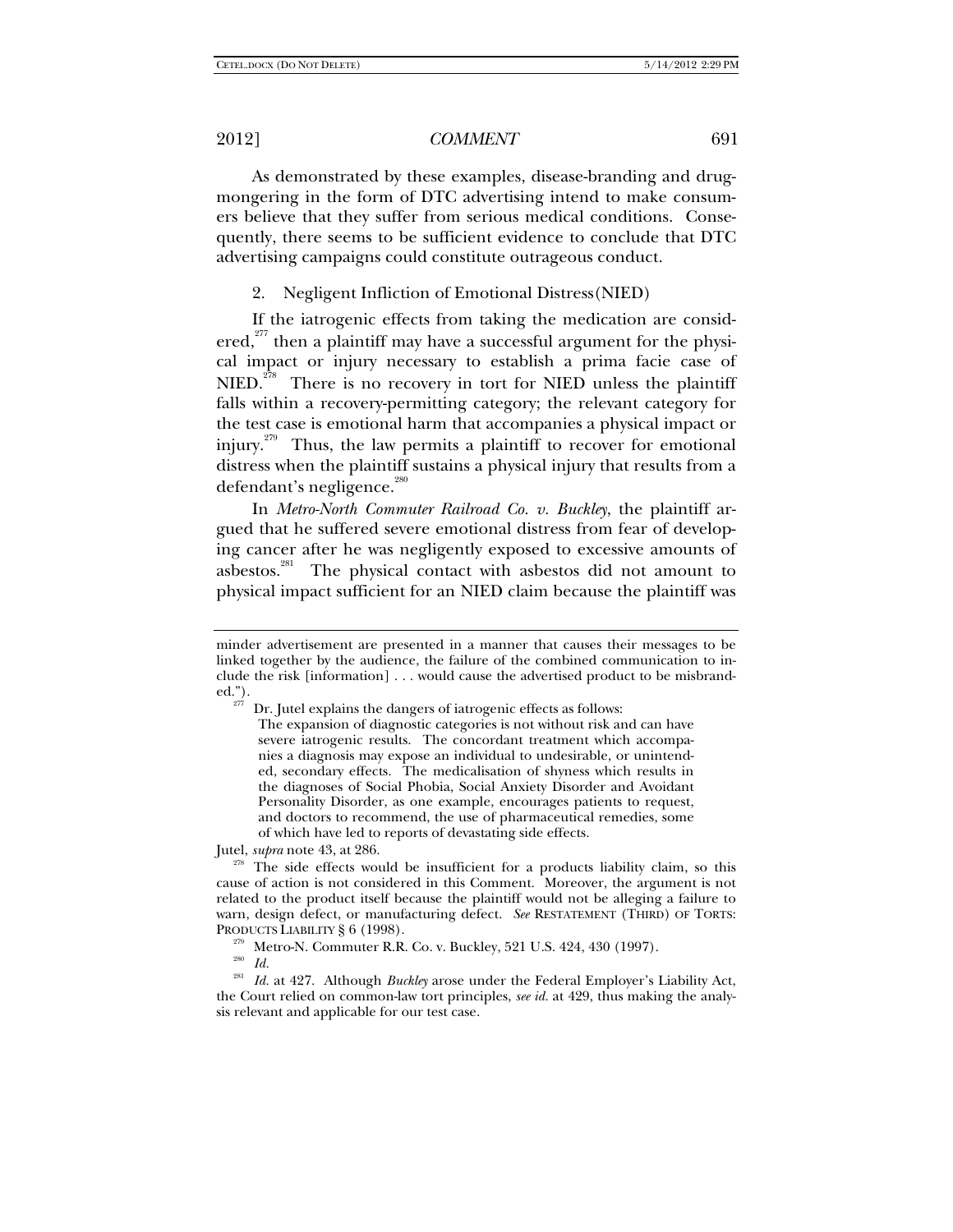asymptomatic.<sup>282</sup> In addition, the Supreme Court explained that a "'physical impact' . . . does not include a simple physical contact with a substance that might cause a disease at a substantially later time where that substance, or related circumstance, threatens no harm other than that disease-related risk."283 Accordingly, the rule gleaned from *Buckley* is that the mere exposure to deleterious substances or the possible risk of developing a disease are insufficient for an NIED claim; rather, some sort of actual physical injury is required.

In *Michtavi*, the court noted that under the Federal Tort Claims Act (FTCA), a prisoner-plaintiff must suffer "less-than-significant-butmore-than-*de minimis* physical injury" before a civil action can be brought for mental distress.<sup>284</sup> The plaintiff did not allege that the prison officials physically harmed him; rather, the plaintiff merely alleged that the prison officials were negligent in allowing fellow inmates to succeed in their schemes to defraud him.<sup>285</sup> Thus, the court concluded that the FTCA claim failed because "the fact that [plaintiff's] mental condition is treated with medication does not mean these emotional problems are physical injury. . . . [T]he fact that [the plaintiff] physically takes medication, or that the medication works on his physical body, does not mean that the medication is treating physical injury."<sup>286</sup>

Although taking medication for emotional problems does not mean that the medication is treating a physical injury, the iatrogenic effects of the treatment may *result* in physical injury. This distinction is relevant to remove the test case from the *Michtavi* rule. Thus, although the plaintiff in this Comment's test case is not taking the drug for emotional distress, a physical injury may arise as an unintended consequence (side effect) of the pharmaceutical treatment. Accordingly, the physical effect of the drug could become, in essence, the physical impact element for the cause of action.

<sup>285</sup> Michtavi, 2009 U.S. Dist. LEXIS 18926, at \*14-15.<br><sup>286</sup> *Id.* at \*15.

<sup>&</sup>lt;sup>282</sup> Id. at 432.<br><sup>283</sup> Id. at 430.<br><sup>284</sup> Michtavi v. United States, No. 4:07-CV-0628, 2009 U.S. Dist. LEXIS 18926, at \*12 (M.D. Pa. Mar. 4, 2009), *aff'd*, 345 F. App'x. 727 (3d Cir. 2009). Although this case arose under the FTCA, the court applied the substantive law of the state where the act occurred. *Id.*; *see* 28 U.S.C. § 1346(b)(1) (2006). Thus, the discussion of a physical-injury requirement is analogous to the test case for NIED because it explains that receiving pharmaceutical treatment for a mental disorder does not establish that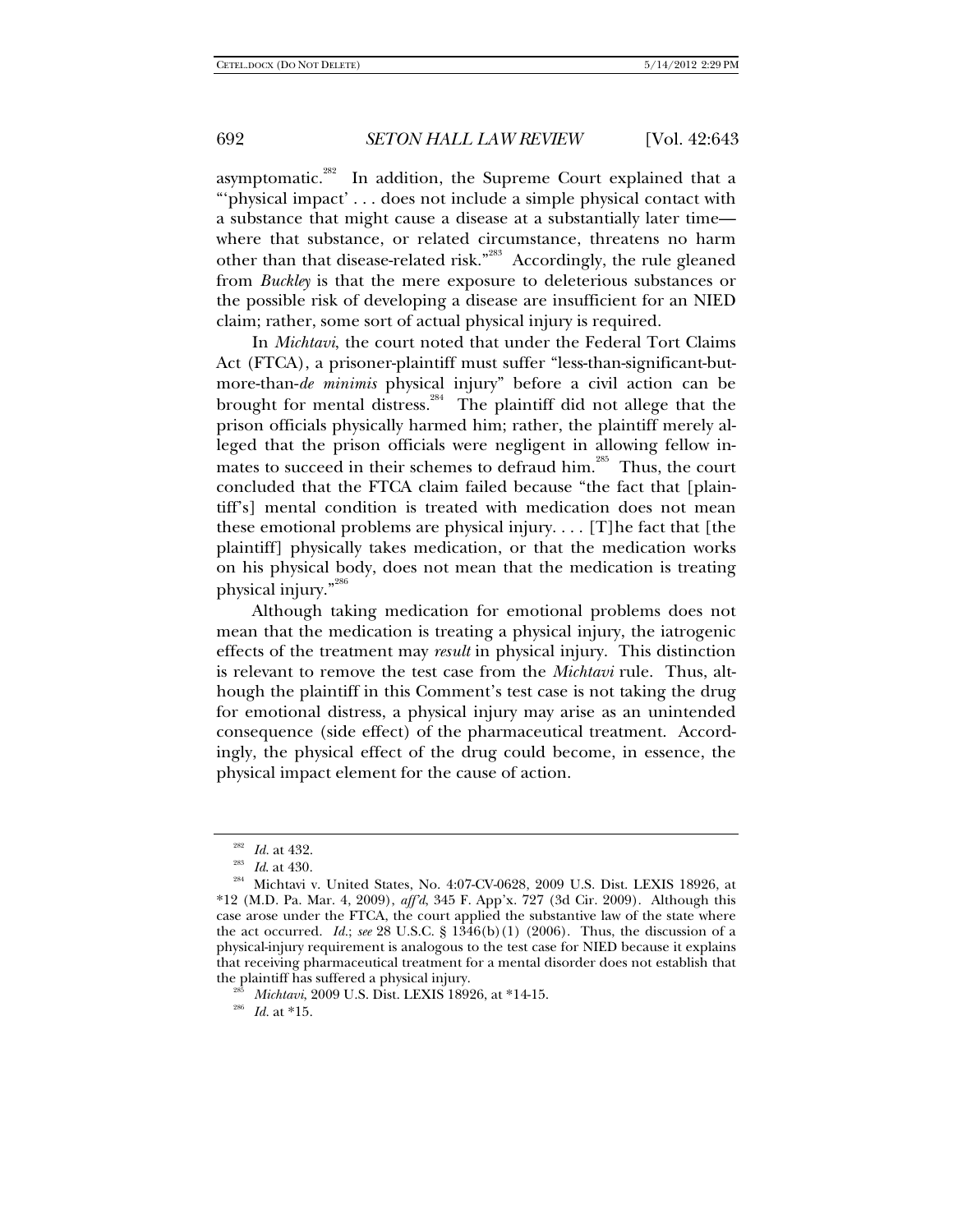But in Pennsylvania, for example, a plaintiff alleging an NIED claim "must suffer *immediate* and *substantial* physical harm."287 In the test case, this contemporaneous element is missing because the physical impact of the side effect occurs *after* the plaintiff experiences emotional distress upon being subjected to the disease-branding and drug-mongering campaign. Logically, a second bout of emotional distress could accompany the physical symptoms of suffering from side effects, but this would remove the analysis from the diseasebranding and drug-mongering scenario. Because the second bout of emotional distress would be proximately caused by the side effects, the claim arising in this case would be an emotional distress claim accompanying a products-liability case.<sup>288</sup> Thus, to correctly isolate and define disease-branding and drug-mongering as the causative factors, one has to assume that the initial bout of emotional distress was proximately caused by, and directly preceded by, the advertising campaign. But if this were the case, then the physical injury element necessary for the NIED claim could not be satisfied due to lack of contemporaneousness: the emotional distress would have preceded the physical injury, which is caused by the drug's side effects. Therefore, it seems that an NIED cause of action would likely fail.

Furthermore, the "learned intermediary doctrine" might provide a defense to pharmaceutical company liability. According to this doctrine, which almost every jurisdiction has adopted, $^{289}$  pharmaceutical companies have a duty to warn the physician, rather than the consumer as the end user, of a prescription drug's side effects through adequate labeling.<sup>290</sup> If the warning is adequate, then the drug company essentially delegates its duty to warn to the physician and shields itself from liability.<sup>291</sup>

 $287\,$  Doe v. Phila. Cmty. Health Alts. AIDS Task Force, 745 A.2d 25, 28 (Pa. Super. Ct. 2000).

Ct. 2000). 288 *See supra* note 278 (discussing a product liability claim). 289 *See* Garbutt & Hofmann, *supra* note 84, at 273. *But see* Perez v. Wyeth Labs. Inc., 734 A.2d 1245 (N.J. 1999) (refusing to shield drug companies from liability based on the "learned intermediary doctrine" in the context of mass-marketed drugs through DTC advertising).

<sup>&</sup>lt;sup>290</sup> Diane Schmauder Kane, Annotation, *Construction and Application of Learned-*<br>Intermediary Doctrine, 57 A.L.R.5th 1 (1998).

<sup>&</sup>lt;sup>291</sup> See, e.g., Pustejovsky v. PLIVA, Inc., 623 F.3d 271, 276 (5th Cir. 2010) ("Under the doctrine, the manufacturer may rely on the doctor—the learned intermediary to pass on its warnings. Thus, so long as the drug manufacturer properly warns a prescribing physician of the dangerous propensities of its product, the manufacturer is excused from warning each patient who receives the drug.").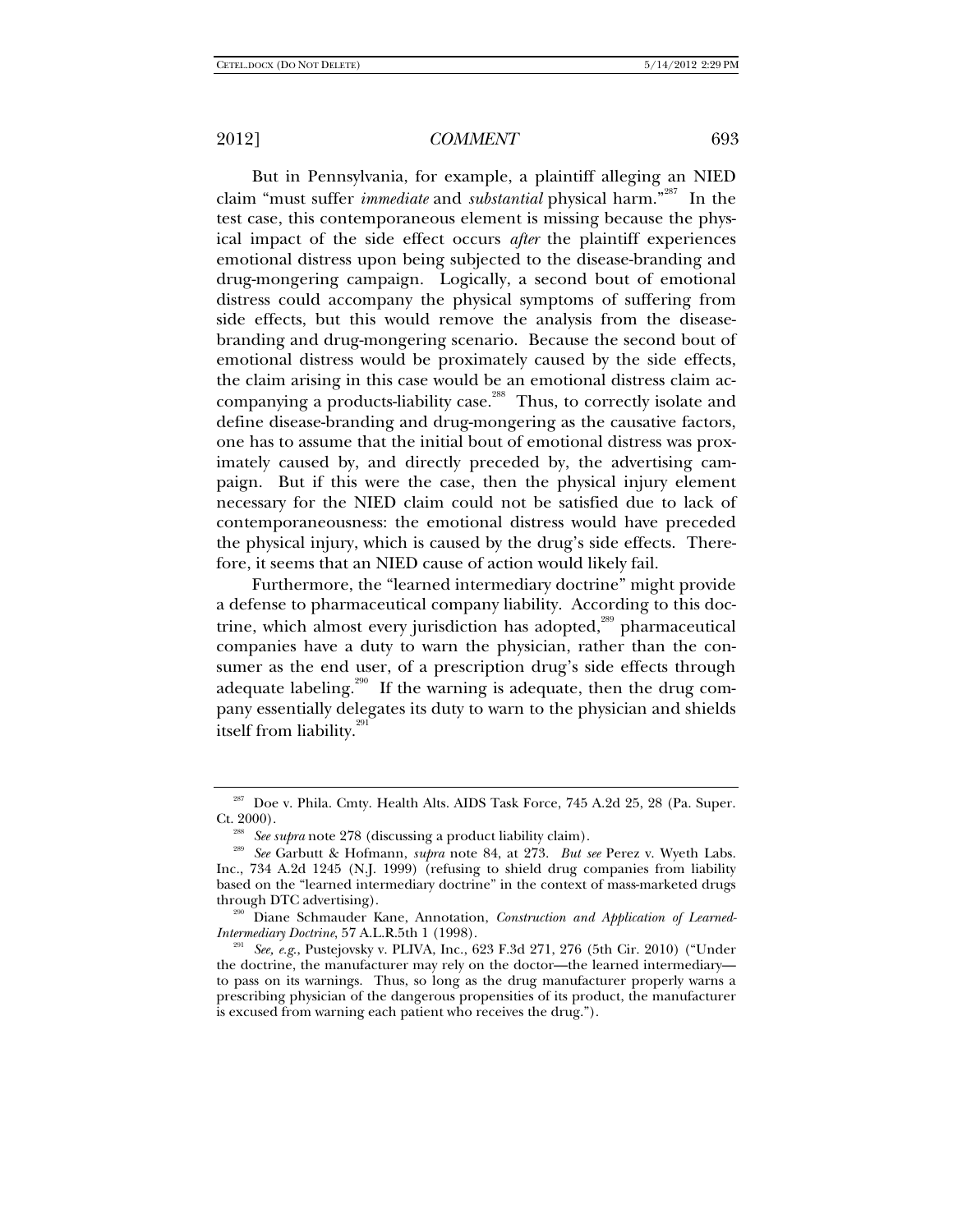But New Jersey, for example, does not apply the learned intermediary doctrine to drug companies when they engage in massmarketing of drugs because the premises on which the doctrine relies are absent in the DTC advertising context.<sup>292</sup> In Perez v. Wyeth Labora*tories Inc.*, the New Jersey Supreme Court held that the learned intermediary doctrine will not apply when a prescription drug manufacturer uses DTC advertising to market its drug; $^{293}$  instead, drug companies have a duty to warn patients directly and cannot rely on the prescribing physician's knowledge and position of authority to convey warnings. Essentially, the court explained that "[w]hen mass marketing of prescription drugs seeks to influence a patient's choice of a drug, a pharmaceutical manufacturer that makes direct claims to consumers . . . should not be unqualifiedly relieved of a duty to provide proper warnings of the dangers or side effects of the product."<sup>294</sup>

Although *Perez* concerns a failure-to-warn claim, the fact that the learned intermediary doctrine may not apply to DTC advertising is relevant to an NIED claim based on disease-branding and drugmongering. In New Jersey, the learned intermediary doctrine would probably not apply to a claim for NIED premised on disease-branding and drug-mongering; however, in any other jurisdiction, the doctrine would most likely shield drug companies from liability.<sup>295</sup>

Furthermore, the element of "physical impact" in the NIED context raises an interesting and troublesome question as to the proper defendant. The drug company's disease-branding and drugmongering caused the emotional distress and the drug caused the injury, but the company was not negligent in providing the plaintiff with the injury-causing drug. Thus, in the test case, it seems that the

<sup>292</sup> *Perez*, 734 A.2d at 1255. 293 *Id.* at 1257; *see also In re* Norplant Contraceptive Prods. Liab. Litig., 215 F. Supp. 2d 795, 811–12 (E.D. Tex. 2002) (analyzing *Perez*). *See generally* Garbutt & Hofmann, *supra* note 84, at 273. ("[DTC advertising] essentially bypasses the 'intermediary' . . . . Thus, the role of the physician . . . is greatly diminished and pharmaceutical companies should not be able to benefit from the learned intermediary doc-

<sup>&</sup>lt;sup>294</sup> *Perez*, 734 A.2d at 1247. 295 New Jersey seems to be the only jurisdiction to recognize a DTC-advertising exception to the learned intermediary doctrine. *See* Beale v. Biomet, Inc., 492 F. Supp. 2d 1360, 1376–77 (S.D. Fla. 2007) ("While the *Perez* court found that the law should be changing in response to changes in marketing strategies by drug manufacturers, New Jersey is the only state to have done so. It is now eight years since *Perez* was decided, and no other state has followed suit."). *But see* Centocor, Inc. v. Hamilton, 310 S.W.3d 476, 508 (Tex. App. 2010) ("[T]he theoretical underpinnings of the 'learned intermediary' doctrine do not apply when a drug manufacturer directly markets to its consumers, the patients."), *review granted* (Aug. 11, 2011).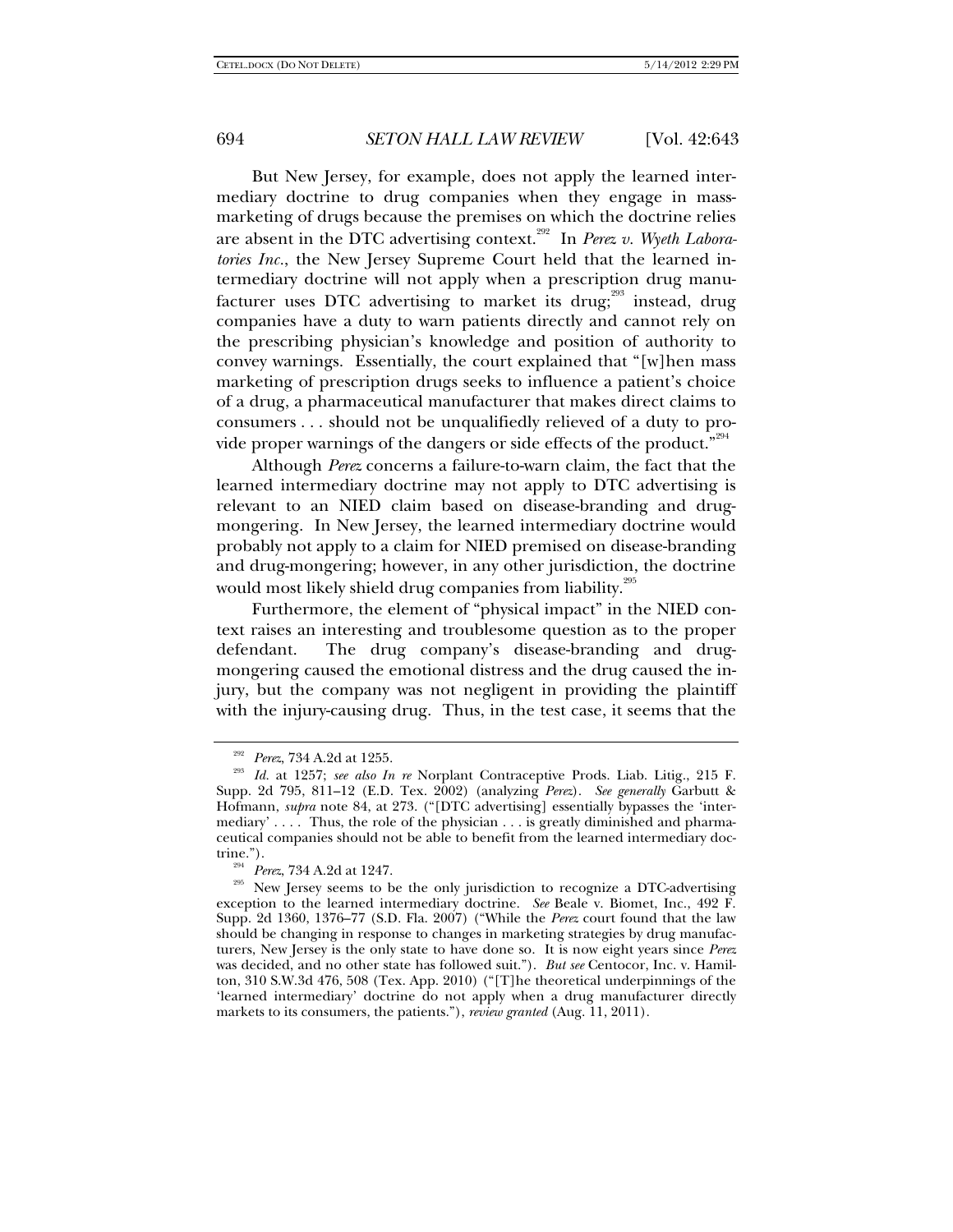plaintiff's emotional distress cannot be attributed to a drug company's negligent conduct. The drug company is not liable for negligence for the physical injury sustained by the plaintiff because the plaintiff autonomously purchased and ingested a drug that the FDA approved as safe and effective, and the physical injury (side effect) occurred afterward. Thus, the only potential party whose negligent conduct caused a physical injury to the plaintiff would be the treating physician. Consequently, the plaintiff may have an alternative cause of action for medical malpractice for wrongful diagnosis or negligent prescribing practices.

3. Medical Malpractice

A plaintiff alleging medical malpractice premised on a theory of negligent diagnosis and treatment must establish four elements: duty, breach, causation, and damages.<sup>296</sup> The breach element may be satisfied if the doctor's "actions demonstrate either a lack of skill or care, or failure to give careful and proper attention to his patient."<sup>297</sup> Failure to consider a differential diagnosis<sup>298</sup> may violate the standard of care and establish breach, as it provides evidence of the physician's lack of proper attention to the patient's case.<sup>299</sup> This is because

[a]n incorrect diagnosis of a patient's condition may produce harmful results either by inducing the patient to forgo the proper treatment which would have corrected the illness, or by leading the defendant to give treatment which is harmful in and of itself, aside from the failure to treat the condition with which the plaintiff is actually afflicted. $\overline{3}$ 

In *Wojton v. United States*, for example, the plaintiff alleged four acts of negligence against the Veterans Administration for: (1) wrongful diagnosis of schizophrenia, (2) wrongful prescribing of schizophrenia medication, (3) failure to diagnose PTSD, and (4) failure to prescribe

<sup>&</sup>lt;sup>296</sup> See 22 FRUMER & FRIEDMAN, *supra* note 185, § 106.02.<br><sup>297</sup> Heimlicher v. Steele, 615 F. Supp. 2d 884, 910 (N.D. Iowa 2009).<br><sup>298</sup> Differential diagnosis is "[t]he method of distinguishing between two or more diseases having similar symptoms by carefully comparing and evaluating the few dissimilar characteristics and signs, and thus making a final diagnosis." 2-D ATTORNEYS'

 $E.g.,$  Trowbridge v. United States, 703 F. Supp. 2d 1129, 1142 (D. Idaho 2010) (holding that a doctor breached the standard of care in formulating differential di-

<sup>&</sup>lt;sup>300</sup> W.E. Shipley, Annotation, *Proximate Cause in Malpractice Cases*, 13 A.L.R.2d 11 (2008).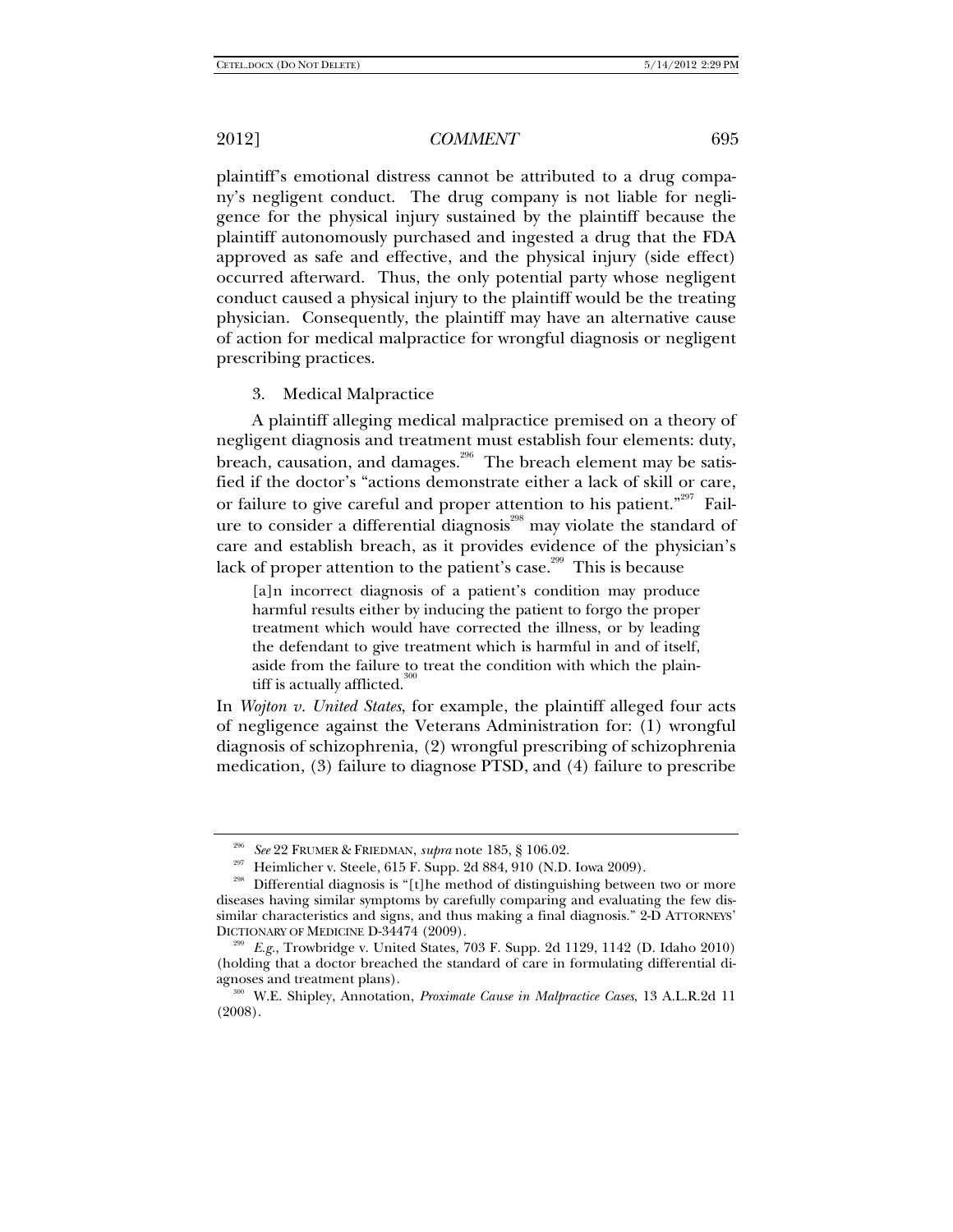PTSD medication.<sup>301</sup> Although neither the plaintiff nor the court addressed these claims in terms of failure to consider a differential diagnosis, the diagnostic criteria for these mental disorders suggest that the inference is clear.<sup>302</sup> Misdiagnosing these two disorders is common due to the subjective experience of hallucinations.

Analogously, because of the subjective diagnostic criteria of FMS and IBS, a medical malpractice claim could arise if the physician negligently failed to consider the vast array of differential diagnoses for these disorders. A differential diagnosis is critical when evaluating FMS because "[t]here are no tests and no combination of symptoms and signs that signify without doubt that a patient has fibromyalgia."303 Thus, "a number of distinctive disorders may share a few or several signs and symptoms with fibromyalgia, sometimes making a distinction very difficult."<sup>304</sup> For example, hypothyroidism may cause fatigue and widespread soft tissue tenderness and thus can masquerade as fibromyalgia.<sup>305</sup> An article on the differential diagnosis of fibromyalgia notes that

[t]he multiple symptoms of fibromyalgia often overlap with those of related disorders and may further complicate the diagnosis. One of the most challenging diagnostic dilemmas that clinicians face is distinguishing fibromyalgia from other central pain disorders (e.g., irritable bowel syndrome, chronic fatigue syndrome, migraine) .... To date, there is no "gold standard" for diagnosing fibromyalgia. Until a better clinical case definition of fibromyalgia exists, all diagnostic criteria should be interpreted with caution, considered rudimentary, and subject to modification.<sup>3</sup>

Similarly, "[b]ecause there are usually no physical signs to definitively diagnose irritable bowel syndrome, diagnosis is often a process of

<sup>301 199</sup> F. Supp. 2d 722, 724 (D. Ohio 2002). 302 *See* DSM-IV-TR, 2000, *supra* note 3, at 467 ("Flashbacks in Posttraumatic Stress Disorder must be distinguished from illusions, hallucinations, and other perceptual disturbances that may occur in Schizophrenia . . . ."); 2 DAVID L. FAIGMAN ET AL. MODERN SCIENTIFIC EVIDENCE: THE LAW AND SCIENCE OF EXPERT TESTIMONY § 9:33 (2011–12) (noting that flashbacks are the "the PTSD symptoms . . . [that] appear to involve a level of reality distortion comparable to that in schizophrenia"). 303 David A. Cramer, *Fibroymalgia—Clinical Features and Diagnosis*, *in* 6 ATTORNEYS'

TEXTBOOK OF MEDICINE 25.30, 25.30 (Roscoe N. Gray & Louise J. Gordy eds., 3d ed.,

<sup>&</sup>lt;sup>304</sup> *Id.* at 25.37.<br><sup>305</sup> *Id.* 

<sup>306</sup> D.L. Goldenberg, *Diagnosis and Differential Diagnosis of Fibromyalgia*, 122 AM. J. MED. (12 Supp.) S14, S14 (2009).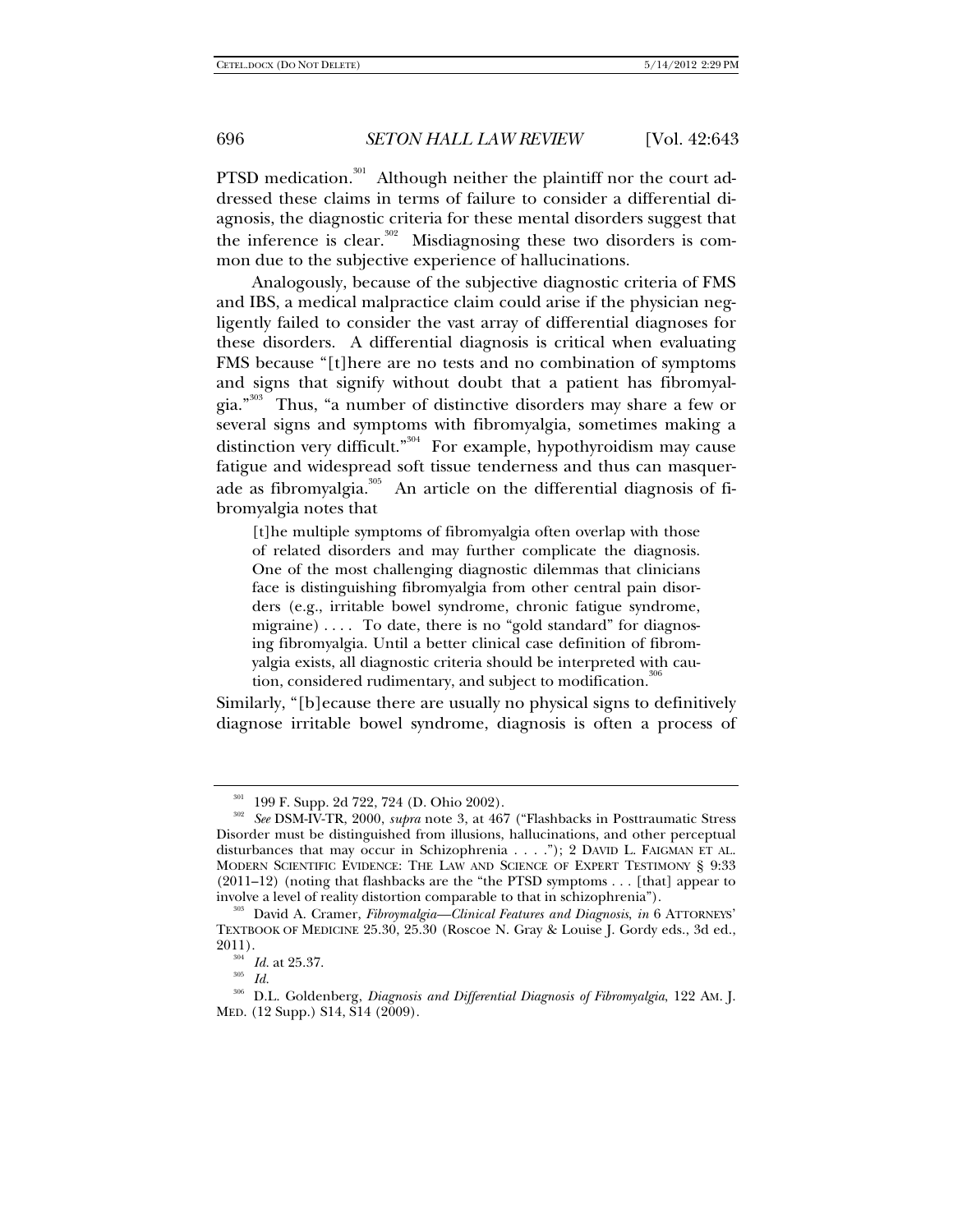elimination."<sup>307</sup> Differential diagnoses for IBS include ulcerative colitis, diverticulitis, and Crohn's disease.<sup>308</sup> In addition, celiac disease and lactose intolerance may cause signs and symptoms similar to  $IBS.<sup>309</sup>$ 

Thus, one could imagine a cause of action parallel to *Wojton* for FMS or IBS: (1) wrongful diagnosis of FMS or IBS, (2) wrongful prescribing of Lyrica or Zelnorm, (3) failure to diagnose, for example, hypothyroidism or Crohn's disease, and (4) failure to prescribe drugs for these conditions. A patient presenting with gastrointestinal complaints who self-diagnoses as having IBS and seeks a prescription for Zelnorm (based on the cumulative impact of a disease-mongering campaign), may in fact have a number of other diseases. If the doctor fails to consider these differential diagnoses, fails to order appropriate tests, and thereby wrongfully diagnoses IBS, the doctor may be liable for malpractice if the patient suffers adverse reactions to Zelnorm.

Medical malpractice lawsuits could be a weapon against diseasebranding and drug-mongering, but they only work in individual cases against individual doctors. Although individual incidents may be remedied through medical malpractice cases, this would not produce systemic change in pharmaceutical companies' promotion of their products. And while successful medical malpractice claims create precedent for which other victims of disease-branding and drugmongering could rely, this would probably only affect doctors' diagnostic procedures rather than their prescribing habits. In other words, when patients complain of disease-branded symptoms, physicians would be more likely to consider differential diagnoses, rather than refuse to prescribe a drug and facilitate the drug-mongering. Thus, any attempt to "starve the pharmaceutical beast" by suing doctors in an effort to prevent drug overprescribing would likely fail to address the institutionalized practice of DTC advertising central to disease-branding and drug-mongering campaigns.

Ultimately, it seems possible to file a complaint for IIED based on the alleged outrageousness of DTC advertising campaigns, and

<sup>307</sup> *Irritable Bowel Syndrome—Tests and Diagnoses*, MAYO CLINIC (July 29, 2011), http://www.mayoclinic.com/health/irritable-bowelsyndrome/DS00106/DSECTION=tests-and-diagnosis [hereinafter *Irritable Bowel Syn-*

*drome—Tests and Diagnoses*]. **308 3 ATTORNEYS' DICTIONARY OF MEDICINE I-62839** (2009); *see also* Hans Tester, *Ulcerative Colitis*, *in* 16 ATTORNEYS' TEXTBOOK OF MEDICINE, *supra* note 303, at 231.50,

<sup>231.54(3). 309</sup> *Irritable Bowel Syndrome–Tests and Diagnoses*, *supra* note 307.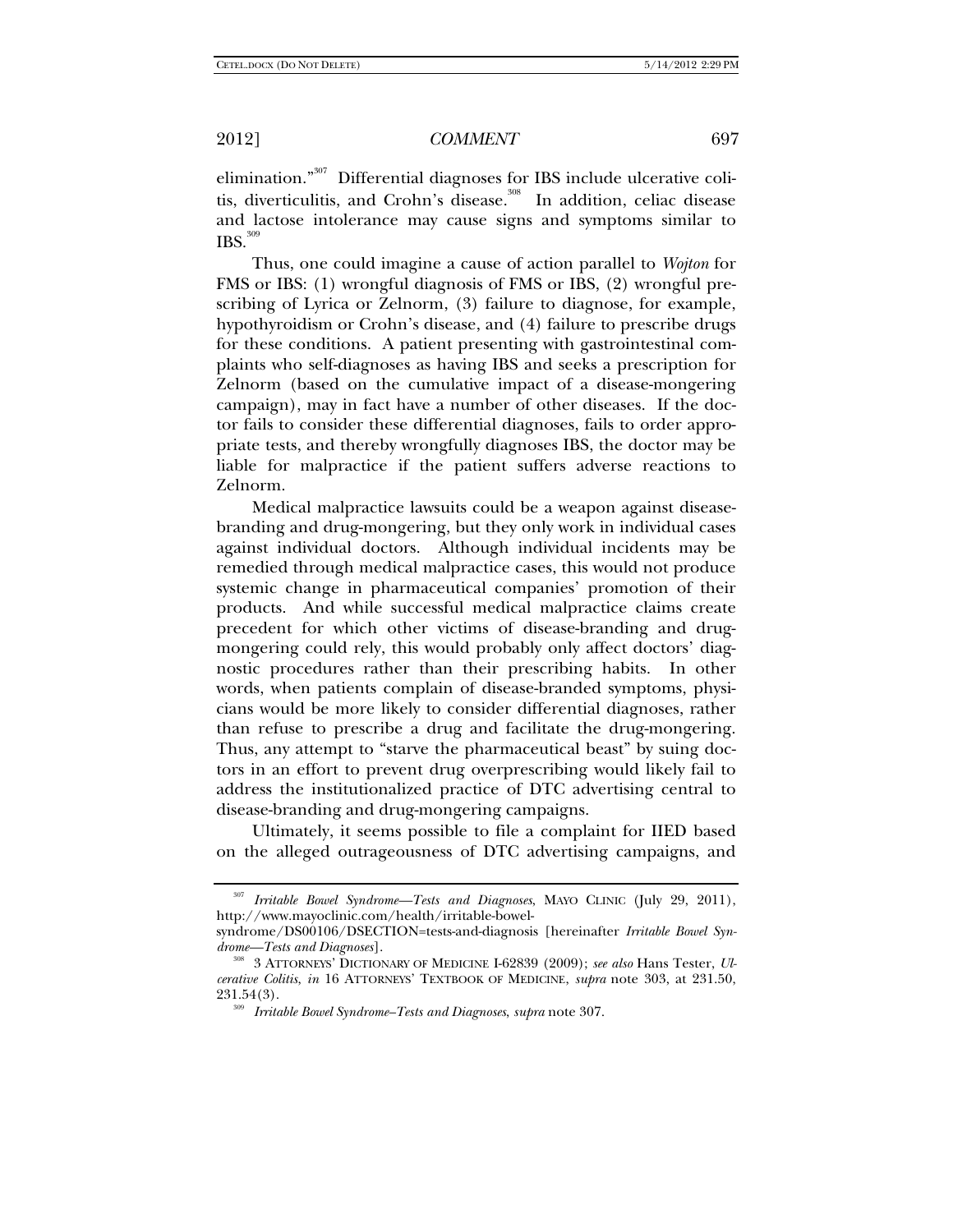while the case may reach adjudication on the merits, it seems insufficient to significantly alter pharmaceutical promotional practices. In addition, an NIED claim would probably fail due to the lack of contemporaneousness between emotional distress and injury; also the learned intermediary doctrine would pose a formidable defense to an NIED case. Finally, medical malpractice claims seem to be a viable, although still insufficient, option that could circuitously influence how pharmaceutical companies advertise. Notwithstanding the potential for establishing precedent, even if a test case is won and affirmed on appeal, these litigious retrospective strategies would ultimately be ineffective at producing real, systemic change in diseasebranding and drug-mongering promotional practices. Therefore, the critics of these practices should look to the legislative arena to combat the specific pharmaceutical promotional strategies that they consider particularly egregious and detrimental to public health. Legislative reform, as a prospective remedy, can address the practices on a comprehensive, collaborative, and systemic level, without resorting to the expensive, time-consuming, and highly-particularized adversarial process.

## *C. Legislative Prescriptions for Reform: Understanding and Promoting "Academic Detailing"*

Rather than relying on the inherently retrospective remedy of litigation, it is possible to construct prospective policy solutions.<sup>310</sup> For example, educating doctors about drug-mongering and diseasebranding, through a process called "academic detailing," could curb the arguably detrimental effects of these advertising practices.<sup>311</sup> Academic detailing is the process by which non-profit entities send trained healthcare professionals to physicians' offices to educate

 $Id.$ <sup>311</sup>

<sup>310</sup> *Cf.* Lambdin, *supra* note 240, at 170–71.

While it may ultimately be out of the hands of the courts and the FDA to impose harsher restrictions on direct-to-consumer advertising, if the public continues to hear statements [warning how DTC marketing has led to irresponsible prescribing practices that jeopardize patient safety], it is highly likely that it will be able to initiate reform on its own, as the pendulum of public perception swings from one of acceptance to suspicion in the realm of direct-to-consumer advertising.

<sup>311</sup> *But see* Iona Heath, *Combating Disease Mongering: Daunting but Nonetheless Essential*, 3 PLOS MED. 448, 448 (2006), *available at*  http://www.plosmedicine.org/article/info%3Adoi%2F10.1371%2Fjournal.pmed.00 30146 ("The challenges of combating the current epidemic of disease mongering is daunting, and anyone looking for ready solutions should read no further.").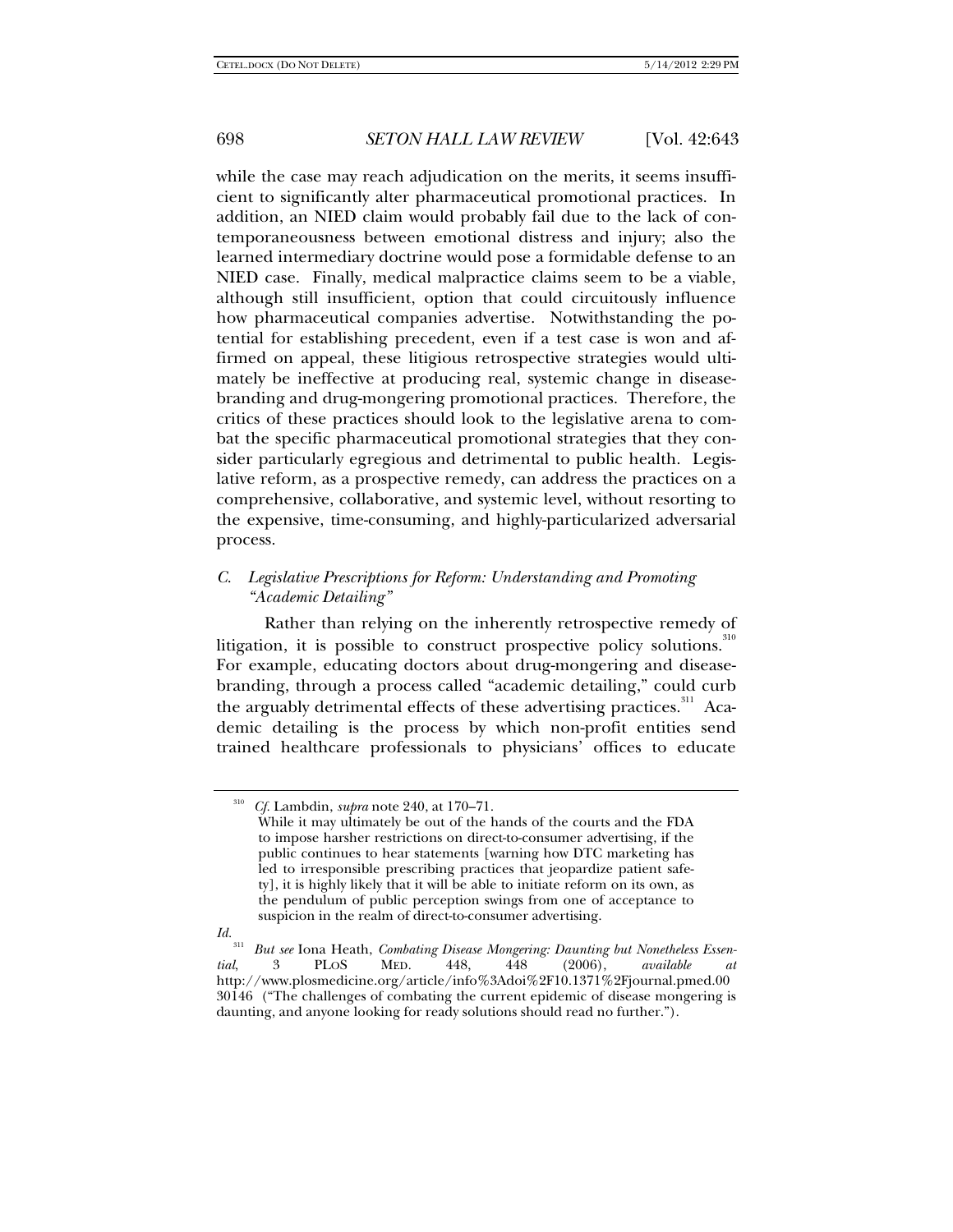them about drugs and prescribing practices.<sup>312</sup> Essentially, qualified experts, "[u]sing some of the techniques of behavioral science that drug reps use, but without the financial incentives of gifts and samples," train doctors about drug-treatment options and prescribing practices.<sup>313</sup>

The most important techniques of academic detailing include "conducting interviews to investigate baseline knowledge and motivations for current prescribing patterns . . . [and] establishing credibility through a respected organizational identity, referencing authoritative and unbiased sources of information, and presenting both sides of controversial issues."<sup>314</sup> Accordingly, academic detailing "combat[s] pharmaceutical sales reps['] influence on prescribing, and help[s] get doctors the best evidence—without the sales pitch. $\frac{3315}{8}$  Because DTC advertising gives consumers increased access to information, academic detailing will allow doctors to regain their medical authority by becoming knowledgeable about pharmaceutical promotional practices in an effort to combat the effects of DTC advertising on patients.<sup>316</sup>

Doctors should be aware of disease-branding and drug-<br>mongering.<sup>317</sup> They "should be wary of exaggerated claims and They "should be wary of exaggerated claims and should place the same amount of scrutiny on ads for prescription drugs as [they] would on any other advertisement."<sup>318</sup> Academic detailing would thus provide physicians with the tools to recognize drug-seeking behavior associated with disease-branding and drugmongering strategies. By making doctors aware of these promotional

<sup>312</sup> Susan Poser, *Unlabeled Drug Samples and the Learned Intermediary: The Case for Drug Company Liability Without Preemption*, 62 FOOD & DRUG L.J. 653, 691–92 (2007); *see also Academic Detailing and the Odds at Agincourt*, POSTSCRIPT BLOG (Apr. 22, 2010, 10:28 AM), http://postscript.communitycatalyst.org/?p=1254 [hereinafter *Academic Detailing and the Odds at Agincourt*].<br><sup>313</sup> Poser, *supra* note 312, at 692.<br><sup>314</sup> Stephen B. Soumerai & Jerry Avorn, *Principles of Educational Outreach ('Academic* 

*Detailing') to Improve Clinical Decision Making,* 263 JAMA 549, 549 (1990). 315 Kate Petersen, *Academic Detailing Moves Ahead at the State, Federal Level*,

POSTSCRIPT BLOG (Feb. 25, 2010, 10:23 AM), http://postscript.communitycatalyst.org/?p=1150.

<sup>316</sup> *See* Poser, *supra* note 312, at 692 ("The goal of academic detailing is to counteract the influence of drug reps, improve clinical decision making by physicians,

<sup>&</sup>lt;sup>317</sup> Shankar & Subish, *supra* note 105, at 278.<br><sup>318</sup> Ishmeal Bradley, *Talk to Your Doctor: Direct-to-Consumer Advertising of Prescription Drugs, Part 3*, CLINICAL CORRELATIONS (Aug. 13, 2010, 11:30 AM), http://www.clinicalcorrelations.org/?p=2990.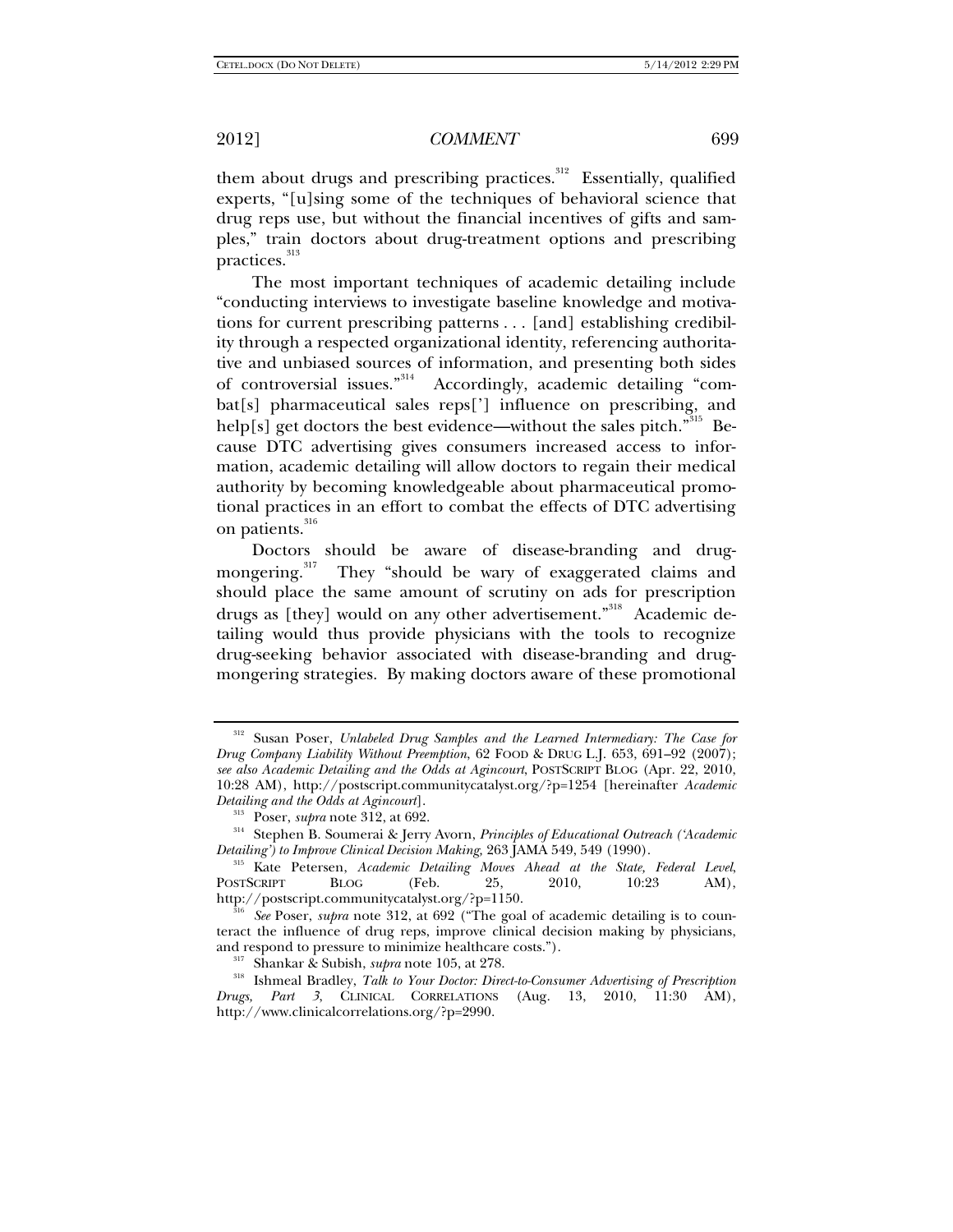practices, and reiterating the importance of differential diagnoses and alternative treatment options, academic detailing would be an effective tool to combat these practices. Moreover, open communication between physicians and patients, both with full knowledge of disease-branding and drug-mongering practices, would expose the manipulative effects of these practices and allow for more rational prescription drug use. In fact, research suggests that academic detailing is an effective way to counteract the influence of pharmaceutical promotional practices and reduce inappropriate prescribing.<sup>319</sup> For example, one study published in the New England Journal of Medicine concluded that "[a]cademically based 'detailing' may represent a useful and cost-effective way to improve the quality of drug-therapy decisions and reduce unnecessary expenditures."<sup>320</sup>

Growing interest in academic detailing "is part of a growing awareness that pharmaceutical marketing has the potential to interfere with safe prescribing and patient care—and a broader effort to make sure it doesn't."<sup>321</sup> The problems associated with drug marketing have captured Congress's attention and inspired it to act. The Independent Drug Education and Outreach Act (IDEA), a bill that was introduced in the House of Representatives and Senate but died in committee, would have provided "grants or contracts for prescription drug education and outreach for healthcare providers and their patients."<sup>322</sup> The relevant section of the act would have required the Secretary of Health and Human Services to award contracts to "eligible entities for the development and implementation of programs to appropriately train and deploy healthcare professionals to educate physicians and other drug prescribers concerning the relative safety, relative effectiveness, and relative cost of prescription drugs and their alternatives."<sup>323</sup>

The bill was premised on the notion that "[o]ffice calls work. That's why they are the preferred sales tactic of industry. So it makes sense that governments and others who actually foot the cost of pre-

<sup>319</sup> *See, e.g.,* Jerry Avorn & Stephen B. Soumerai, *Improving Drug-Therapy Decisions through Educational Outreach—A Randomized Controlled Trial of Academically Based Detailing*, 308 NEW ENG. J. MED. 1457 (1983); M.A. O'Brien et al., *Educational Outreach Visits: Effects on Professional Practice and Health Care Outcomes*, 4 COCHRANE DATABASE SYS.

REVS. CD000409 (2007); Soumerai & Avorn, *supra* note 314. 320 Avorn & Soumerai, *supra* note 319, at 1457. 321 *Academic Detailing and the Odds at Agincourt*, *supra* note 312.

<sup>&</sup>lt;sup>322</sup> Independent Drug Education and Outreach Act of 2009 (IDEA), S. 767, 111th Cong. (2009).<br><sup>323</sup> S.767 § 904(c).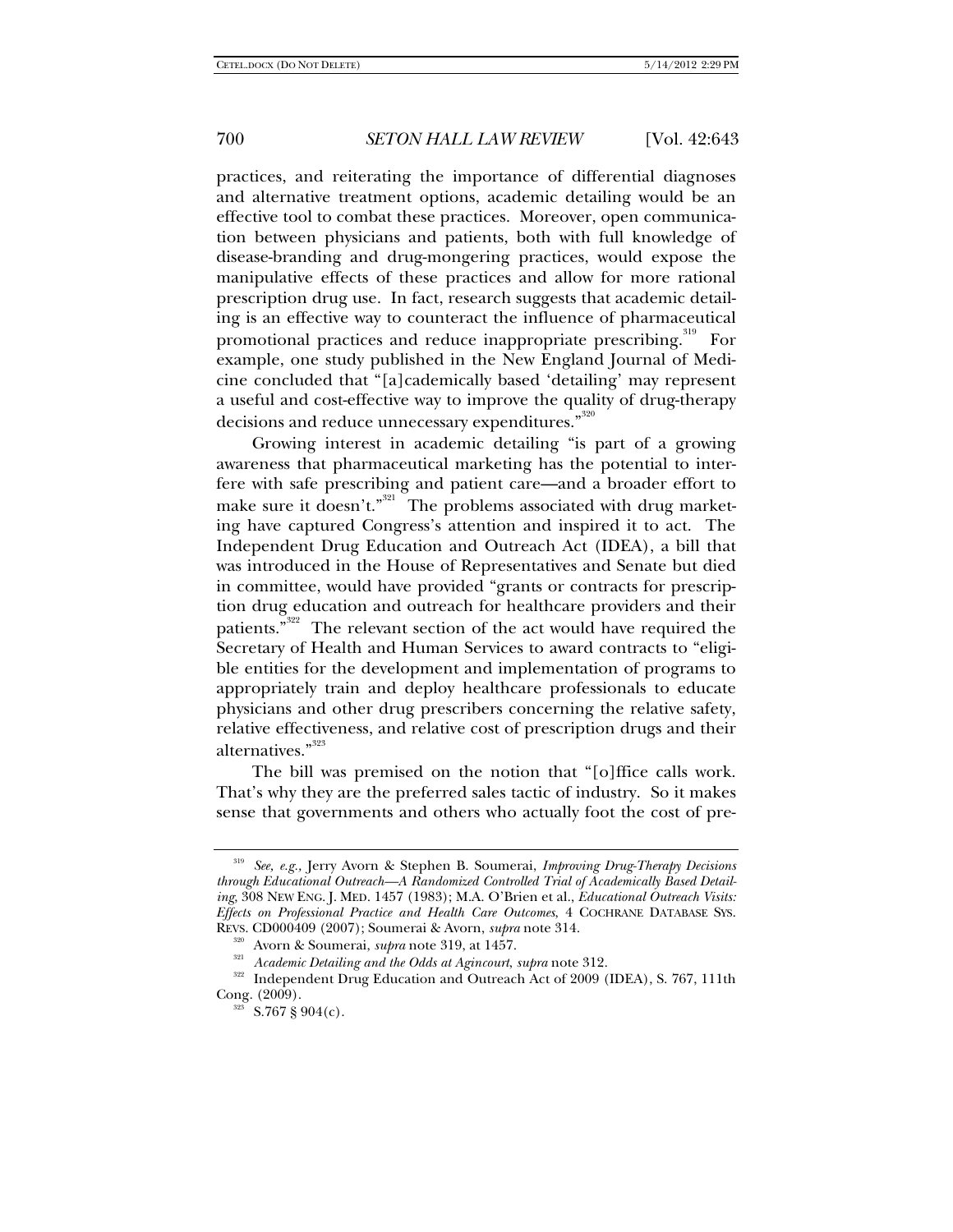scription drugs should adopt the same tactic, albeit with the goal of encouraging the use of the best, safest, most cost-effective drugs."<sup>324</sup> Therefore, IDEA should be reintroduced, and ultimately enacted into law, as a prospective remedy for the detrimental effects of diseasebranding and drug-mongering. The bill could be amended to also create advisory committees composed of sociology, marketing, and psychology experts to help construct academic-detailing protocols and public-health outreach programs. These protocols and programs would facilitate the academic detailer's role in explaining to doctors and patients the power of medicalization—how social forces impact the definition of diseases, how disease is thus socially constructed, and how medicalization can be influenced by aggressive promotional practices. The advisory committee recommendations could clarify the sociology-of-health critique of disease-branding and drugmongering, and the increased knowledge of these phenomena would yield a stronger defense arsenal for both prescribing physicians and patients.

Ultimately, this legislative prescription would not alter the FDA's regulatory authority over DTC advertising and would leave the FD&C Act and associated regulations intact,<sup>325</sup> but would provide an alternative educational method of combating the deleterious effects of otherwise-legal advertising and promotional practices.

### V. CONCLUSION

The problems of disease-branding and drug-mongering have become rampant in our society, though at this juncture it is uncontested that they do not, as a general matter, violate any existing laws. These phenomena have surfaced as a result of relatively relaxed FDA regulation of DTC advertising. Drug companies have recognized the utility of socially constructing diseases and have employed this technique into effective advertising practices. It might be possible to bring a cause of action against drug companies and, somewhat derivatively, against prescribing physicians for these practices, but it seems that the most likely way to effect change in this area of law would be through legislation and education.

The likelihood of success for an IIED claim is improbable, and an NIED claim would most likely fail for a variety of reasons including

<sup>324</sup> *The Next Big IDEA: Prescriber Education*, POSTSCRIPT BLOG (July 31, 2008, 1:16 PM), http://postscript.communitycatalyst.org/?p=179.<br><sup>325</sup> The bill would amend the Public Health Service Act only by adding additional

sections. *See* S. 767 § 2.